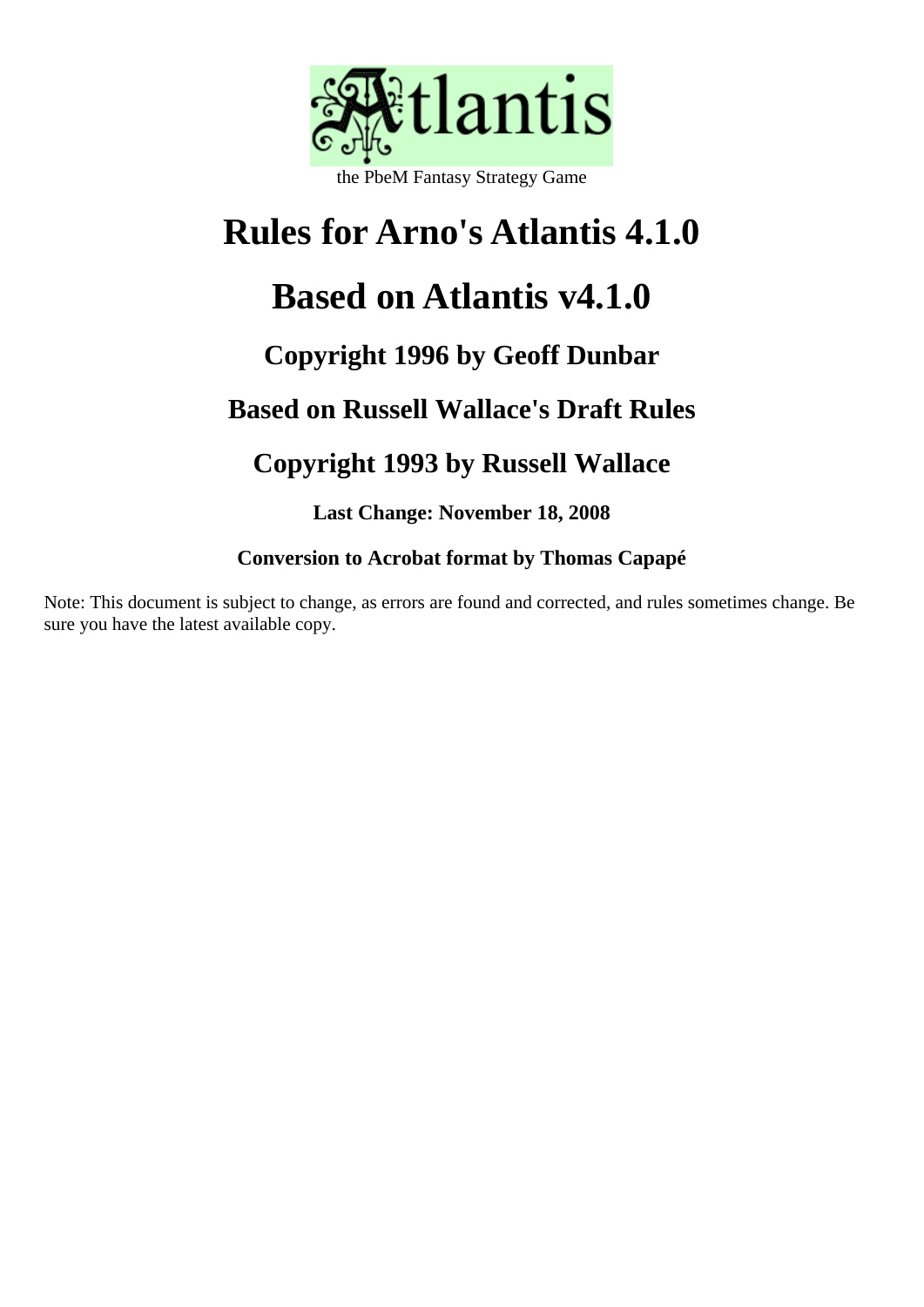## **Table of Contents**

Thanks to [Kenneth Casey](mailto:ken@satori.gso.uri.edu) for putting together this table of contents.

### **Introduction**

- [Playing Atlantis](#page-2-0)
	- o [Factions](#page-2-1)
	- o [Units](#page-3-0) o [Turns](#page-3-1)
- [The World](#page-3-2)
	- o [Regions](#page-4-0)
		- o [Structures](#page-5-0) 
			- o [Atlantis Nexus](#page-5-1)
- [Movement](#page-5-2) 
	- o [Normal Movement](#page-6-0)
	- o [Sailing](#page-7-0)
	- o [Order of Movement](#page-7-1)
- [Skills](#page-8-0)
	- o [Limitations](#page-8-1)
	- o [Studying](#page-9-0)
	- o [Teaching](#page-9-1)
	- o [Skill Reports](#page-9-2)
- [The Economy](#page-9-3) 
	- o [Maintenance Costs](#page-10-0)
	- o [Recruiting](#page-10-1)
	- o [Items](#page-10-2)
	- o [Villages, Towns, Cities](#page-12-0) o [Buildings and Trade](#page-12-1)
	- **Structures** o [Roads](#page-13-0)
	-
	- o [Ships](#page-13-1)  o [Advanced Items](#page-13-2)
	- o [Income](#page-13-3)
	- o [Entertainment](#page-14-0)
	- o [Taxing/Pillaging](#page-14-1)
- **[Combat](#page-14-2)**
- o [Attitudes](#page-14-3)
	- o [Attacking](#page-15-0)
	- o [The Muster](#page-15-1)
	- o [The Battle](#page-16-0)
	- o [Victory!](#page-17-0)
- [Stealth and Observation](#page-17-1) 
	- o [Stealing](#page-17-2)
		- o [Assassination](#page-17-3)
- [Magic](#page-18-0) 
	- o [Magic Skills](#page-18-1)
	- o [Foundations](#page-18-2)
	- o [Further Magic Study](#page-18-3)
	- o [Using Magic](#page-18-4)
	- o [Mages In Combat](#page-19-0)
	- [Non-Player Units](#page-19-1) 
		- o [City and Town](#page-19-2)
			- [Guardsmen](#page-19-2)
			- o [Wandering Monsters](#page-20-0)
			- o [Controlled Monsters](#page-20-1)
- **Orders** 
	- o [Abbreviations](#page-21-0)
- [Order Summary](#page-21-1) o [address](#page-21-2) 
	- o [advance](#page-21-3) 
		- o [armor](#page-21-4)
	- o [assassinate](#page-22-0)

• [Sequence of Events](#page-43-0) • Report Format • [Hints for New Players](#page-44-0) [Special Commands](#page-44-1)  o [#Create](#page-45-0) o [#Resend](#page-4-1)  o [#Times](#page-4-1) o [#Rumor](#page-4-1) o [#Remind](http://www.arno-saxena.de/atlantis/atl_rules.php#_remind)   $\circ$  [#Email](http://www.arno-saxena.de/atlantis/atl_rules.php#_email)

**[Credits](#page-48-0)** 

**Index of Tables** 

• Table of Faction Points • Table of Item Weights • [Table of Ship Capacities](#page-7-2)

• Table of Item Information • Table of Buildings • Table of Trade Structures [Table of Road Structures](#page-13-4)  • Table of Ship Information [Table of Mages/Building](#page-18-5) 

[Table of Races](#page-8-2)

- o [attack](#page-22-1)
- o [autotax](#page-22-2)
- o [avoid](#page-23-0)
- o [behind](#page-23-1) o [build](#page-23-2)
- o [buy](#page-24-0)
- o [cast](#page-24-1)
- o [claim](#page-25-0)
- o [combat](#page-25-1)
- o [consume](#page-25-2)
- o [declare](#page-26-0)
- o [describe](#page-26-1)
- o [destroy](#page-27-0)
- o [enter](#page-27-1)
- o [entertain](#page-27-2)
- o [evict](#page-28-0)
- o [exchange](#page-28-1)
- o [faction](#page-28-2)
- o [find](#page-29-0)  o [forget](#page-29-1)
- o [form](#page-29-2)
- o [give](#page-30-0)
- o [guard](#page-31-0)
- o [hold](#page-32-0)
- o [leave](#page-32-1)
- o [move](#page-32-2)
- o [name](#page-33-0)
- o [noaid](#page-34-0)
- o [nocross](#page-34-1)
- o [option](#page-34-2)
- o [password](#page-35-0)
- o [pillage](#page-36-0)
- o [produce](#page-36-1)
- o [promote](#page-36-2)
- o [quit](#page-36-3)
- o [restart](#page-37-0)  o [reveal](#page-37-1)
- o [sail](#page-37-2)
- o [sell](#page-38-0)
- o [show](#page-38-1)
- o [spoils](#page-39-0)
- o [steal](#page-39-1)
- o [study](#page-40-0)
- o [tax](#page-40-1)
- o teach o [turn](#page-41-0)
- o [weapon](#page-42-0)

o [withdraw](#page-42-1)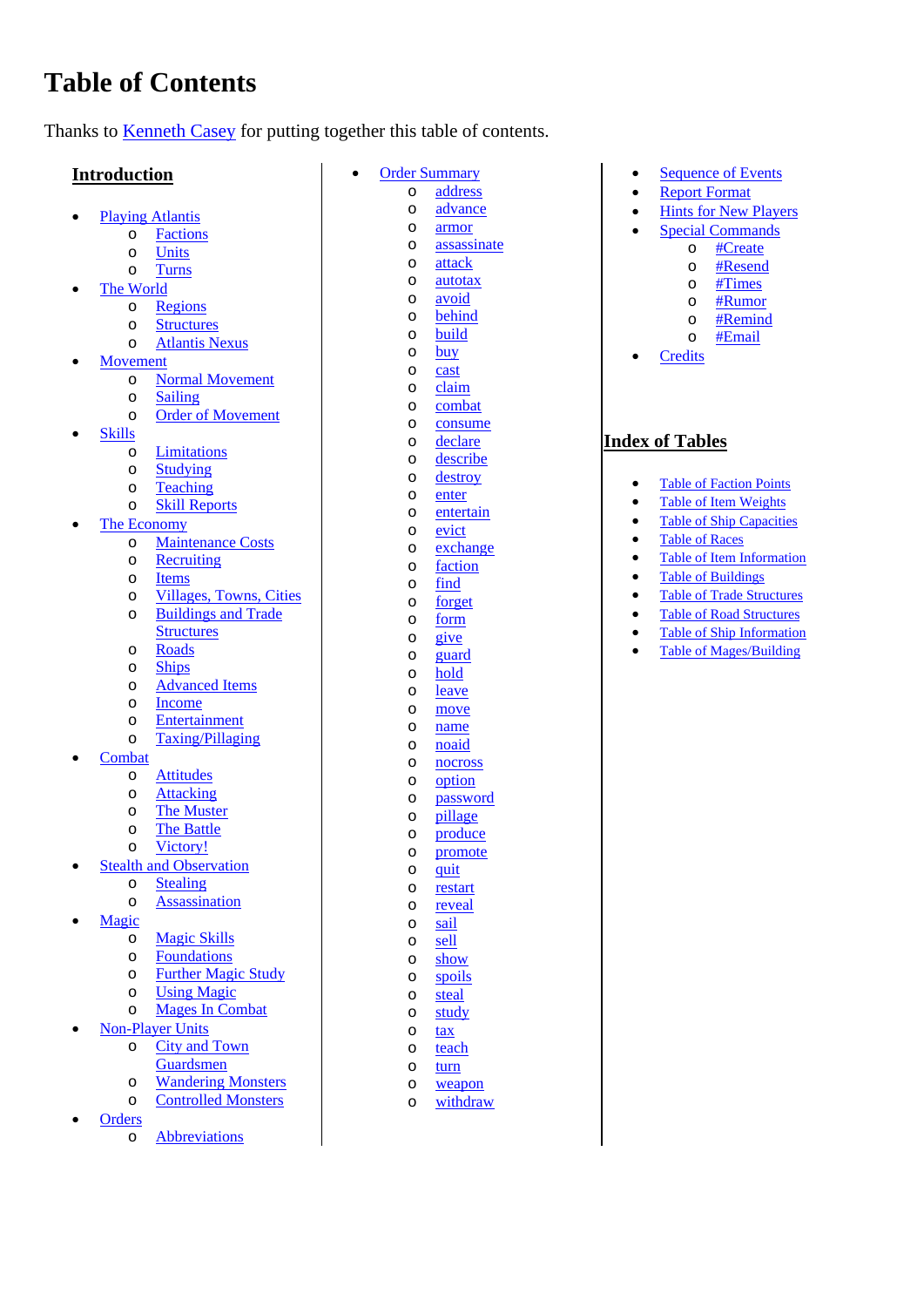### <span id="page-2-0"></span>**Introduction**

### **Playing Atlantis**

Atlantis (as you undoubtedly already know) is a play by email game. When you sign up for Atlantis, you will be sent a turn report (via email). Your report completely details your position in the game. After going over this report, and possibly communicating with other players in the game, you determine your course of action, and create a file of "orders", which you then send back to the Atlantis server. Then, at a regular interval (often one week), Atlantis collects all the orders, runs another turn (covering one month in game time), and sends all the players another report.

### <span id="page-2-1"></span>**Factions:**

A player's position is called a "faction". Each faction has a name and a number (the number is assigned by the computer, and used for entering orders). Each player is allowed to play one and ONLY one faction at any given time. Each faction is composed of a number of "units", each unit being a group of one or more people loyal to the faction. You start the game with a single unit consisting of one character, plus a sum of money. More people can be hired during the course of the game, and formed into more units. (In these rules, the word "character" generally refers either to a unit consisting of only one person, or to a person within a larger unit.)

A faction is considered destroyed, and the player knocked out of the game, if ever all its people are killed or disbanded (i.e. the faction has no units left). The program does not consider your starting character to be special; if your starting character gets killed, you will probably have been thinking of that character as the leader of your faction, so some other character can be regarded as having taken the dead leader's place (assuming of course that you have at least one surviving unit!). As far as the computer is concerned, as long as any unit of the faction survives, the faction is not wiped out. (If your faction is wiped out, you can rejoin the game with a new starting character.)

Each faction has a type; this is decided by the player, and determines what the faction may do. The faction has 4 Faction Points, which may be spent on any of the 3 Faction Areas, War, Trade, and Magic. The faction type may be changed at the beginning of each turn, so a faction can change and adapt to the conditions around it. Faction Points spent on War determine the number of regions in which factions can obtain income by taxing or pillaging. Faction Points spent on Trade determine the number of regions in which a faction may conduct trade activity. Trade activity includes producing goods, building ships and buildings, and buying trade items. Faction Points spent on Magic determines the number of mages and apprentices the faction may have. (More information on all of the faction activities is in further sections of the rules). Here is a chart detailing the limits on factions by Faction Points.

|                  |    | __       |     |
|------------------|----|----------|-----|
| $\boldsymbol{0}$ |    | $\theta$ | 3/6 |
| $\mathbf{1}$     | 8  | 8        | 3/6 |
| $\overline{2}$   | 20 | 20       | 3/6 |
| 3                | 28 | 28       | 3/6 |
| 4                | 28 | 28       | 3/6 |

#### <span id="page-2-2"></span>**Faction Points War (max tax regions) Trade (max trade regions) Magic (max mages/apprentices)**

For example, a well rounded faction might spend 1 point on War, 1 point on Trade, and 2 points on Magic. This faction's type would appear as "War 1 Trade 1 Magic 2", and would be able to tax 8 regions, perform trade in 8 regions, and have 3 mages as well as 6 apprentices.

As another example, a specialized faction might spend all 4 points on War. This faction's type would appear as "War 4", and it would be able to tax 28 regions, but could not perform trade in any regions, could only possess 3 mages, and could only possess 6 apprentices.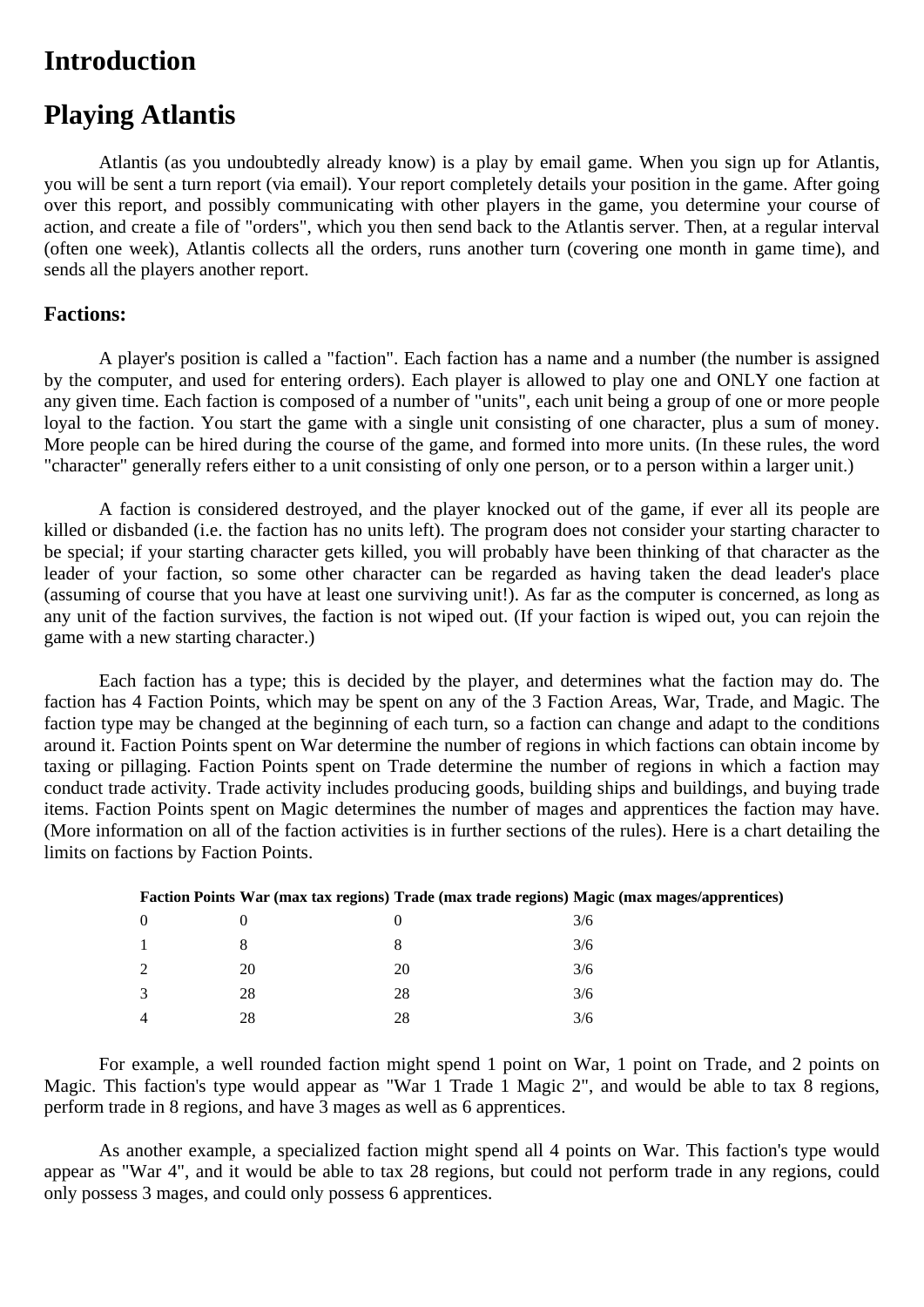Note that it is possible to have a faction type with less than 4 points spent. In fact, a starting faction has one point spent on each of War, Trade, and Magic, leaving 1 point unspent.

When a faction starts the game, it is given a one-man unit and 5020 silver in unclaimed money. Unclaimed money is cash that your whole faction has access to, but cannot be taken away in battle (silver in a unit's possessions can be taken in battle). This allows a faction to get started without presenting an enticing target for other factions. Units in your faction may use the [CLAIM](#page-25-0) order to take this silver, and use it to buy goods or recruit men, or use the [WITHDRAW](#page-42-1) order to withdraw goods directly.

An example faction is shown below, consisting of a starting character, Merlin the Magician, who has formed two more units, Merlin's Guards and Merlin's Workers. Each unit is assigned a unit number by the computer (completely independent of the faction number); this is used for entering orders. Here, the player has chosen to give his faction the same name ("Merlin the Magician") as his starting character. Alternatively, you can call your faction something like "The Great Northern Mining Company" or whatever.

```
* Merlin the Magician (17), Merlin (27), leader [LEAD]. Skills: none.
```

```
* Merlin's Guards (33), Merlin (27), 20 vikings [VIKI], 20 swords 
   [SWOR]. Skills: none.
```

```
* Merlin's Workers (34), Merlin (27), 50 vikings [VIKI]. Skills: 
  none.
```
### <span id="page-3-0"></span>**Units:**

A unit is a grouping together of people, all loyal to the same faction. The people in a unit share skills and possessions, and execute the same orders each month. The reason for having units of many people, rather than keeping track of individuals, is to simplify the game play. The computer does not keep track of individual names, possessions, or skills for people in the same unit, and all the people in a particular unit must be in the same place at all times. If you want to send people in the same unit to different places, you must split up the unit. Apart from this, there is no difference between having one unit of 50 people, or 50 units of one person each, except that the former is very much easier to handle.

There are different races that make up the population of Atlantis. (See the section on skills for a list of these.) In addition, there are "leaders", who are presumed to be of one of the other races, but are all the same in game terms. Units made up of normal people may only know one skill, and cannot teach other units. Units made up of leaders may know as many skills as desired, and may teach other units to speed the learning process. Leaders and normal people may not be mixed in the same unit. However, leaders are more expensive to recruit and maintain. (More information is in the section on skills.) A unit is treated as the least common denominator of the people within it, so a unit made up of two races with different strengths and weaknesses will have all the weaknesses, and none of the strengths of either race.

### <span id="page-3-1"></span>**Turns:**

Each turn, the Atlantis server takes the orders file that you mailed to it, and assigns the orders to the respective units. All units in your faction are completely loyal to you, and will execute the orders to the best of their ability. If the unit does something unintended, it is generally because of incorrect orders; a unit will not purposefully betray you.

<span id="page-3-2"></span>A turn is equal to one game month. A unit can do many actions at the start of the month, that only take a matter of hours, such as buying and selling commodities, or fighting an opposing faction. Each unit can also do exactly one action that takes up the entire month, such as harvesting resources or moving from one region to another. The orders which take an entire month are [ADVANCE,](#page-21-3) [BUILD](#page-23-2), [ENTERTAIN](#page-27-2), [MOVE](#page-32-2), [PRODUCE,](#page-36-1) [SAIL](#page-37-2), [STUDY](#page-40-0) and [TEACH](#page-40-2).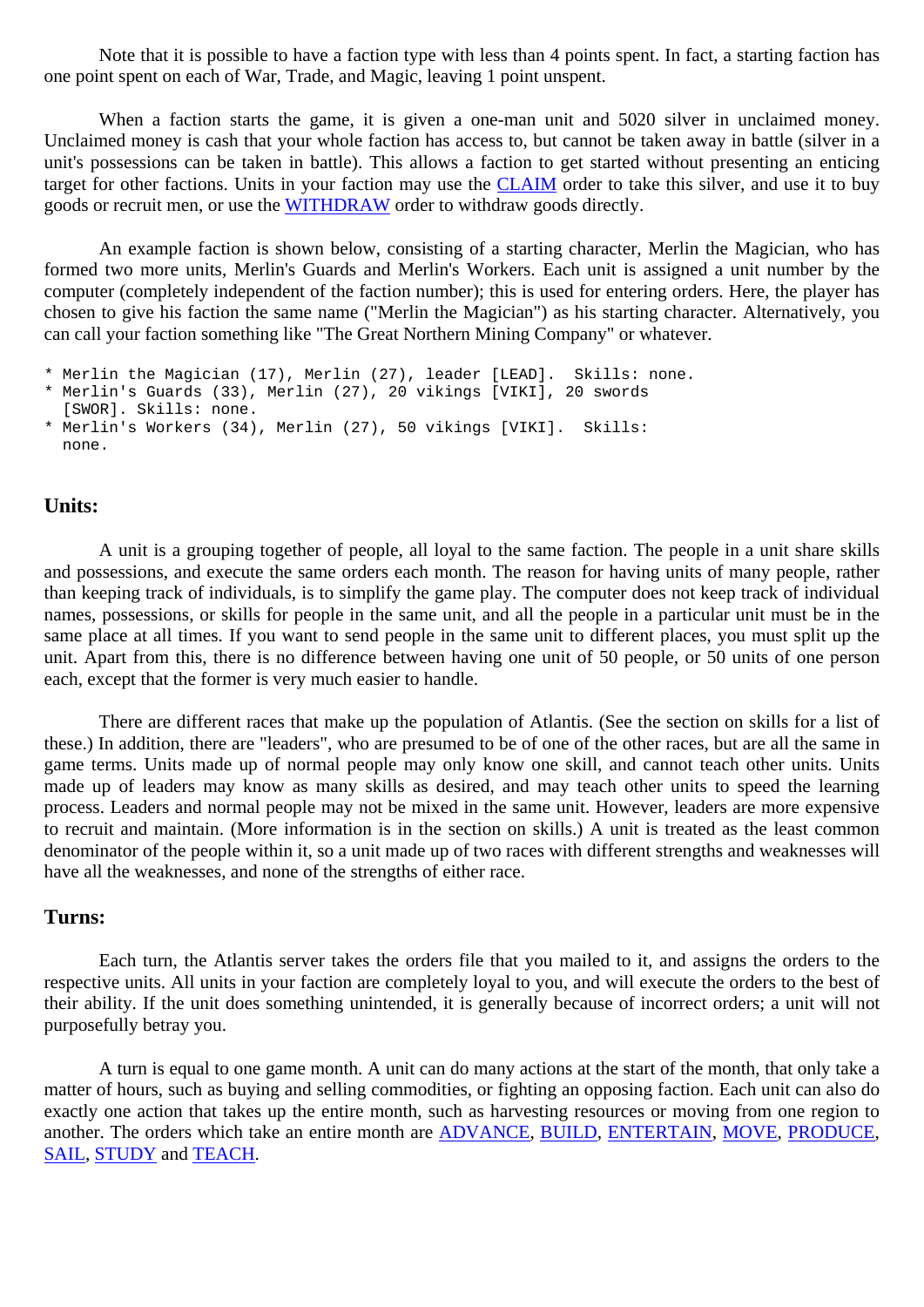### **The World**

The Atlantis world is divided for game purposes into hexagonal regions. Each region has a name, and one of the following terrain types: Ocean, Plain, Forest, Mountain, Swamp, Jungle, Desert, or Tundra. (There may be other types of terrain to be discovered as the game progresses.) Regions can contain units belonging to players; they can also contain structures such as buildings and ships. Two units in the same region can normally interact, unless one of them is concealed in some way. Two units in different regions cannot normally interact. NOTE: Combat is an exception to this.

### <span id="page-4-0"></span>**Regions:**

Here is a sample region, as it might appear on your turn report:

```
plain (172,110) in Turia, 500 peasants (nomads), $2500. 
------------------------------------------------------ 
  The weather was clear last month; it will be clear next month. 
  Wages: $15 (Max: $833). 
  Wanted: none. 
  For Sale: 50 nomads [NOMA] at $60, 10 leaders [LEAD] at $120. 
   Entertainment available: $125. 
   Products: 23 grain [GRAI], 37 horses [HORS]. 
Exits: 
  North : ocean (172,108) in Atlantis Ocean. 
  Northeast : ocean (173,109) in Atlantis Ocean. 
  Southeast : ocean (173,111) in Atlantis Ocean. 
   South : plain (172,112) in Turia. 
   Southwest : plain (171,111) in Turia. 
  Northwest : plain (171,109) in Turia. 
* Hans Shadowspawn (15), Merry Pranksters (14), leader [LEAD], 500 
  silver [SILV]. Skills: none. 
- Vox Populi (13), leader [LEAD].
```
This report gives all of the available information on this region. The region type is plain, the name of the surrounding area is Turia, and the coordinates of this region are (172,110). The population of this region is 500 nomads, and there is \$2500 of taxable income currently in this region. Then, under the dashed line, are various details about items for sale, wages, etc. Finally, there is a list of all visible units. Units that belong to your faction will be so denoted by a '\*', whereas other faction's units are preceded by a '-'.

Since Atlantis is made up of hexagonal regions, the coordinate system is not always exactly intuitive. Here is the layout of Atlantis regions:

<span id="page-4-1"></span>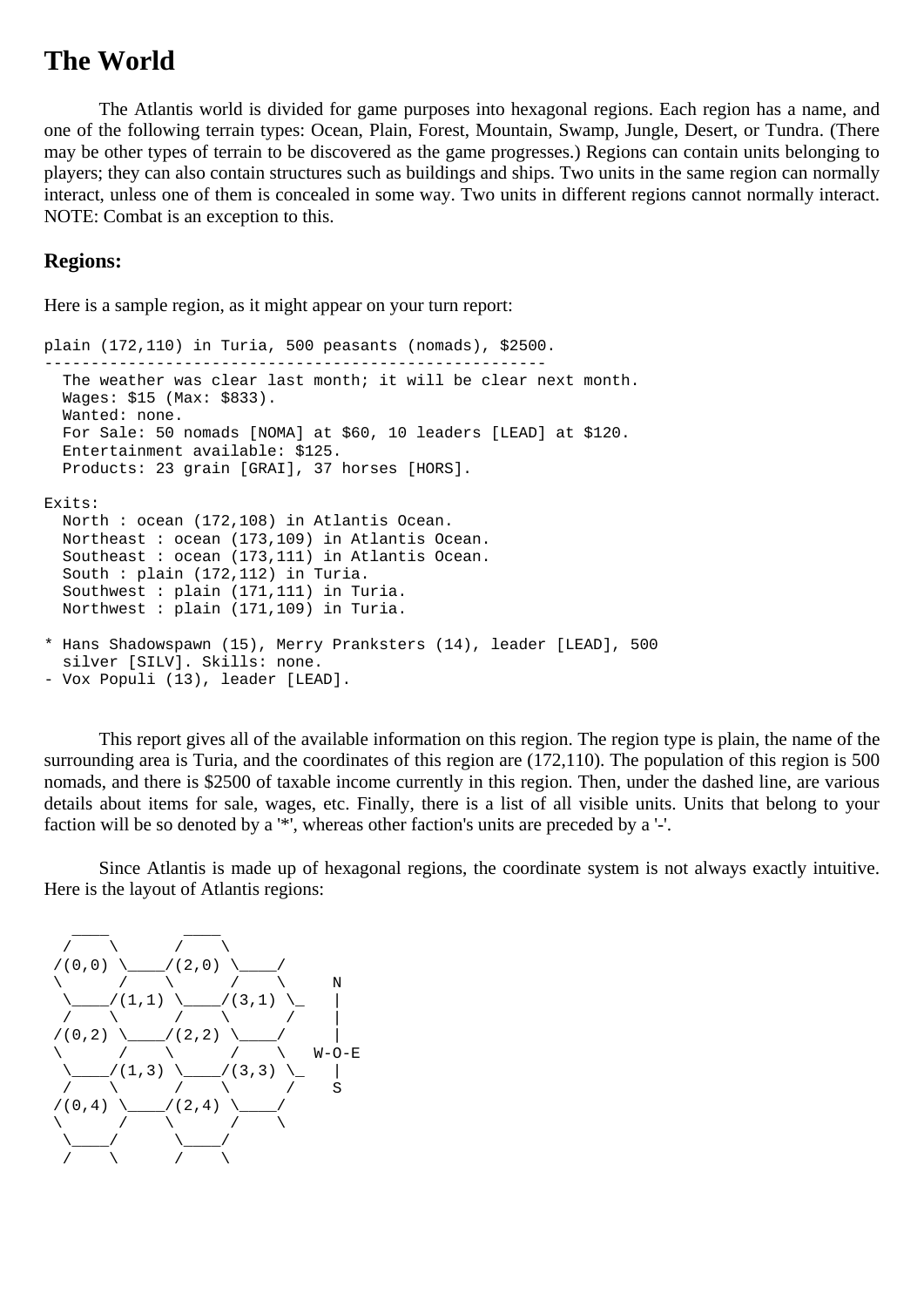Note that the are "holes" in the coordinate system; there is no region (1,2), for instance. This is due to the hexagonal system of regions.

Most regions are similar to the region shown above, but the are certain exceptions. Oceans, not surprisingly, have no population. Some regions will contain villages, towns, and cities. More information on these is available in the section on the ecomony.

### <span id="page-5-0"></span>**Structures:**

Regions may also contain structures, such as buildings or ships. These will appear directly below the list of units. Here is a sample structure:

```
+ Temple of Agrik [3] : Tower.
```

```
 - High Priest Chafin (9), leader [LEAD], sword [SWOR]
```

```
 - Rowing Doom (188), 10 nomads [NOMA], 10 swords [SWOR].
```
The structure lists the name, the number, and what type of structure it is. (More information of the types of structures can be found in the section on the economy.) Following this is a list of units inside the structure. Units within a structure are always visible, even if they would otherwise not be seen.

Units inside structures are still considered to be in the region, and other units can interact with them; however, they may gain benefits, such as defensive bonuses in combat from being inside a building. The first unit to enter an object is considered to be the owner; only this unit can do things such as renaming the object, or permitting other units to enter. The owner of an object can be identified on the turn report, as it is the first unit listed under the object. Only units with men in them can be structure owners, so newly created units cannot own a structure until they contain men.

### <span id="page-5-1"></span>**Atlantis Nexus:**

Note: the following section contains some details that you may wish to skip over until you have had a chance to read the rest of the rules, and understand the mechanics of Atlantis. However, be sure to read this section before playing, as it will affect your early plans in Atlantis.

When a faction first starts in Atlantis, it begins with one unit, in a special region called the Atlantis Nexus. This region exists outside of the normal world of Atlantis, and as such has no products or marketplaces; it merely serves as the magical entry into Atlantis.

From the Atlantis Nexus, there are six exits into the starting cities of Atlantis. Units may move through these exits as normal, but once through an exit, there is no return path to the Nexus. It is also possible to use Gate Lore to get out of Nexus (but not to return). The six starting cities offer much to a starting faction; there are materials as well as a very large supply of men (though the prices are often quite high). In addition, the starting cities are guarded by strong guardsmen, keeping any units within the city much safer from attack. See the section on Non-Player Units for more information on city guardsmen. As a drawback, these cities tend to be extremely crowded, and most factions will wish to leave the starting cities when possible.

It is always possible to enter any starting city from the nexus, even if that starting city has been taken over and guarded by another faction. This is due to the transportation from the Nexus to the starting city being magical in nature. Once in the starting city however, no gaurentee of safety is given.

<span id="page-5-2"></span>There are three methods of departing the starting cities. The first is by land, but keep in mind that the lands immediately surrounding the starting cities will tend to be highly populated, and possibly quite dangerous to travel. The second is by sea; all of the starting cities lie against an ocean, and a faction may easily purchase wood and construct a ship to **SAIL** away. Be wary of pirates seeking to prey on new factions, however! And last, rumors of a magical Gate Lore suggest yet another way to travel from the starting cities. The rumors are vague, but factions wishing to travel far from the starting cities, taking only a few men with them, might wish to pursue this method.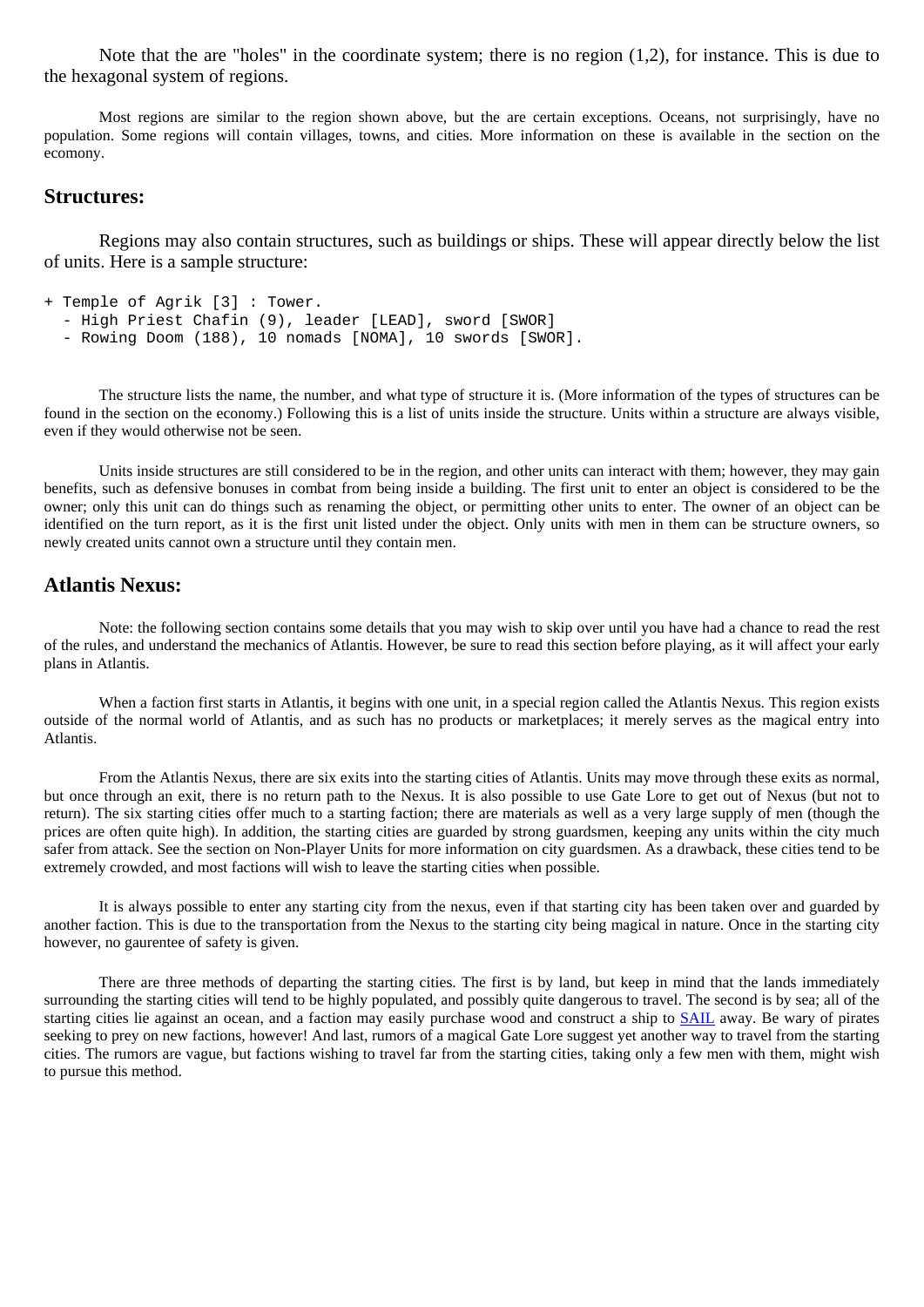### **Movement**

There are two main methods of movement in Atlantis. The first is done using the [MOVE](#page-32-2) order (or the [ADVANCE](#page-21-3) order), and moves units individually from one region to another. The other method is done using the **SAIL** order, which can sail a ship, including all of its occupants from one region to another. Certain powerful mages may also teleport themselves, or even other units, but the knowledge of the workings of this magic is carefully guarded.

### <span id="page-6-0"></span>**Normal Movement:**

In one month, a unit can issue a single [MOVE](#page-32-2) order, using one or more of its movement points. There are three modes of travel: walking, riding and flying. Walking units have two movement points, riding units have four, and flying units have six. A unit will automatically use the fastest mode of travel it has available. The [ADVANCE](#page-21-3) order is the same as [MOVE](#page-32-2), except that it implies attacks on units which try to forbid access; see the section on combat for details.

<span id="page-6-1"></span>Flying units are not initially available to starting players. A unit can ride provided that the carrying capacity of its horses is at least as great as the weight of its people and all other items. A unit can walk provided that the carrying capacity of its people, horses, and wagons is at least as great as the weight of all its other items, and provided that it has at least as many horses as wagons (otherwise the excess wagons count as weight, not capacity). Otherwise the unit cannot issue a [MOVE](#page-32-2) order. Most people weigh 10 units and have a capacity of 5 units; data for items is as follows:

|                  | Weight | Capacity         |
|------------------|--------|------------------|
| silver           | 0      |                  |
| grain            | 5      |                  |
| livestock        | 50     | 0                |
| iron             | 5      |                  |
| wood             | 5      |                  |
| stone            | 50     |                  |
| fur              | 1      |                  |
| fish             | 1      |                  |
| herb             | 0      |                  |
| horse            | 50     | 20               |
| sword            | 1      |                  |
| crossbow         | 1      |                  |
| longbow          | 1      |                  |
| chain armor      | 1      |                  |
| plate armor      | 3      |                  |
| wagon            | 50     | 200 (with horse) |
| pick             | 1      |                  |
| spear            | 1      |                  |
| axe              | 1      |                  |
| hammer           | 1      |                  |
| net              | 1      |                  |
| lasso            | 1      |                  |
| bag              | 1      |                  |
| spinning wheel 1 |        |                  |
| leather armor    | 1      |                  |
| cloth armor      | 1      |                  |
| battle axe       | 2      |                  |
| camel            | 50     | 20               |
| rough gem        | 2      |                  |
| quarterstaff     | 1      |                  |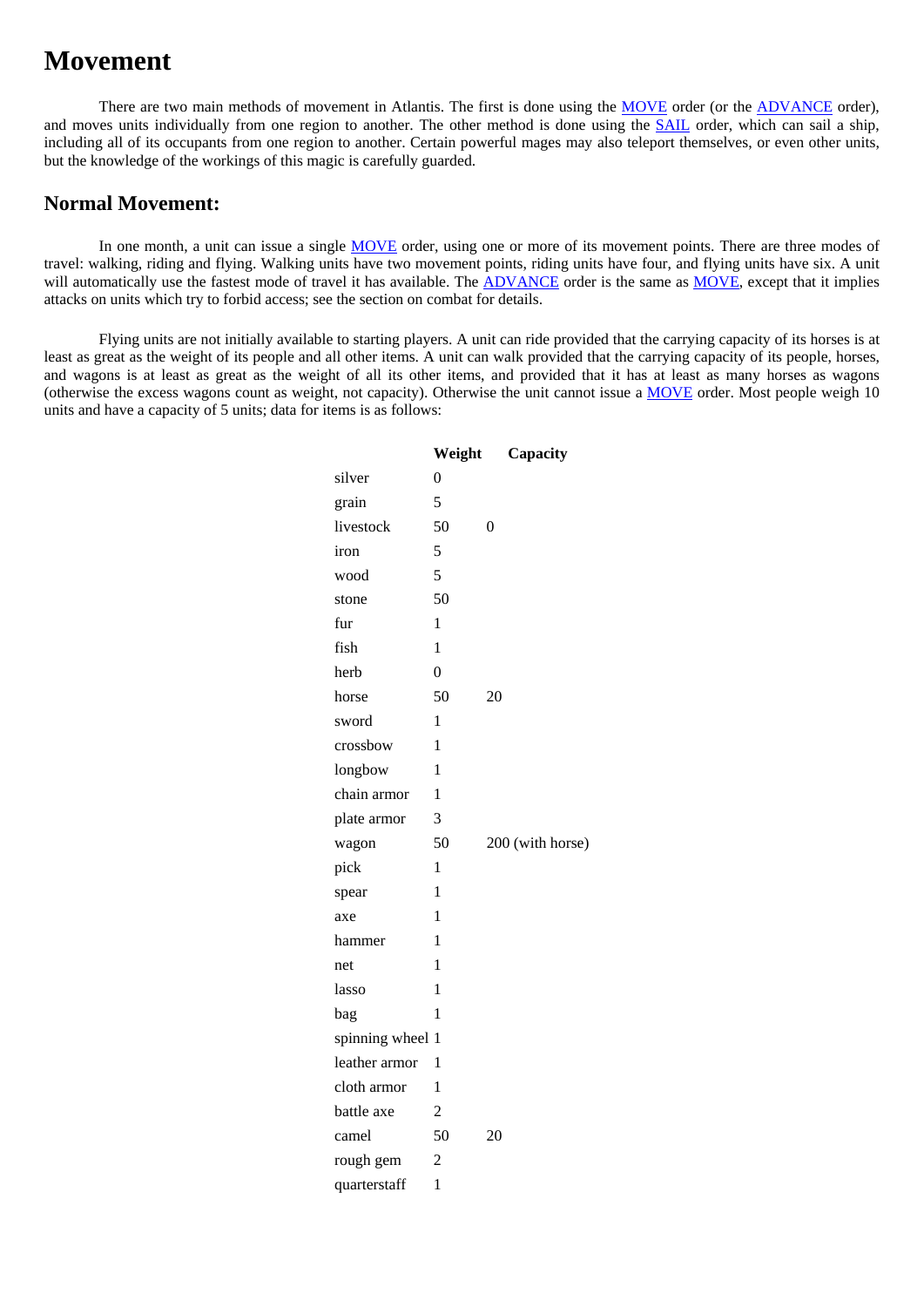A unit which can fly, is capable of travelling over water. However, if the unit ends its turn over a water hex that unit will drown.

Since regions are hexagonal, each region has six neighbouring regions to the north, northeast, southeast, south, southwest and northwest. Moving from one region to another normally takes one movement point, except that the following terrain types take two movement points for riding or walking units to enter: Forest, Mountain, Swamp, Jungle, and Tundra. Also, during certain seasons (depending on the latitude of the region), all units (including flying ones) have a harder time and travel will take twice as many movement points as normal, as freezing weather makes travel difficult; in the tropics, seasonal hurricane winds and torrential rains have a similar effect. Units may not move through ocean regions without using the [SAIL](#page-37-2) order unless they are capable of flight, and even then, flying units must end their movement on land or else drown.

Units may also enter or exit structures while moving. Moving into or out of a structure does not use any movement points at all. Note that a unit can also use the [ENTER](http://www.arno-saxena.de/atlantis/atl_rules.php#enter) and [LEAVE](http://www.arno-saxena.de/atlantis/atl_rules.php#leave) orders to move in and out of structures, without issuing a [MOVE](http://www.arno-saxena.de/atlantis/atl_rules.php#move) order. The unit can also use the [MOVE](http://www.arno-saxena.de/atlantis/atl_rules.php#move) order to enter or leave a structure.

Finally, certain structures contain interior passages to other regions. The [MOVE](http://www.arno-saxena.de/atlantis/atl_rules.php#move) IN order can be used to go through these passages; the movement point cost is equal to the normal cost to enter the destination region.

Example: One man with a horse, sword, and chain mail wants to move north, then northeast. The capacity of the horse is 20 and the weight of the man and other items is 12, so he can ride. The month is April, so he has four movement points. He issues the order MOVE NORth NORthEAST. First he moves north, into a plain region. This uses one movement point. Then he moves northeast, into a forest region. This uses two movement points, so the movement is completed with one to spare.

#### <span id="page-7-0"></span>**Sailing:**

Movement by sea is in some ways similar. It does not use the [MOVE](#page-32-2) order however. Instead, the owner of a ship must issue the [SAIL](#page-37-2) order, and other units wishing to help sail the ship must also issue the [SAIL](#page-37-2)order. The ship will then, if possible, make the indicated movement, carrying all units on the ship with it. Units on board the ship, but not aiding in the sailing of the ship, may execute other orders while the ship is sailing. A unit which does not wish to travel with the ship should leave the ship in a coastal region, before the [SAIL](#page-37-2) order is processed. (A coastal region is defined as a non-ocean region with at least one adjacent ocean region.)

Note that a unit on board a ship while it is sailing may not [MOVE](#page-32-2) later in the turn, even if he doesn't issue the [SAIL](#page-37-2) order; sailing is considered to take the whole month. Also, units may not remain on guard while on board a sailing ship; they will have to reissue the [GUARD](#page-31-0) 1 order to guard a region after sailing.

Ships get four movement points per turn. A ship can move from an ocean region to another ocean region, or from a coastal region to an ocean region, or from an ocean region to a coastal region. Ships can only be constructed in coastal regions. For a ship to enter any region only costs one movement point; the cost of two movement points for entering, say, a forest coastal region, does not apply. Ships do, however, only get half movement points during the winter months (or monsoon months in the tropical latitudes).

<span id="page-7-2"></span><span id="page-7-1"></span>A ship can only move if the total weight of everything aboard does not exceed the ship's capacity. (The rules do not prevent an overloaded ship from staying afloat, only from moving.) Also, there must be enough sailors aboard (using the [SAIL](#page-37-2) order), to sail the ship, or it will not go anywhere. Note that the sailing skill increases the usefulness of a unit proportionally; thus, a 1 man unit with level 5 sailing skill can sail a longboat alone. (See the section on skills for further details on skills.) The capacities (and costs in labor units) of the various basic ship types are as follows:

### **Capacity Cost Sailors**

| Longboat 200 | 25 5  |  |
|--------------|-------|--|
| Clipper 800  | 50 10 |  |
| Galleon 1800 | 75 15 |  |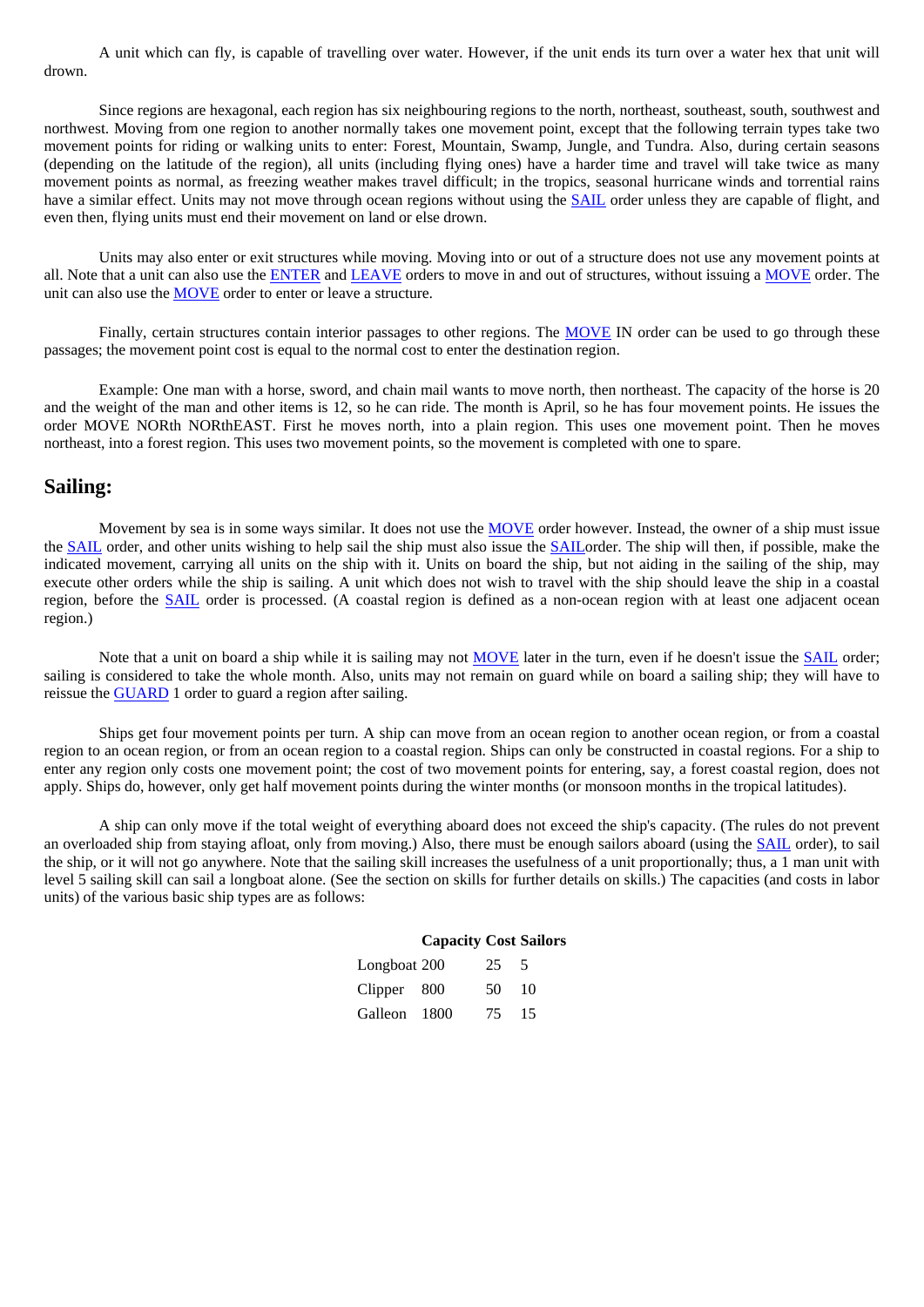### **Order of Movement:**

This section is probably unimportant to beginning players, but it can be helpful for more experienced players.

Normal movement in Atlantis, meaning [ADVANCE](#page-21-3) and [MOVE](#page-32-2) orders, is processed one hex of movement at a time, region by region. So, Atlantis cycles through all of the regions; for each region, it finds any units that wish to move, and moves them (if they can move) one hex (and only one hex). After processing one such region, it initiates any battles that take place due to these movements, and then moves on to the next region. After it has gone through all of the regions, you will note that units have only moved one hex, so it goes back and does the whole process again, except this time moving units their second hex (if they have enough movement points left). This continues until no units can move anymore.

Sailing is handled differently; Atlantis cycles through all of the ships in Atlantis, moving them one at a time. When Atlantis sails a ship, it sails it through its entire course, either to the end, or until the ship enters a hex guarded against some unit on the ship, and then moves onto the next ship.

Note that in either case, the order in which the regions are processed is undefined by the rules. The computer generally does them in the same order every time, but it is up to the wiles of the player to determine (or not) these patterns. The order in which units or ships are moved within a region is the order that they appear on a turn report.

### <span id="page-8-0"></span>**Skills**

The most important thing distinguishing one character from another in Atlantis is skills. The following skills are available: mining, lumberjack, quarrying, hunting, fishing, herb lore, horse training, weaponsmith, armorer, carpenter, building, shipbuilding, entertainment, tactics, combat, riding, crossbow, longbow, stealth, observation, healing, sailing, farming, ranching, camel training, gemcutting, and monster training. When a unit possesses a skill, he also has a skill level to go with it. Generally, the effectiveness of a skill is directly proportional to the skill level involved, so a unit with level 2 in a skill is twice as good as a unit with level 1 in the same skill.

### <span id="page-8-1"></span>**Limitations:**

A unit made up of leaders may know one or more skills; for the rest of this section, the word "leader" will refer to such a unit. Other units, those which contain non-leaders, will be refered to as normal units. A normal unit may only know one skill.

<span id="page-8-2"></span>Skills may be learned up to a maximum level depending on the race of the studying unit (remembering that for units containing more than one race, the maximum is determined by the least common denominator). Every race has a normal maximum skill level, and a list of skills that they specialize in, and can learn up to higher level. Leaders, being more powerful, can learn skills to even higher levels. Here is a list of the races (including leaders) and the information on normal skill levels and specialized skills.

| Race/Type    | <b>Specilized Skills</b>                              | <b>Max Level</b> | <b>Max Level</b> |
|--------------|-------------------------------------------------------|------------------|------------------|
| leaders      | None.                                                 |                  | 5                |
| vikings      | shipbuilding, sailing, lumberjack, combat             | 3                | 2                |
| barbarians   | mining, hunting, weaponsmith, combat                  | 3                | $\overline{2}$   |
| plainsmen    | horse training, farming, carpenter, entertainment     | 3                | 2                |
| eskimos      | herb lore, fishing, hunting, healing                  | 3                | $\overline{2}$   |
| nomads       | horse training, ranching, crossbow, camel training 3  |                  | 2                |
| tribesmen    | herb lore, healing, farming, lumberjack               | 3                | $\overline{2}$   |
| darkmen      | quarrying, building, mining, armorer                  | 3                | $\overline{2}$   |
| wood elves   | lumberjack, carpenter, longbow, entertainment         | 3                | $\overline{2}$   |
| sea elves    | shipbuilding, sailing, fishing, longbow               | 3                | $\overline{2}$   |
| high elves   | healing, farming, entertainment, horse training       | 3                | 2                |
| tribal elves | herb lore, healing, ranching, longbow                 | 3                | 2                |
| ice dwarves  | fishing, building, crossbow, shipbuilding             | 3                | $\overline{2}$   |
| hill dwarves | mining, weaponsmith, armorer, combat                  | 3                | $\overline{2}$   |
|              | under dwarves mining, quarrying, crossbow, armorer    | 3                | $\overline{2}$   |
|              | desert dwarves quarrying, building, armorer, crossbow | 3                | $\overline{2}$   |
| orcs         | combat                                                | 4                | 1                |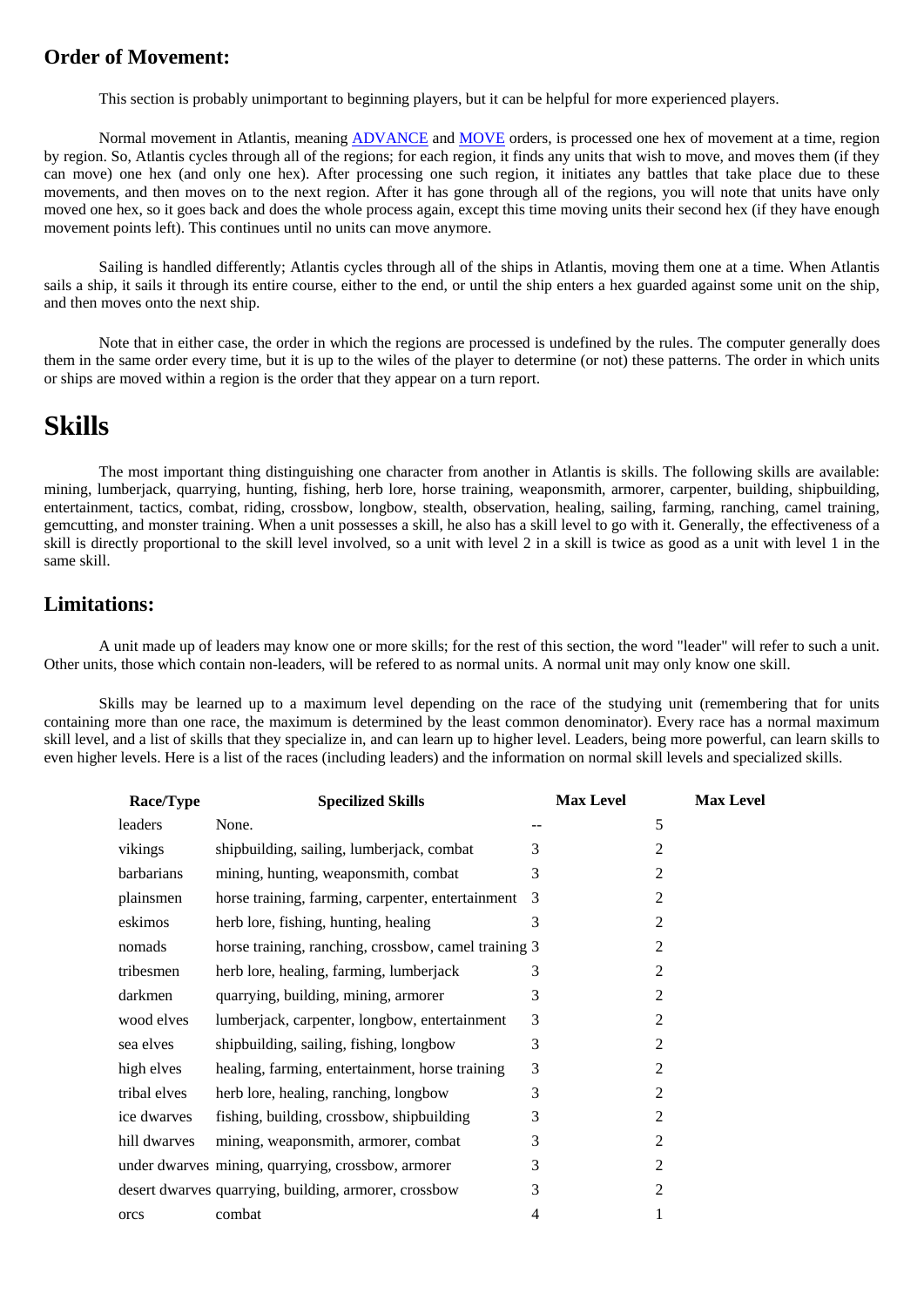If units are merged together, their skills are averaged out. No rounding off is done; rather, the computer keeps track for each unit of how many total months of training that unit has in each skill. When units are split up, these months are divided as evenly as possible among the people in the unit; but no months are ever lost.

### <span id="page-9-0"></span>**Studying:**

For a unit to gain level 1 of a skill, they must gain one months worth of training in that skill. To raise this skill level to 2, the unit must add an additional two months worth of training. Then, to raise this to skill level 3 requires another three months worth of training, and so forth. A month of training is gained when a unit uses the [STUDY](#page-40-0) order. Note that study months do not need to be consecutive; for a unit to go from level 1 to level 2, he can study for a month, do something else for a month, and then go back and complete his second month of study. A unit can also increase its level of training by using a skill. This progress is much slower than studying. Only one skill can be improved through practice in any month; if multiple skills are used, only the first will be improved. A skill will only improve with practice if the unit has first studied the rudiments of the skill.

Most skills cost \$10 per person per month to study (in addition to normal maintenance costs). The exceptions are Stealth and Observation (both of which cost \$50), Magic skills (which cost \$100), and Tactics (which costs \$200).

### <span id="page-9-1"></span>**Teaching:**

A unit with a teacher can learn up to twice as fast as normal. The **TEACH** order is used to spend the month teaching one or more other units (your own or another factions). The unit doing the teaching must have a skill level greater than the unit doing the studying. (Note: for all skill uses, it is skill level, not number of months of training, that counts. Thus, a unit with 1 month of training is effectively the same as a unit with 2 months of training, since both have a skill level of 1.) The units being taught simply issue the [STUDY](#page-40-0) order normally (also, his faction must be declared Friendly by the teaching faction). Each person can only teach up to 10 students in a month; additional students dilute the training. Thus, if 1 teacher teaches 20 men, each man being taught will gain 1 1/2 months of training, not 2 months.

Note that it is quite possible for a single unit to teach two or more other units different skills in the same month, provided that the teacher has a higher skill level than each student in the skill that that student is studying, and that there are no more than 10 students per teacher.

Note: Only leaders may use the **TEACH** order.

### <span id="page-9-2"></span>**Skill Reports:**

When a faction learns a new skill level for this first time, it will be given a report on special abilities that a unit with this skill level has. This report can be shown again at any time (once a faction knows the skill), using the [SHOW](http://www.arno-saxena.de/atlantis/atl_rules.php#show) order. For example, when a faction learned the skill Shoemaking level 3 for the first time, it might receive the following (obviously farsical) report:

<span id="page-9-3"></span>Shoemaking [SHOE] 3: A unit with this skill may PRODUCE Sooper Dooper Air Max Winged Sandals.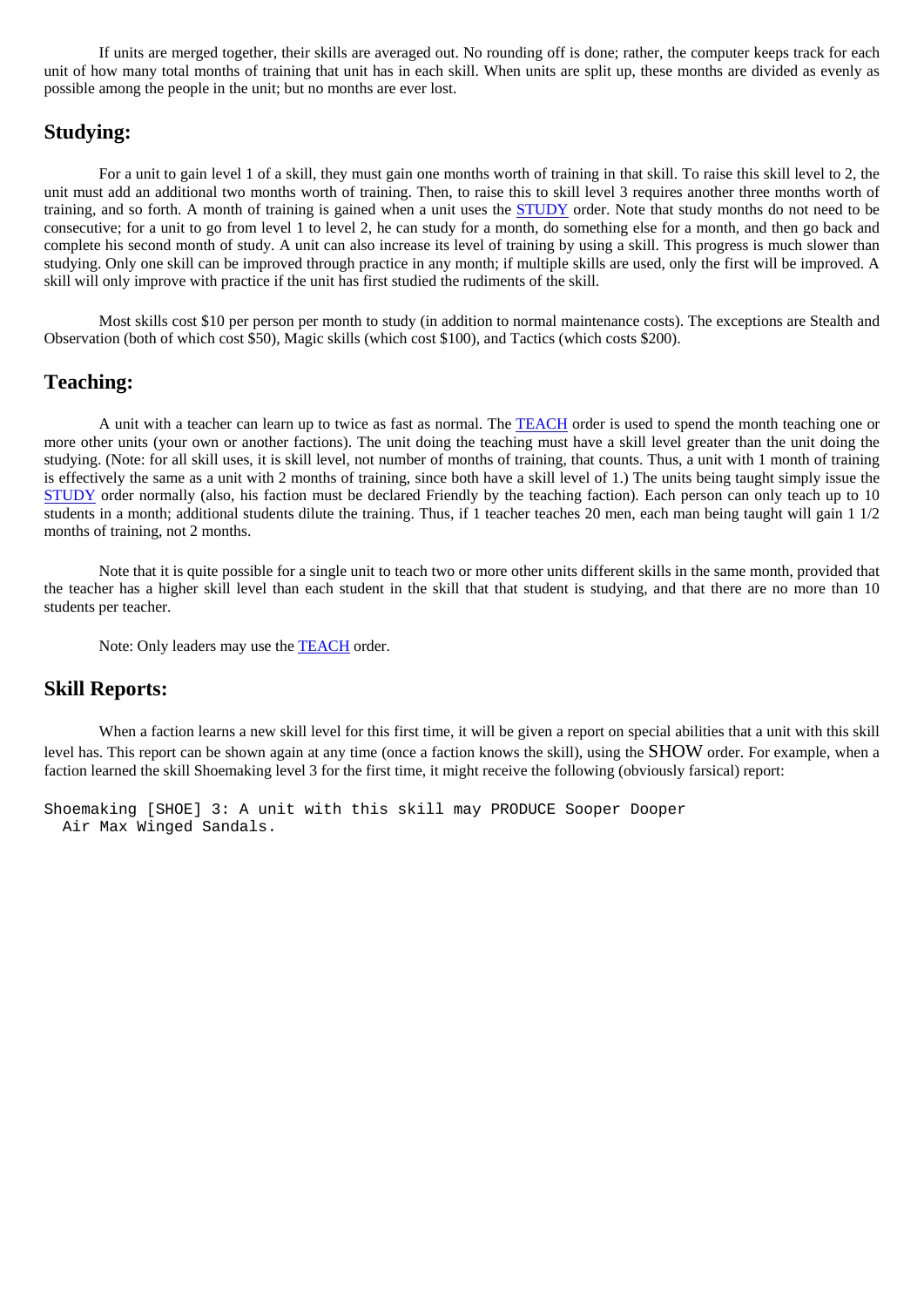### **The Economy**

The unit of currency in Atlantis is the silver piece. Silver is a normal item, with zero weight, appearing in your unit's reports. Silver is used for such things as buying items, and unit's maintenance.

### <span id="page-10-0"></span>**Maintenance Costs:**

IMPORTANT: Each and every character in Atlantis requires a maintenance fee each month. Anyone who ends the month without this maintenance cost has a 33 percent chance of starving to death. It is up to you to make sure that your people have enough money available. Money will be shared automatically between your units in the same region, if one is starving and another has more than enough; but this will not happen between units in different regions (this sharing of money applies only for maintenance costs, and does not occur for other purposes). If you have silver in your unclaimed fund, then that silver will be automatically claimed by units that would otherwise starve. Lastly, if a faction is allied to yours, their units will provide surplus cash to your units for maintenance, as a last resort.

This fee is generally 10 silver for a normal character, and 20 silver for a leader. Units may substitute one unit of grain, livestock, or fish for each 10 silver of maintenance owed. A unit may use the [CONSUME](#page-26-2) order to specify that it wishes to use food items in preference to silver. Note that these items are worth more when sold in towns, so selling them and using the money is more economical than using them for maintenance.

### <span id="page-10-1"></span>**Recruiting:**

<span id="page-10-2"></span>People may be recruited in a region. The total amount of recruits available per month in a region, and the amount that must be paid per person recruited, are shown in the region description. The [BUY](#page-24-0) order is used to recruit new people. New recruits will not have any skills or items. Note that the process of recruiting a new unit is somewhat counterintuitive; it is necessary to [FORM](#page-29-2) an empty unit, [GIVE](#page-30-0) the empty unit some money, and have it [BUY](#page-24-0) people; see the description of the [FORM](#page-29-2) order for further details.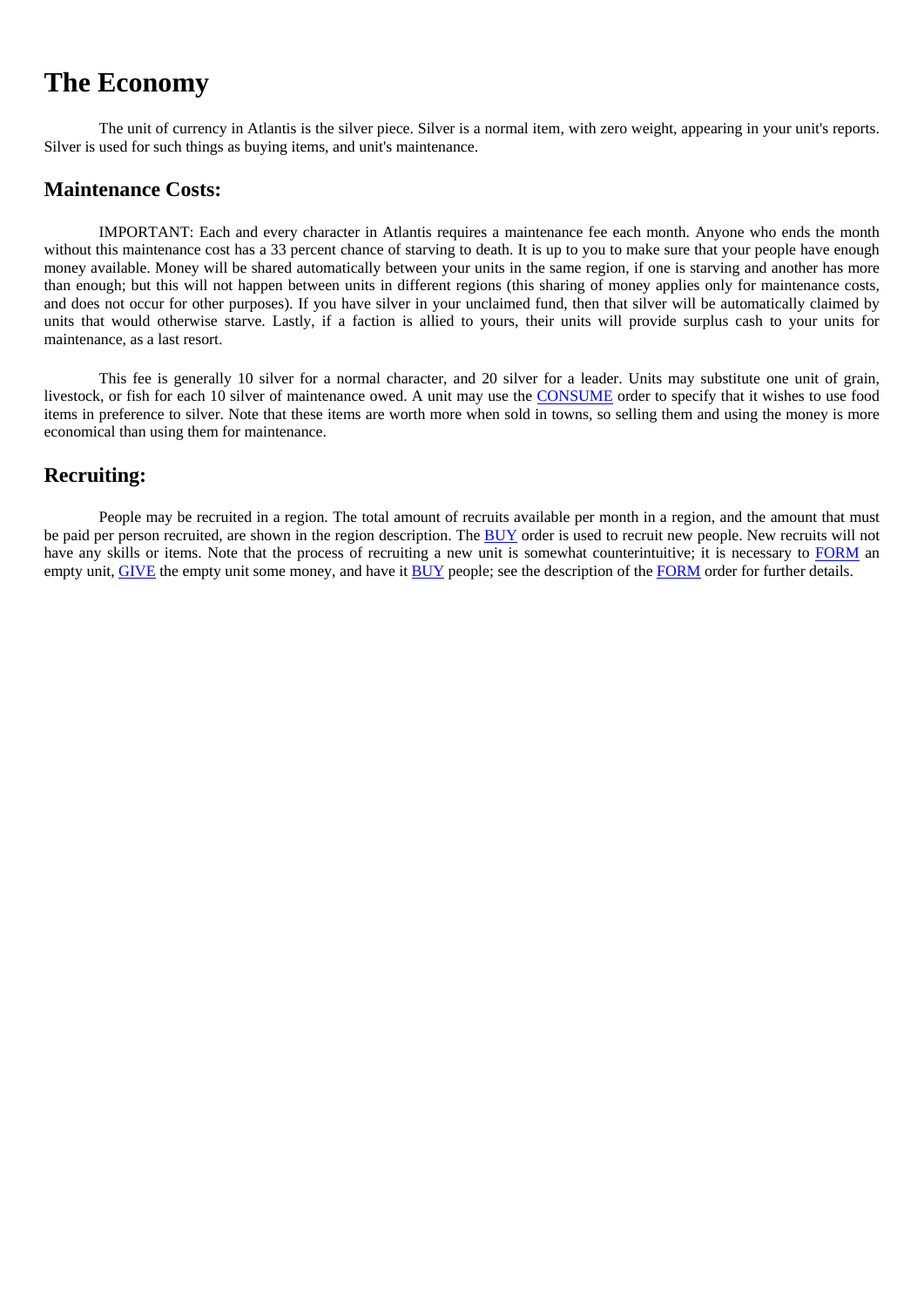### **Items:**

A unit may have a number of possessions, referred to as "items". Some details were given above in the section on Movement, but many things were left out. Here is a table giving some information about common items in Atlantis:

<span id="page-11-0"></span>

|                              | Skill (min level) Material Production |         |          | Weight           | <b>Extra Information</b>                               |
|------------------------------|---------------------------------------|---------|----------|------------------|--------------------------------------------------------|
| silver                       |                                       |         |          | $\boldsymbol{0}$ |                                                        |
| grain                        | farming $(1)$                         |         | 1 month  | 5                |                                                        |
| livestock                    | ranching $(1)$                        |         | 1 month  | 50(0)            |                                                        |
| iron                         | mining(1)                             |         | 1 month  | 5                |                                                        |
| wood                         | lumberjack (1)                        |         | 1 month  | 5                |                                                        |
| stone                        | quarrying (1)                         |         | 1 month  | 50               |                                                        |
| fur                          | hunting $(1)$                         |         | 1 month  | 1                |                                                        |
| fish                         | fishing $(1)$                         |         | 1 month  | 1                |                                                        |
| herb                         | herb lore $(1)$                       |         | 1 month  | $\boldsymbol{0}$ |                                                        |
| horse                        | horse training $(1)$                  |         | 1 month  | 50(20)           | Gives a riding bonus with the riding skill.            |
| sword                        | weaponsmith $(1)$ 1 iron              |         | 1 month  | 1                | Weapon which gives $+2$ on attack and $+2$ on defense. |
| crossbow                     | weaponsmith (1) 1 wood                |         | 1 month  | 1                | Ranged weapon which gives $+0$ on attack and $+0$ on   |
| longbow                      | weaponsmith $(1)$ 1 wood              |         | 1 month  | 1                | Ranged weapon which gives $-2$ on attack and $+0$ on   |
| chain armor                  | $\alpha$ armorer $(1)$                | 1 iron  | 1 month  | 1                | Gives a 100 in 300 chance to survive a normal hit.     |
| plate armor                  | armorer(3)                            | 3 iron  | 3 months | 3                | Gives a 200 in 300 chance to survive a normal hit.     |
| wagon                        | carpenter $(1)$                       | 1 wood  | 1 month  | 50               |                                                        |
| pick                         | weaponsmith $(1)$ 1 iron              |         | 1 month  | 1                | Weapon which gives $+1$ on attack and $+1$ on defense. |
| spear                        | weaponsmith $(1)$ 1 wood              |         | 1 month  | 1                | Weapon which gives $+1$ on attack and $+1$ on defense. |
| axe                          | weaponsmith $(1)$ 1 wood              |         | 1 month  | 1                | Weapon which gives $+1$ on attack and $+1$ on defense. |
| hammer                       | weaponsmith $(1)$ 1 iron              |         | 1 month  | 1                | Weapon which gives $+1$ on attack and $+1$ on defense. |
| net                          | fishing $(1)$                         | 1 herb  | 1 month  | 1                | $+2$ bonus when producing fish.                        |
| lasso                        | herb lore $(1)$                       | 1 herb  | 1 month  | $\mathbf{1}$     | +1 bonus when producing livestock.                     |
| bag                          | herb lore $(1)$                       | 1 herb  | 1 month  | 1                | $+2$ bonus when producing grain.                       |
| spinning wheel carpenter (1) |                                       | 1 wood  | 1 month  | 1                | $+2$ bonus when producing nets.                        |
| leather armor                | armorer(1)                            | 1 fur   | 1 month  | 1                | Gives a 25 in 100 chance to survive a normal hit.      |
| cloth armor                  | $\alpha$ armorer $(1)$                | 1 herb  | 1 month  | $\mathbf{1}$     | Gives a 1 in 6 chance to survive a normal hit.         |
| battle axe                   | weaponsmith (2)                       | 1 iron, | 2 months | $\overline{c}$   | Weapon which gives $+4$ on attack and $+4$ on defense. |
| camel                        | camel training (1)                    |         | 1 month  | 50(20)           | Gives a riding bonus with the riding skill.            |
| rough gem                    | mining(2)                             |         | 1 month  | 2                |                                                        |
| quarterstaff                 | weaponsmith $(1)$ 1 wood              |         | 1 month  | 1                | Weapon which gives $+1$ on attack and $+3$ on defense. |

All items except silver and trade goods are produced with the [PRODUCE](#page-36-1) order. Example: PRODUCE SWORDS will produce as many swords as possible during the month, provided that the unit has adequate supplies of iron and has the weaponsmith skill. Required skills and raw materials are in the table above.

If an item requires raw materials, then the specified amount of each material is consumed for each item produced. Thus to produce 5 longbows (a supply of arrows is assumed to be included with the bow), 5 units of wood are required. The higher ones skill, the more productive each man-month of work; thus, 5 longbows could be produced by a 5-man unit of skill 1, or a 1-man unit of skill 5. (Plate armor is an exception; a unit must have skill 3 to be able to produce it at all, and each man can only produce 1 plate armor per month. Plate armor also takes 3 units of iron to produce.) Only Trade factions can issue [PRODUCE](#page-36-1) orders however, regardless of skill levels.

Items which increase production may increase production of advanced items in addition to the basic items listed. Some of them also increase production of other tools. Read the skill descriptions for details on which tools aid which production when not noted above.

If an item does not list a raw material it may be produced directly from the land. Each region generally has at least one item that can be produced there. Shown on the description of a region is a list of the items that can be produced, and the amount of each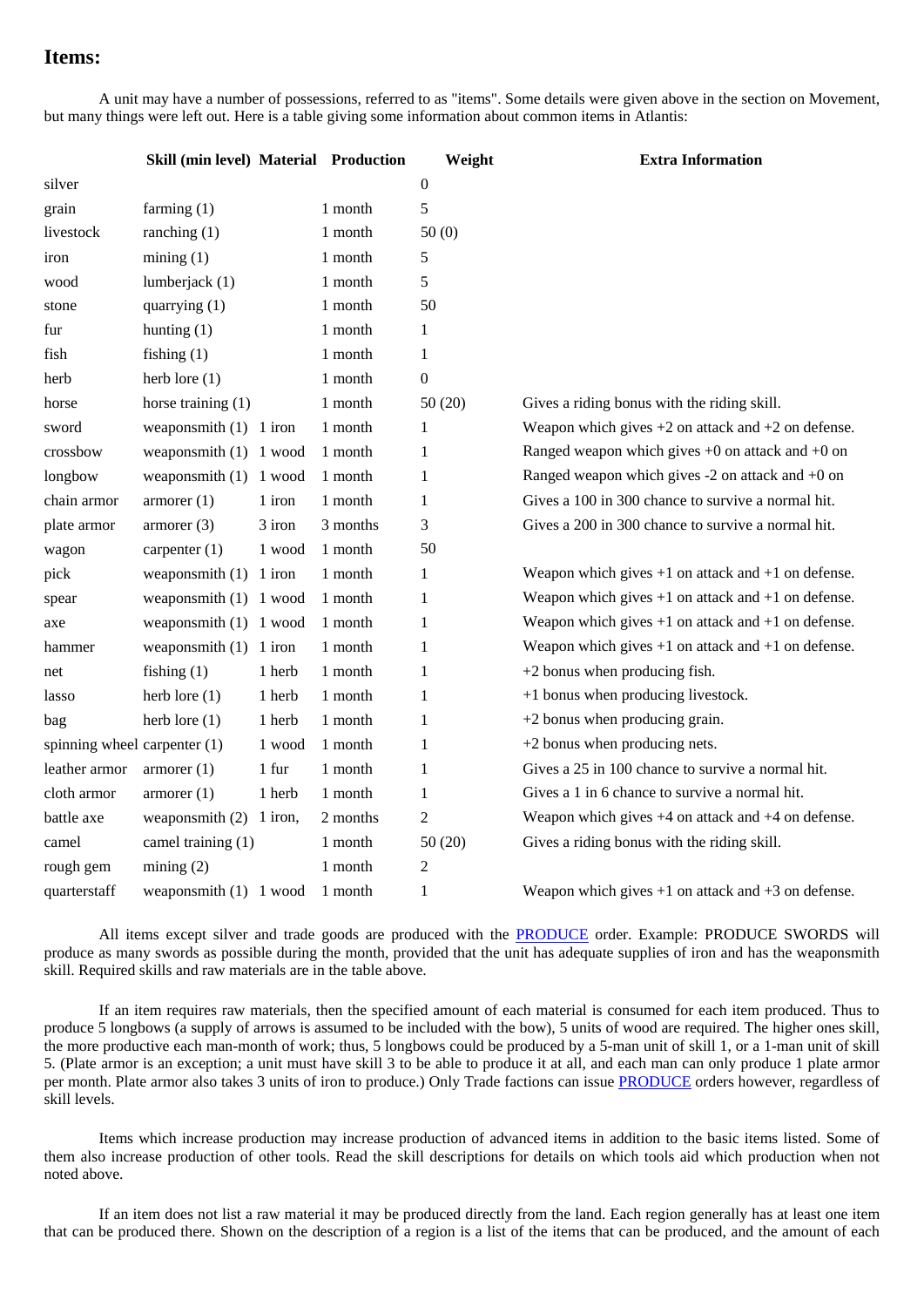that can be produced per month. This amount depends on the region type. It also varies from region to region of the same type. If the units in a region attempt to produce more of a commodity than can be produced that month, then the amount available is distributed among the producers

### <span id="page-12-0"></span>**Villages, Towns, and Cities:**

Some regions in Atlantis contain villages, towns, and cities. Villages add to the wages, population, and tax income of the region they are in. Also, villages will have an additional market for grain, livestock, and fish. As the village's demand for these goods is met, the population will increase. When the population reaches a certain theshold, the village will turn into a town. A town will have some additional products that it demands, in addition to what it previously wanted. Also a town will sell some new items as well. A town whose demands are being met will grow, and above another threshold it will become a full-blown city. A city will have additional markets for common items, and will also have markets for less common, more expensive trade items.

Trade items are bought and sold only by cities, and have no other practical uses. However, the profit margins on these items are usually quite high. Buying of trade items in a region counts against a Trade faction's quota of regions in which it may undertake trade activity (note that buying and selling normal items does not, nor does selling of Trade items).

#### <span id="page-12-1"></span>**Buildings and Trade Structures:**

<span id="page-12-2"></span>Construction of buildings and ships goes as follows: each unit of work on a building requires a unit of the required resource and a man-month of work by a character with the appropriate skill and level; higher skill levels allow work proceed faster still using one unit of the required resource per unit of work done). Again, only Trade factions can issue [BUILD](#page-23-2) orders. Here is a table of the various building types:

|                  |     |       |       | <b>Size Cost Material Skill (min level)</b> |
|------------------|-----|-------|-------|---------------------------------------------|
| Tower            | 10  | 10    | stone | building $(1)$                              |
| Fort             | 50  | 40    | stone | building $(2)$                              |
| Castle           | 250 | - 160 | stone | building $(3)$                              |
| Citadel 1250 640 |     |       | stone | building $(3)$                              |
| Stockade 50      |     | 60    | wood  | building $(1)$                              |

Size is the number of people that the building can shelter. Cost is both the number of man-months of labor and the number of units of material required to complete the building. There are possibly other buildings which can be built that require more advanced resources, or odd skills to construct. The description of a skill will include any buildings which it allows to be built.

There are other structures that increase the maximum production of certain items in regions; for example, a Mine will increase the amount of iron that is available to be mined in a region. To construct these structures requires a high skill level in the production skill related to the item that the structure will help produce. (Inns are an exception to this rule, requiring the Building skill, not the Entertainment skill.) This bonus in production is available to any unit in the region; there is no need to be inside the structure.

<span id="page-12-3"></span>The first structure built in a region will increase the maximum production of the related product by 25%; the amount added by each additional structure will be half of the the effect of the previous one. (Note that if you build enough of the same type of structure in a region, the new structures may not add \_any\_ to the production level).

|                     | <b>Cost</b> | <b>Material</b>             | Skill (level)                           | <b>Production Aided</b> |
|---------------------|-------------|-----------------------------|-----------------------------------------|-------------------------|
| Mine                | 10          | wood or stone mining (3)    |                                         | iron                    |
| Farm                | 10          | wood or stone farming (3)   |                                         | grain                   |
| Ranch               | 10          | wood or stone ranching (3)  |                                         | livestock               |
| Timber Yard         | 10          |                             | wood or stone lumberjack (3)            | wood                    |
| Inn                 | 10          | wood or stone building (3)  |                                         | entertainment           |
| Quarry              | 10          | wood or stone quarrying (3) |                                         | stone                   |
| Temple              | 10          | stone                       | building $(3)$                          | herbs                   |
| <b>Trapping Hut</b> | 10          | wood or stone hunting (3)   |                                         | furs                    |
| <b>Stables</b>      | 10          |                             | wood or stone horse training (3) horses |                         |
| Oasis               | 10          |                             | wood or stone camel training (3) camels |                         |
| Gem Appraiser 10    |             | wood or stone mining (3)    |                                         | rough gems              |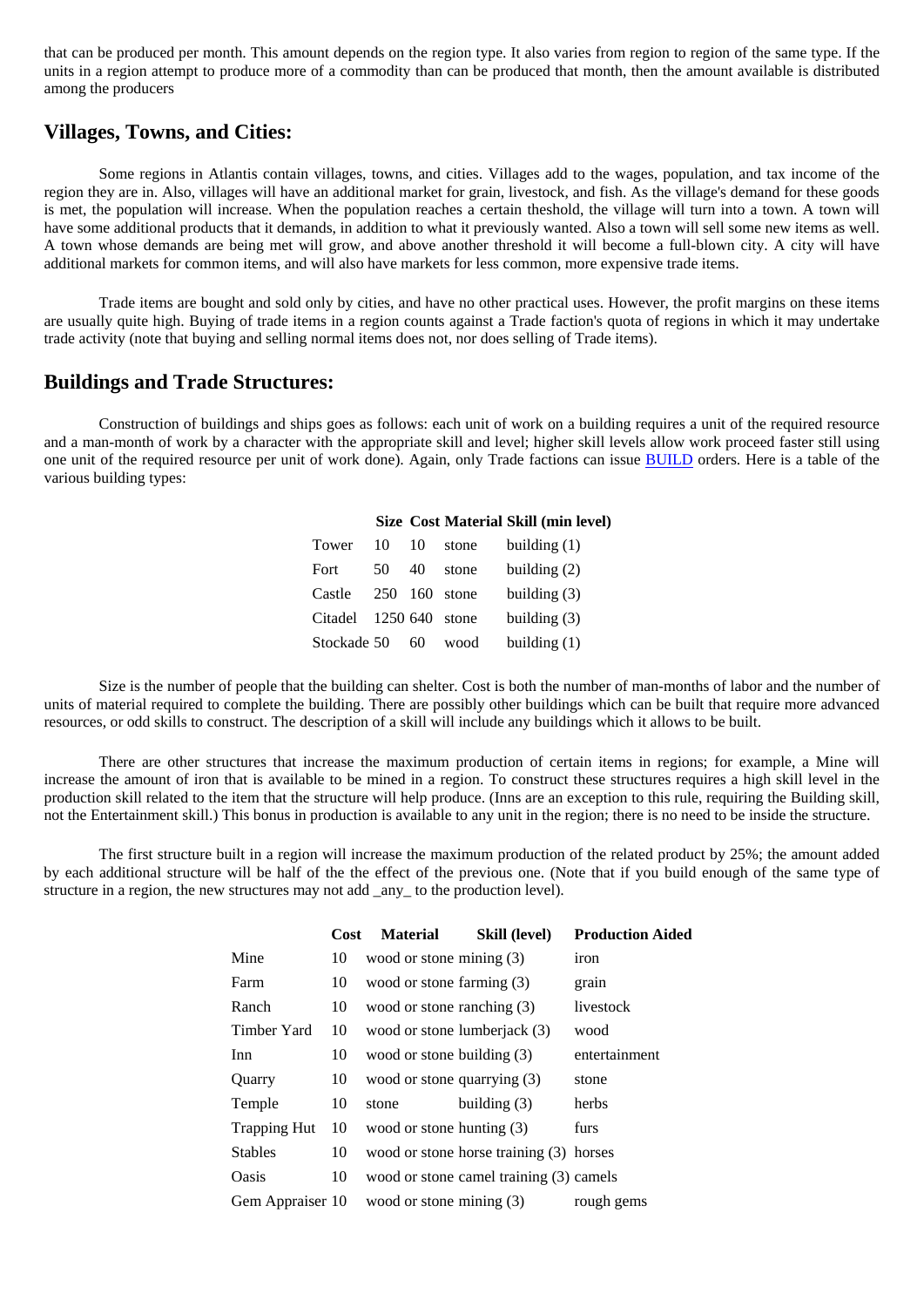Note that these structures will not increase the availability of an item in a region which does not already have that item available. Also, Trade structures do not offer defensive bonuses (which is why they do not have a size associated with them). As with regular buildings, the Cost is the number of man-months of labor and also the number of units of raw material required to complete the structure. You can use two different materials (wood or stone) to construct most trade structures. It is possible that there are structures not listed above which require either advanced resources to build or which increase the production of advanced resources. The skill description for a skill will always note if new structures may be built based on knowing that skill.

#### <span id="page-13-0"></span>**Roads:**

There is a another type of structure called roads. They do not protect units, nor aid in the production of resources, but do aid movement, and can improve the economy of a hex.

Roads are directional and are only considered to reach from one hexside to the center of the hex. To gain a movement bonus, there must be two connecting roads, one in each adjacent hex. Only one road may be built in each direction. If a road in the given direction is connected, units move along that road at half cost to a minimum of 1 movement point.

For example: If a unit is moving northwest, then hex it is in must have a northwest road, and the hex it is moving into must have a southeast road.

<span id="page-13-4"></span>To gain an economy bonus, a hex must have roads that connect to roads in at least two adjoining hexes. The economy bonus for the connected roads raises the wages in the region by 1 point.

#### **Cost Material Skill (min level)**

| Road N     | 30 | stone | building $(3)$ |
|------------|----|-------|----------------|
| Road NW 30 |    | stone | building $(3)$ |
| Road NE 30 |    | stone | building $(3)$ |
| Road SW 30 |    | stone | building $(3)$ |
| Road SE    | 30 | stone | building $(3)$ |
| Road S     | 30 | stone | building $(3)$ |

#### <span id="page-13-1"></span>**Ships:**

<span id="page-13-5"></span>Ships are constructed similarly to buildings, except they tend to be constructed out of wood, not stone, and their construction tends to depend on the Shipbuilding skill, not the Building skill. Only faction with at least one faction point spent on trade can issue [BUILD](#page-23-2) orders. Here is a table on the various ship types:

|              | <b>Capacity Cost Material Sailors</b> |    |      |          |
|--------------|---------------------------------------|----|------|----------|
| Longboat 200 |                                       | 25 | wood | $\Delta$ |
| Clipper 800  |                                       | 50 | wood | 10       |
| Galleon 1800 |                                       | 75 | wood | 15       |

The capacity of a ship is the maximum weight that the ship may have aboard and still move. The cost is both the man-months of labor and the number of units of material required to complete the ship. The sailors are the number of skill levels of the Sailing skill that must be aboard the ship (and issuing the [SAIL](#page-37-2) order in order for the ship to sail).

### <span id="page-13-2"></span>**Advanced Items:**

<span id="page-13-3"></span>There are also certain advanced items that highly skilled units can produce. These are not available to starting players, but can be discovered through study. When a unit is skilled enough to produce one of these items, he will receive a skill report describing the production of this item. Production of advanced items is generally done in a manner similar to the normal items.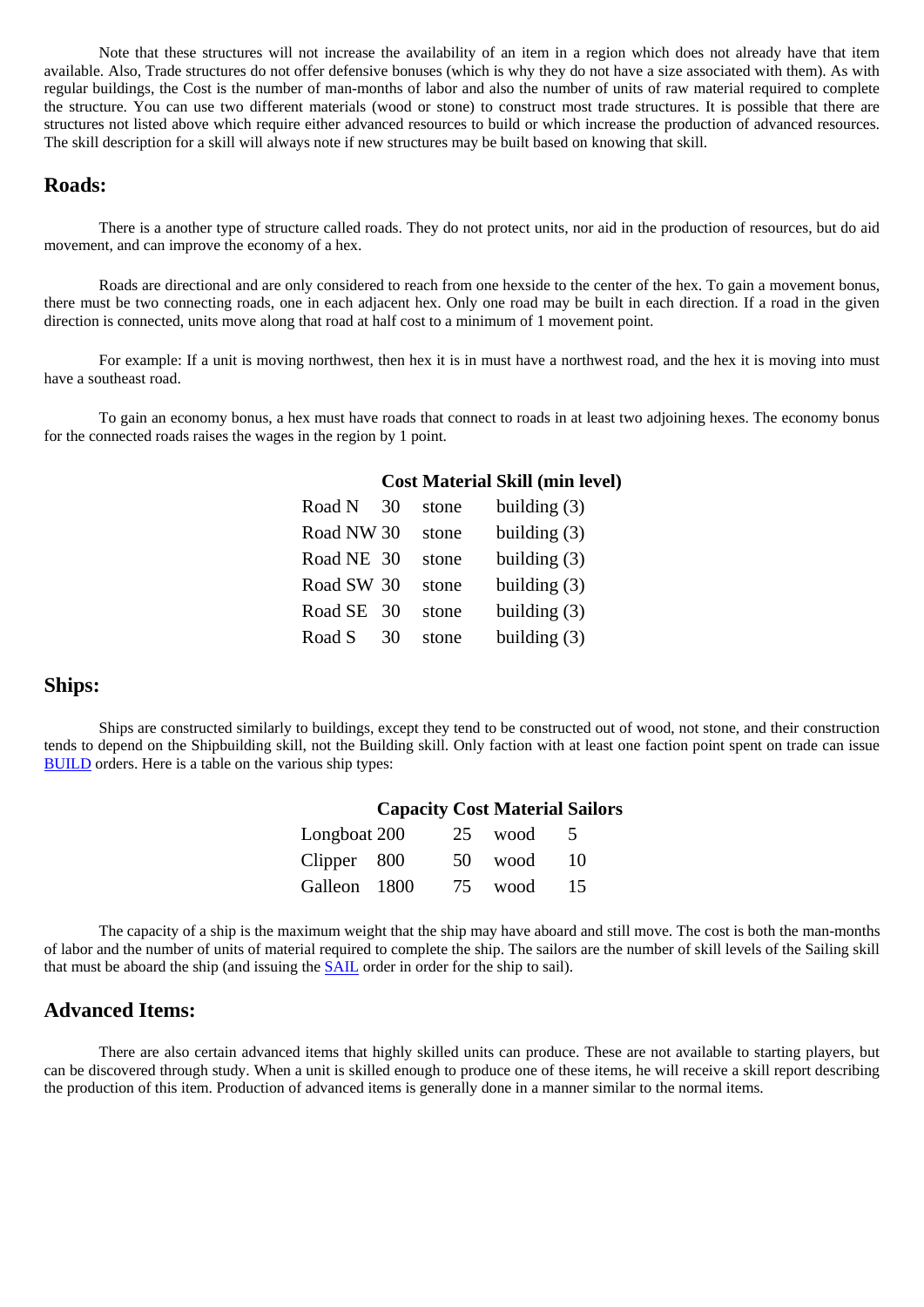### **Income:**

### <span id="page-14-0"></span>**Entertainment:**

Units with the Entertainment skill can use it to earn money. A unit with Entertainment level 1 will earn 20 silver per man by issuing the [ENTERTAIN](#page-27-2) order. The total amount of money that can be earned this way is shown in the region descriptions. Higher levels of Entertainment skill can earn more, so a character with Entertainment skill 2 can earn twice as much money as one with skill 1 (and uses twice as much of the demand for entertainment in the region). Note that entertainment income is much less, per region, than the income available through taxing. All factions may have entertainers, regardless of faction type.

### <span id="page-14-1"></span>**Taxing/Pillaging:**

War factions may collect taxes in a region. This is done using the [TAX](#page-40-1) order (which is not a full month order). The amount of tax money that can be collected each month in a region is shown in the region description. A unit may  $TAX$  if it has Combat skill of at least level 1 or has Combat skill of at least level 1 and a weapon which does not require any skill, Riding skill of at least level 1 and a weapon which requires riding skill or a Bow (Longbow or Crossbow) skill and a weapon which requires that skill. Each taxing character can collect \$35, though if the number of taxers would tax more than the available tax income, the tax income is split evenly among all taxers. In addition taxers can increase their tax income by certain conditions.

War factions may also pillage a region. To do this requires the faction to have enough combat ready men in the region to tax half of the available money in the region. The total amount of money that can be pillaged will then be shared out between every combat ready unit that issues the [PILLAGE](#page-36-0) order. The amount of money collected is equal to twice the available tax money. However, the economy of the region will be seriously damaged by pillaging, and will only slowly recover over time. Note that [PILLAGE](#page-36-0) comes before [TAX](#page-40-1), so a unit performing [TAX](#page-40-1) will collect no money in that region that month.

It is possible to safeguard one's tax income in regions one controls. Units which have the Guard flag set (using the [GUARD](#page-31-0) order) will block [TAX](#page-40-1) orders issued by other factions in the same region, unless you have declared the faction in question Friendly. Units on guard will also block [PILLAGE](#page-36-0) orders issued by other factions in the same region, regardless of your attitude towards the faction in question, and they will attempt to prevent Unfriendly units from entering the region. Only units which are able to tax may be on guard. Units on guard are always visible regardless of Stealth skill, and will be marked as being "on guard" in the region description.

### <span id="page-14-2"></span>**Combat**

Combat occurs when one unit attacks another. The computer then gathers together all the units on the attacking side, and all the units on the defending side, and the two sides fight until an outcome is reached.

#### <span id="page-14-3"></span>**Attitudes:**

Which side a faction's units will fight on depends on declared attitudes. A faction can have one of the following attitudes towards another faction: Ally, Friendly, Neutral, Unfriendly or Hostile. Each faction has a general attitude, called the "Default Attitude", that it normally takes towards other factions; this is initially Neutral, but can be changed. It is also possible to [DECLARE](#page-26-0) attitudes to specific factions, e.g. [DECLARE](#page-26-0) 27 ALLY will declare the Ally attitude to faction 27. (Note that this does not necessarily mean that faction 27 has decided to treat you as an ally.)

Ally means that you will fight to defend units of that faction whenever they come under attack, if you have non-avoiding units in the region where the attack occurs. You will also attempt to prevent any theft or assassination attempts against units of the faction, if you are capable of seeing the unit which is attempting the crime. It also has the implications of the Friendly attitude.

Friendly means that you will accept gifts from units of that faction. This includes the giving of items, units of people, and the teaching of skills. You will also admit units of that faction into buildings or ships owned by one of your units, and you will permit units of that faction to collect taxes (but not pillage) in regions where you have units on guard.

Unfriendly means that you will not admit units of that faction into any region where you have units on guard. You will not, however, automatically attack unfriendly units which are already present.

Hostile means that any of your units which do not have the Avoid Combat flag set (using the [AVOID](#page-23-0) order) will attack any units of that faction wherever they find them.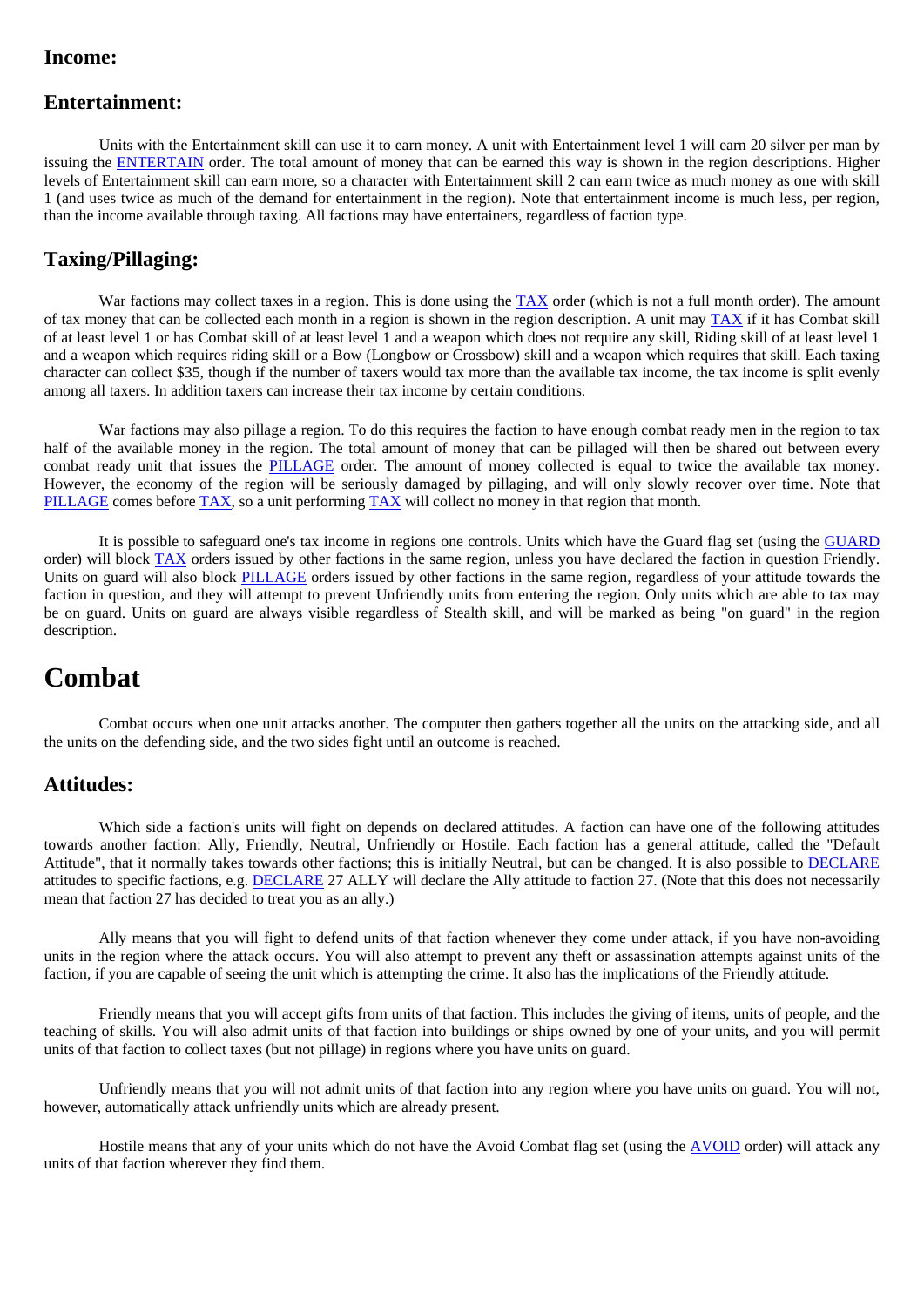If a unit can see another unit, but does not have high enough Observation skill to determine its faction, it will treat the unit using the faction's default attitude, even if the unit belongs to an Unfriendly or Hostile faction, because it does not know the unit's identity. However, if your faction has declared an attitude of Friendly or Ally towards that unit's faction, the unit will be treated with the better attitude; it is assumed that the unit will produce proof of identity when relevant. (See the section on stealth for more information on when units can see each other.)

If a faction declares Unfriendly or Hostile as default attitude (the latter is a good way to die fast), it will block or attack all unidentified units, unless they belong to factions for which a Friendly or Ally attitude has been specifically declared. Units which cannot be seen at all cannot be directly blocked or attacked, of course.

### <span id="page-15-0"></span>**Attacking:**

A unit can attack another by issuing an **ATTACK** order. A unit that does not have Avoid Combat set will automatically attack any Hostile units it identifies as such. When a unit issues the **ATTACK** order, or otherwise decides to attack another unit, it must first be able to attack the unit. There are two conditions for this; the first is that the attacking unit must be able to see the unit that it wishes to attack. More information is available on this in the stealth section of the rules.

Secondly, the attacking unit must be able to catch the unit it wishes to attack. A unit may only catch a unit if its effective Riding skill is greater than or equal to the target unit's effective Riding skill; otherwise, the target unit just rides away from the attacking unit. Effective Riding is the unit's Riding skill, but with a potential maximum; if the unit can not ride, the effective Riding skill is 0; if the unit can ride, the maximum effective Riding is 3; if the unit can fly, the maximum effective Riding is 5. Note that the effective Riding also depends on whether the unit is attempting to attack or defend; for attack purposes, only one man in the unit needs to be able to ride or fly (generally, this means one of the men must possess a horse, or other form of transportation), whereas for defense purposes the entire unit needs to be able to ride or fly (usually meaning that every man in the unit must possess a horse or other form of speedier transportation). Also, note that for a unit to be able to use its defensive Riding ability to avoid attack, the unit cannot be in a building, ship, or structure of any type.

A unit which is on guard, and is Unfriendly towards a unit, will deny access to units using the [MOVE](#page-32-2) order to enter its region. Note that to deny access to a unit, at least one unit from the same faction as the unit guarding the hex must satisfy the above requirements. A unit using [ADVANCE](#page-21-3) instead of [MOVE](#page-32-2) to enter a region, will attack any units that attempt to deny it access. If the advancing unit loses the battle, it will be forced to retreat to the previous region it moved through. If the unit wins the battle and its army doesn't lose any men, it is allowed to continue to move, provided that it has enough movement points.

Note that these restrictions do not apply for sea combat, as units within a ship are always visible, and Riding does not play a part in combat on board ships.

### <span id="page-15-1"></span>**The Muster:**

Once the attack has been made, the sides are gathered. Although the [ATTACK](#page-22-1) order takes a unit rather than a faction as its parameter (mainly so that unidentified units can be attacked), an attack is basically considered to be by an entire faction, against an entire faction and its allies.

On the attacking side are all units of the attacking faction in the region where the fight is taking place, except those with Avoid Combat set. A unit which has explicitly (or implicitly via [ADVANCE](#page-21-3)) issued an [ATTACK](#page-22-1) order will join the fight anyway, regardless of whether Avoid Combat is set.

Also on the attacking side are all units of other factions that attacked the target faction (implicitly or explicitly) in the region where the fight is taking place. In other words, if several factions attack one, then all their armies join together to attack at the same time (even if they are enemies and will later fight each other).

On the defending side are all identifiable units belonging to the defending faction. If a unit has Avoid Combat set and it belongs to the target faction, it will be uninvolved only if its faction cannot be identified by the attacking faction. A unit which was explicitly attacked will be involved anyway, regardless of Avoid Combat. (This means that Avoid Combat is mostly useful for high stealth scouts.) Also, all non-avoiding units located in the target region belonging to factions allied with the defending unit will join in on the defending side.

Units in adjacent regions can also become involved. This is the exception to the general rule that you cannot interact with units in a different region.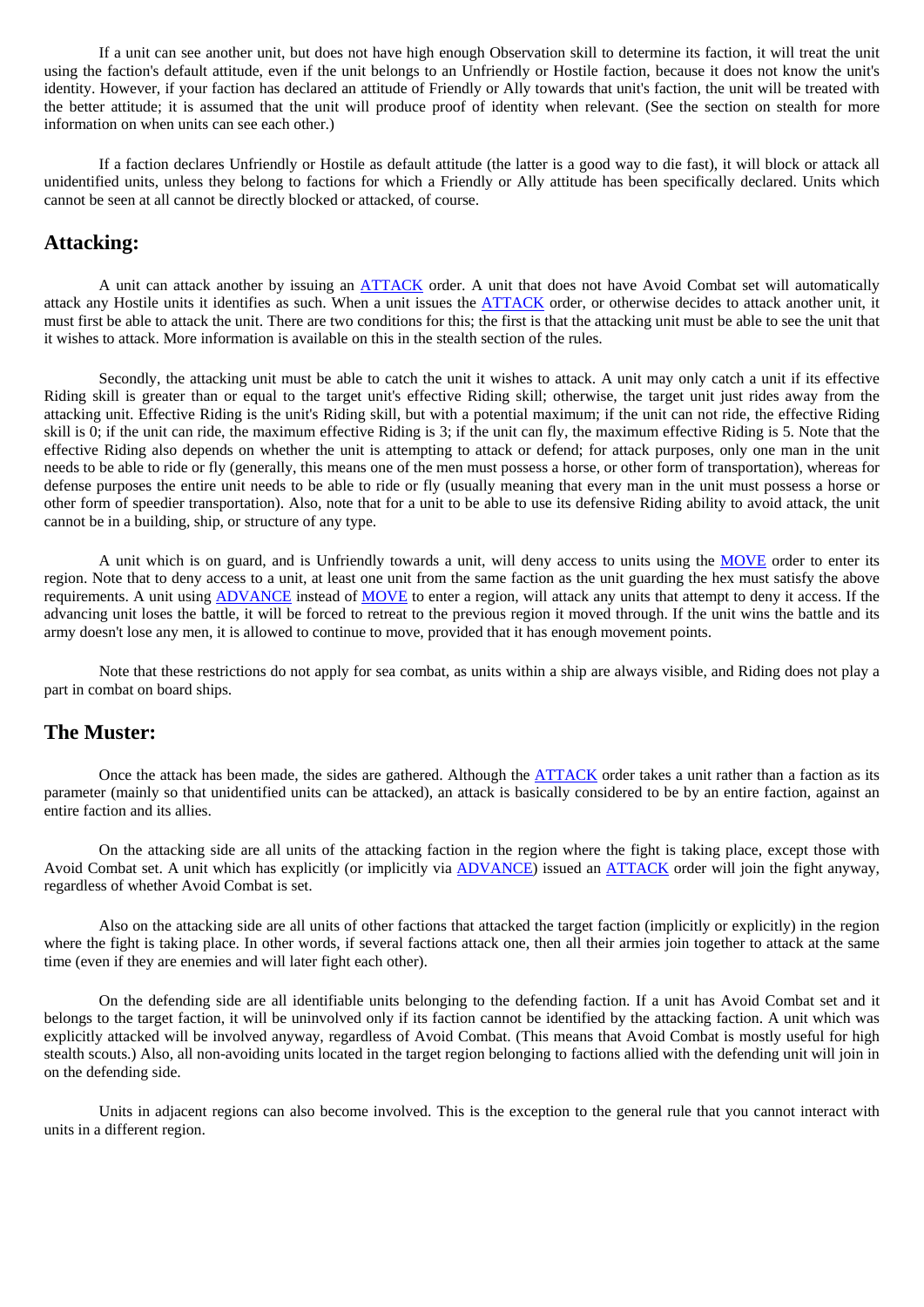If a faction has at least one unit involved in the initial region, then any units in adjacent regions will join the fight, if they could reach the region and do not have Avoid Combat set. There are a few flags that units may set to affect this; a unit with the Hold flag (set using the [HOLD](#page-32-0) order) will not join battles in adjacent regions. This flag applies to both attacking and defending factions. A unit with the Noaid flag (set using the [NOAID](#page-34-0) order) will receive no aid from adjacent hexes when attacked, or when it issues an attack.

Example: A fight starts in region A, in the initial combat phase (before any movement has occurred). The defender has a unit of soldiers in adjacent region B. They have 2 movement points at this stage. They will buy horses later in the turn, so that when they execute their [MOVE](#page-32-2) order they will have 4 movement points, but right now they have 2. Region A is forest, but fortunately it is summer, so the soldiers can join the fight.

It is important to note that the units in nearby regions do not actually move to the region where the fighting happens; the computer only checks that they could move there. (In game world terms, presumably they did move there to join the fight, and then moved back where they started.) The computer checks for weight allowances and terrain types when determining whether a unit could reach the scene of the battle. Note that the use of ships is not allowed in this virtual movement.

If you order an attack on an ally (either with the [ATTACK](#page-22-1) order, or if your ally has declared you Unfriendly, by attempting to [ADVANCE](#page-21-3) into a region which he is guarding), then your commander will decide that a mistake has occurred somewhere, and withdraw your troops from the fighting altogether. Thus, your units will not attack that faction in that region. Note that you will always defend an ally against attack, even if it means that you fight against other factions that you are allied with.

### <span id="page-16-0"></span>**The Battle:**

The troops having lined up, the fight begins. The computer selects the best tactician from each side; that unit is regarded as the leader of its side. If two or more units on one side have the same Tactics skill, then the one with the lower unit number is regarded as the leader of that side. If one side's leader has a better Tactics skill than the other side's, then that side gets a free round of attacks.

In each combat round, the combatants each get to attack once, in a random order. (In a free round of attacks, only one side's forces get to attack.) Each combatant will attempt to hit a randomly selected enemy. If he hits, and the target has no armor, then the target is automatically killed. Armor may provide extra defense against otherwise successful attacks.

The basic skill used in battle is the Combat skill; this is used for hand to hand fighting. If one soldier tries to hit another using most weapons, there is a 50% chance that the attacker will get an opportunity for a lethal blow. If the attacker does get that opportunity, then there is a contest between his combat skill (modified by weapon attack bonus) and the defender's combat skill (modified by weapon defense bonus). Some weapons may not allow combat skill to affect defense (e.g. bows), and others may allow different skills to be used on defense (or offense).

If the skills are equal, then there is a 1:1 (i.e. 50%) chance that the attack will succeed. If the attacker's skill is 1 higher then there is a 2:1 (i.e. 66%) chance, if the attacker's skill is 2 higher then there is a 4:1 (i.e. 80%) chance, 3 higher means an 8:1 (i.e. 88%) chance, and so on. Similarly if the defender's skill is 1 higher, then there is only a 1:2 (i.e. 33%) chance, etc.

Possession of a sword confers  $a + 2$  bonus to Combat skill for attack and  $a + 2$  bonus for defense. Troops which are fighting hand-to-hand without specific weapons are assumed to be irregularly armed with makeshift weapons such as clubs, pitchforks, torches, etc. Possession of a horse, and Riding skill, also confers a bonus to effective Combat skill equal to the Riding skill level (up to a maximum of 3) provided that the terrain allows horses to be used in combat. Winged horse are better yet, but require more basic Riding skill to gain any advantage. Certain weapons may provide different attack and defense bonuses, or have additional attack bonuses against mounted opponents or other special characteristics. These bonuses will be listed in the item descriptions in the turn reports.

Some melee weapons may be defined as Long or Short (this is relative to a normal weapon, e.g. the sword). A soldier wielding a longer weapon than his opponent gets a +1 bonus to his attack skill.

Ranged weapons are slightly different from melee weapons. The target will generally not get any sort of combat bonus to defense against a ranged attack. The skill check to hit with a long bow is made against an effective defense of 2; i.e., a longbowman with a skill 1, having made the 50% chance of getting an effective attack, has a 1:2 chance of hitting a target. A crossbow is an easier weapon to use, so the chance to hit is calculated against a defense of 0; on the other hand, a crossbow can only fire once every 2 rounds, including the free round of attacks if ones side has one.

Weapons may have one of several different attack types: Slashing, Piercing, Crushing, Cleaving and Armor Piercing. Different types of armor may give different survival chances against a sucessful attack of different types.

A soldier attacking with a ranged weapon will generally be treated as if they have a Combat skill of 0, even if they have an actual Combat skill. This is the trade off for being able to hit from the back line of fighting.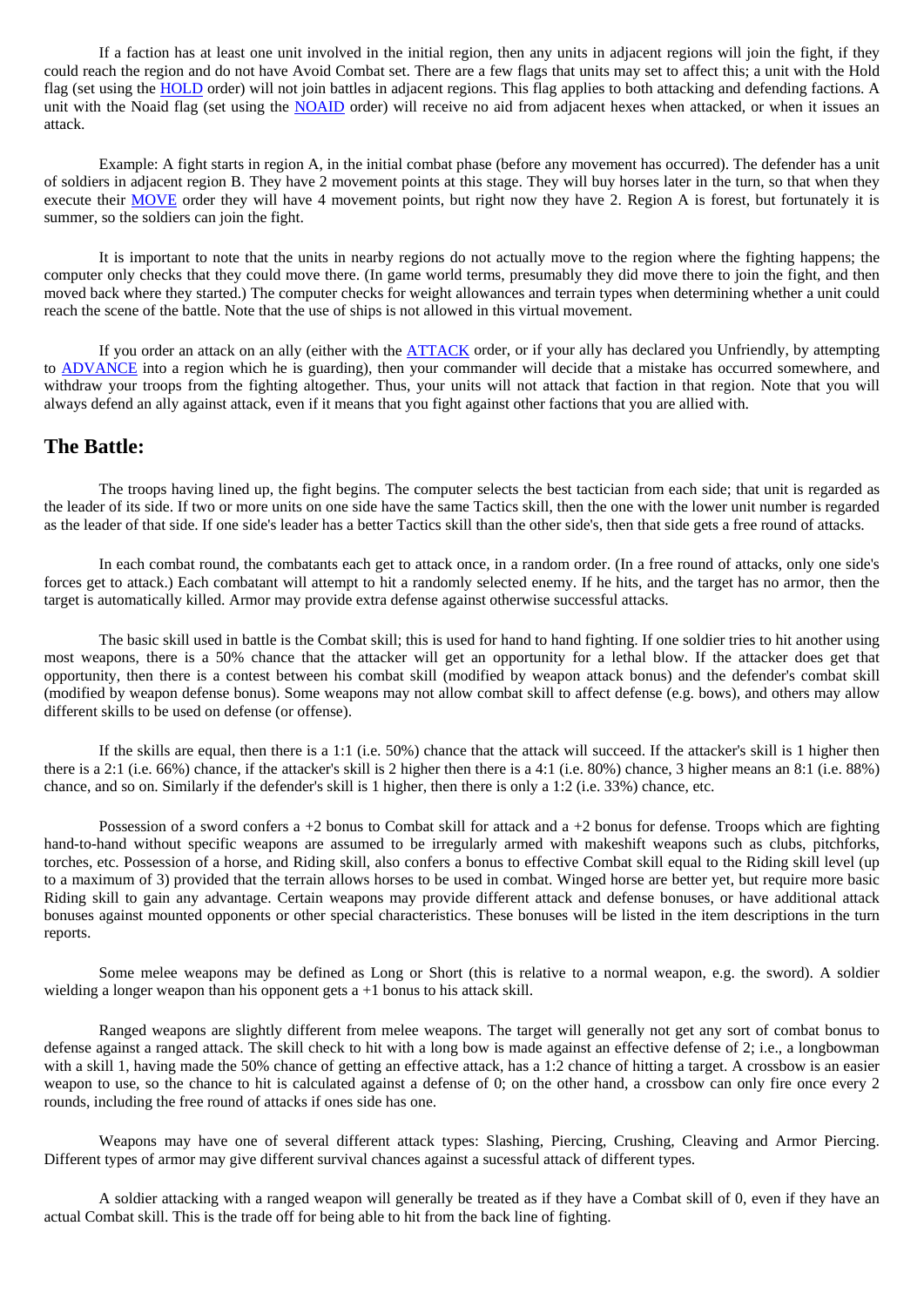Being inside a building confers a  $+2$  bonus to defense. This bonus is effective against ranged as well as melee weapons. The number of men that a building can protect is equal to its size. The size of the various common buildings was listed in the [Table of](#page-12-2)  [Buildings](#page-12-2) earlier.

If there are too many units in a building to all gain protection from it, then those units who have been in the building longest will gain protection. (Note that these units appear first on the turn report.) If a unit of 200 men is inside a Fort (capacity 50), then the first 50 men in the unit will gain the full +2 bonus, and the other 150 will gain no protection.

Units which have the Behind flag set are at the rear and cannot be attacked by any means until all non-Behind units have been wiped out. On the other hand, neither can they attack with melee weapons, but only with ranged weapons or magic. Once all front-line units have been wiped out, then the Behind flag no longer has any effect.

#### <span id="page-17-0"></span>**Victory!**

Combat rounds continue until one side has accrued 50% losses (or more). The victorious side is then awarded one free round of attacks, after which the battle is over. If both sides have more than 50% losses, the battle is a draw, and neither side gets a free round.

Units with the Healing skill have a chance of being able to heal casualties of the winning side, so that they recover rather than dying. Each character with this skill can attempt to heal 5 casualties per skill level. Each attempt however requires one unit of Herbs, which is thereby used up. Each attempt has a 50% chance of healing one casualty; only one attempt at Healing may be made per casualty. Healing occurs automatically, after the battle is over, by any living healers on the winning side.

Any items owned by dead combatants on the losing side have a 50% chance of being found and collected by the winning side. Each item which is recovered is picked up by one of the survivors able to carry it (see the [SPOILS](#page-39-0) command) at random, so the winners generally collect loot in proportion to their number of surviving men.

If you are expecting to fight an enemy who is carrying so much equipment that you would not be able to move after picking it up, and you want to move to another region later that month, it may be worth issuing some orders to drop items (with the [GIVE](#page-30-0) 0 order) or to prevent yourself picking up certain types of spoils (with the [SPOILS](#page-39-0) order) in case you win the battle! Also, note that if the winning side took any losses in the battle, any units on this side will not be allowed to move, or attack again for the rest of the turn.

### <span id="page-17-1"></span>**Stealth and Observation**

The Stealth skill is used to hide units, while the Observation skill is used to see units that would otherwise be hidden. A unit can be seen only if you have at least one unit in the same region, with an Observation skill at least as high as that unit's Stealth skill. If your Observation skill is equal to the unit's Stealth skill, you will see the unit, but not the name of the owning faction. If your Observation skill is higher than the unit's Stealth skill, you will also see the name of the faction that owns the unit.

Regardless of Stealth skill, units are always visible when participating in combat; when guarding a region with the Guard flag; or when in a building or aboard a ship. However, in order to see the faction that owns the unit, you will still need a higher Observation skill than the unit's Stealth skill.

#### <span id="page-17-2"></span>**Stealing:**

The **STEAL** order is a way to steal items from other factions without a battle. The order can only be issued by a one-man unit. The order specifies a target unit; the thief will then attempt to steal the specified item from the target unit.

If the thief has higher Stealth than any of the target faction's units have Observation (i.e. the thief cannot be seen by the target faction), the theft will succeed. The target faction will be told what was stolen, but not by whom. If the specified item is silver, then \$200 or half the total available, whichever is less, will be stolen. If it is any other item, then only one will be stolen (if available).

Any unit with high enough Observation to see the thief will see the attempt to steal, whether the attempt is successful or not. Allies of the target unit will prevent the theft, if they have high enough Observation to see the unit trying to steal.

#### <span id="page-17-3"></span>**Assassination:**

The [ASSASSINATE](#page-22-0) order is a way to kill another person without attacking and going through an entire battle. This order can only be issued by a one-man unit, and specifies a target unit. If the target unit contains more than one person, then one will be singled out at random.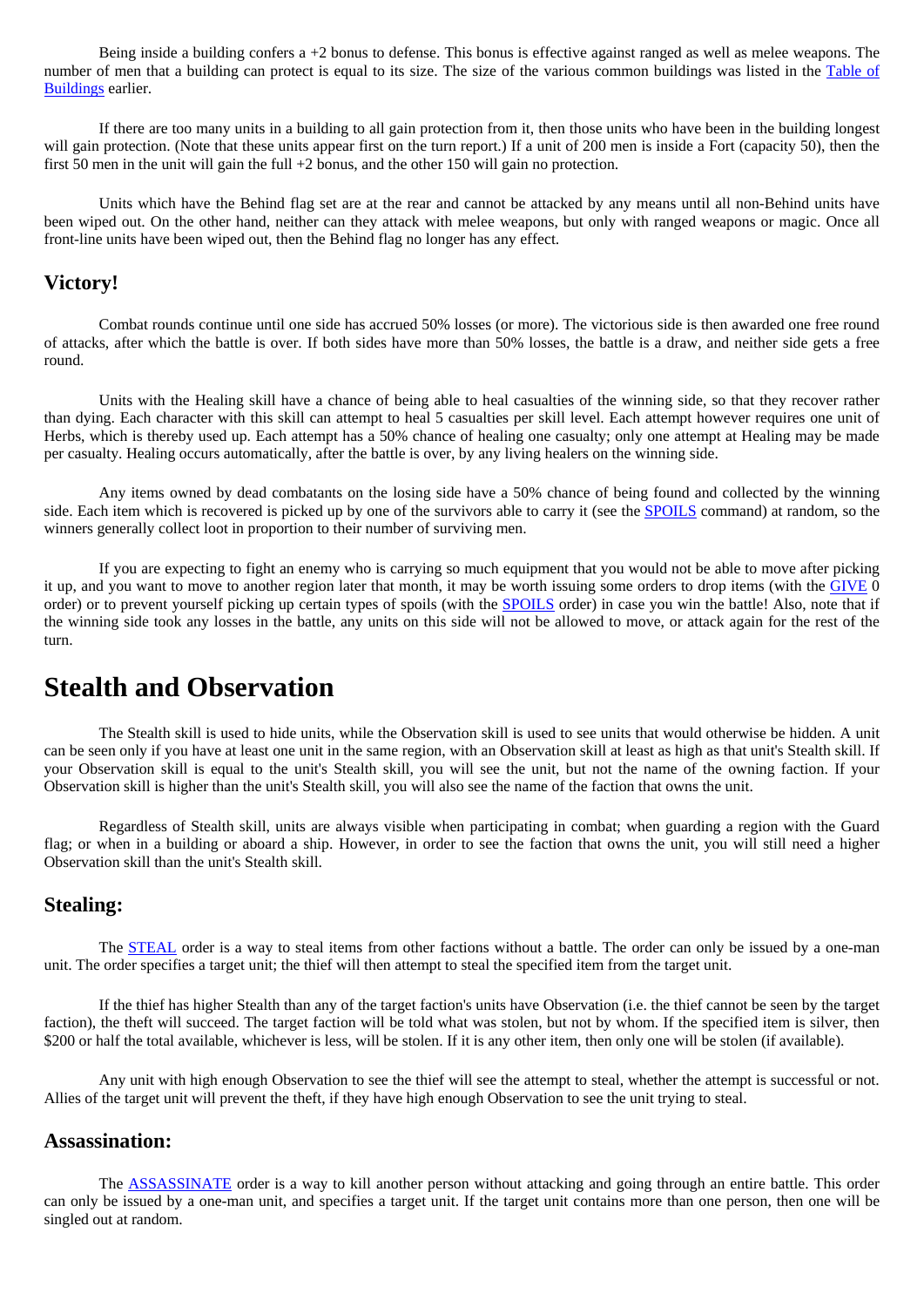Success for assassination is determined as for theft, i.e. the assassin will fail if any of the target faction's units can see him. In this case, the assassin will flee, and the target faction will be informed which unit made the attempt. As with theft, allies of the target unit will prevent the assassination from succeeding, if their Observation level is high enough.

If the assassin has higher stealth than any of the target faction's units have Observation, then a one-on-one fight will take place between the assassin and the target character. The assassin automatically gets a free round of attacks, except he is limited to 1 total during the free round; after that, the battle is handled like a normal fight, with the exception that neither assassin nor victim can use any armor except cloth armor. Most armor is forbidden for the assassin because it would make it too hard to sneak around, and for the victim because he was caught by surprise with his armor off. If the assassin wins, the target faction is told merely that the victim was assassinated, but not by whom. If the victim wins, then the target faction learns which unit made the attempt. (Of course, this does not necessarily mean that the assassin's faction is known.) The winner of the fight gets 50% of the loser's property as usual.

[STEAL](#page-39-1) and **ASSASSINATE** are not full month orders, and do not interfere with other activities, but a unit can only issue one [STEAL](#page-39-1) order or one [ASSASSINATE](#page-22-0) order in a month.

### <span id="page-18-0"></span>**Magic**

A character enters the world of magic in Atlantis by beginning study on one of the Foundation magic skills. Only one man units, with the man being a leader, are permitted to study these skills. The number of these units (known as "magicians" or "mages") that a faction may own is determined by the faction's type. Any attempt to gain more, either through study, or by transfer from another faction, will fail. In addition, mages may not [GIVE](#page-30-0) men at all; once a unit becomes a mage (by studying one of the Foundations), the unit number is fixed. (The mage may be given to another faction using the [GIVEU](#page-30-0)NIT order.)

### <span id="page-18-1"></span>**Magic Skills:**

Magic skills are the same as normal skills, with a few differences. The basic magic skills, called Foundations, are force, pattern, and spirit. To become a mage, a unit undertakes study in one of these Foundations. As a unit studies the Foundations, he will be able to study deeper into the magical arts; the additional skills that he may study will be indicated on your turn report.

<span id="page-18-5"></span>There are two major differences between Magic skills and most normal skills. The first is that the ability to study Magic skills sometimes depends on lower level Magic skills. The Magic skills that a mage may study are listed on his turn report, so he knows which areas he may pursue. Studying higher in the Foundation skills, and certain other Magic skills, will make other skills available to the mage. Also, study into a magic skill above level 2 requires that the mage be located in some sort of building which can offer specific protection to mages. Certain types of buildings can offer shelter and support and a proper environment, some more so than others. If the mage is not in such a structure, his study rate is cut in half, as he does not have the proper environment and equipment for research.

|            | <b>Mages</b> |
|------------|--------------|
| Tower      | 10           |
| Fort       | 20           |
| Castle     | 50           |
| Citadel    | 100          |
| Stockade 5 |              |

#### <span id="page-18-2"></span>**Foundations:**

The 21 Foundation skills are called force, pattern, and spirit. Force indicates the quantity of magical energy that a mage is able to channel (a Force rating of 0 does not mean that the mage can channel no magical energy at all, but only a minimal amount). Pattern indicates ability to handle complex patterns, and is important for things like healing and nature spells. Spirit deals with metaeffects that lie outside the scope of the physical world.

### <span id="page-18-3"></span>**Further Magic Study:**

<span id="page-18-4"></span>Once a mage has begun study of one or more Foundations, more skills that he may study will begin to show up on his report. These skills are the skills that give a mage his power. As with normal skills, when a mage achieves a new level of a magic skill, he will be given a skill report, describing the new powers (if any) that the new skill confers. The [SHOW](#page-38-1) order may be used to show this information on future reports.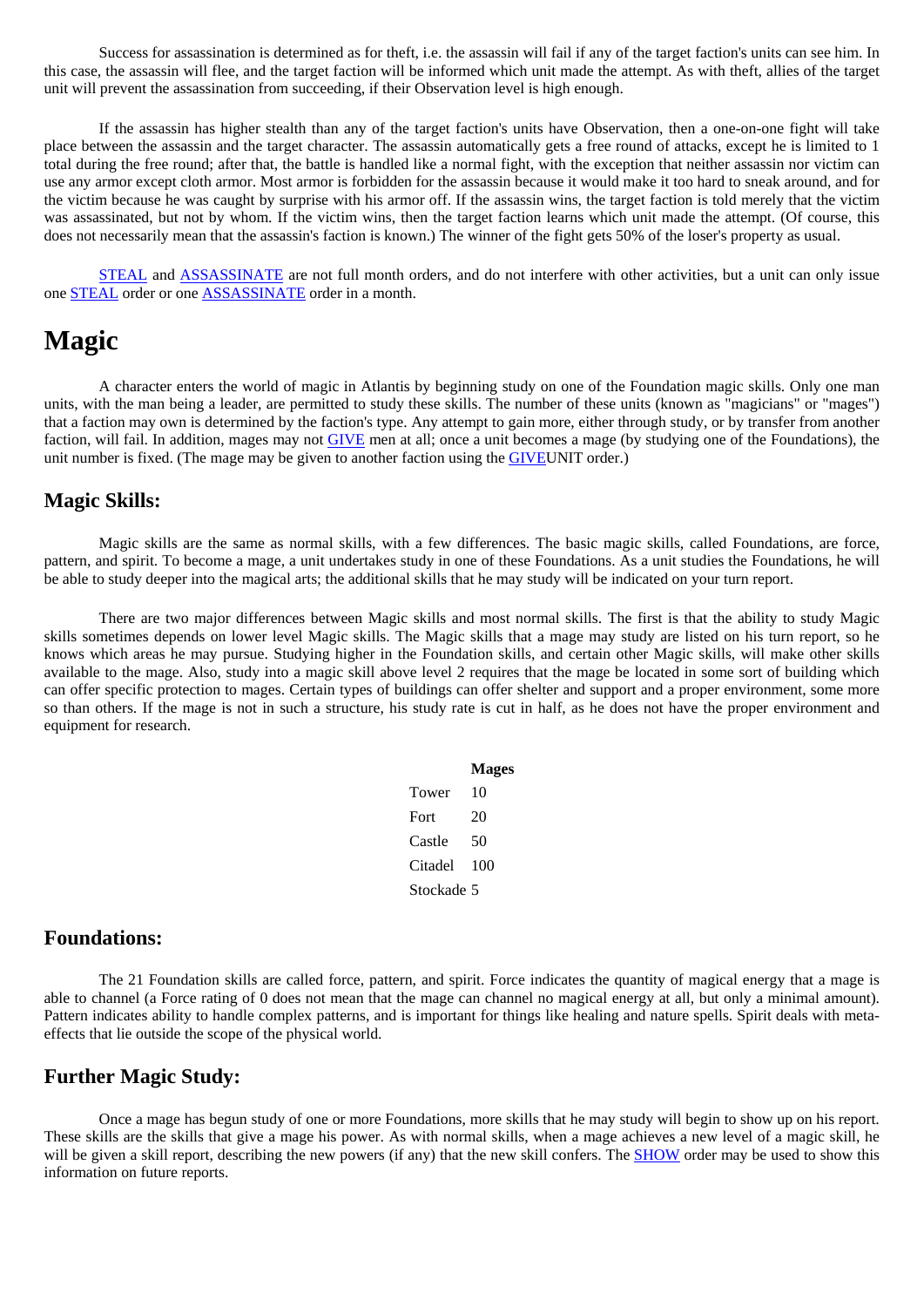### **Using Magic:**

A mage may use his magical power in three different ways, depending on the type of spell he wants to use. Some spells, once learned, take effect automatically and are considered always to be in use; these spells do not require any order to take effect.

Secondly, some spells are for use in combat. A mage may specify that he wishes to use a spell in combat by issuing the [COMBAT](#page-25-1) order. A combat spell specified in this way will only be used if the mage finds himself taking part in a battle.

The third type of spell use is for spells that take an entire month to cast. These spells are cast by the mage issuing the [CAST](#page-24-1) order. Because [CAST](#page-24-1) takes an entire month, a mage may use only one of this type of spell each turn. Note, however, that a [CAST](#page-24-1) order is not a full month order; a mage may still [MOVE,](#page-32-2) [STUDY](#page-40-0), or use any other month long order. The justification for this (as well as being for game balance) is that a spell drains a mage of his magic power for the month, but does not actually take the entire month to cast.

The description that a mage receives when he first learns a spell specifies the manner in which the spell is used (automatic, in combat, or by casting).

### <span id="page-19-0"></span>**Magic in Combat:**

NOTE: This section is rather vague, and quite advanced. You may want to wait until you have figured out other parts of Atlantis before trying to understand exactly all of the rules in this section.

Although the magic skills and spells are unspecified in these rules, left for the players to discover, the rules for combat spells' interaction are spelled out here. There are five major types of attacks, and defenses: Combat, Ranged, Energy, Weather, and Spirit. Every attack and defense has a type, and only the appropriate defense is effective against an attack.

Defensive spells are cast at the beginning of each round of combat, and will have a type of attack they deflect, and skill level (Defensive spells are generally called Shields). Every time an attack is launched against an army, it must first attack the highest level Shield of the same type as the attack, before it may attack a soldier directly. Note that an attack only has to attack the highest Shield, any other Shields of the same type are ignored for that attack.

An attack spell (and any other type of attack) also has an attack type, and attack level, and a number of blows it deals. When the attack spell is cast, it is matched up against the most powerful defensive spell of the appropriate type that the other army has cast. If the other army has not cast any applicable defensive spells, the attack goes through unmolested. Unlike normal combat however, men are at a disadvantage to defending against spells. Men which are in the open (not protected by a building) have an effective skill of -2 unless they have a shield or some other defensive magic. Some monsters have bonuses to resisting some attacks but are more susceptible to others. The skill level of the attack spell and the effective skill for defense are matched against each other. The formula for determining the victor between a defensive and offensive spell is the same as for a contest of soldiers; if the levels are equal, there is a 1:1 chance of success, and so on. If the offensive spell is victorious, the offensive spell deals its blows to the defending army, and the Shield in question is destroyed (thus, it can be useful to have more than one of the same type of Shield in effect, as the other Shield will take the place of the destroyed one). Otherwise, the attack spell disperses, and the defending spell remains in place.

Some spells do not actually kill enemies, but rather have some negative effect on them. These spells are treated the same as normal spells; if there is a Shield of the same type as them, they must attack the Shield before attacking the army. Physical attacks that go through a defensive spell also must match their skill level against that of the defensive spell in question. However, they do not destroy the defensive spell when they are successful.

### <span id="page-19-1"></span>**Non-Player Units**

There are a number of units that are not controlled by players that may be encountered in Atlantis. Most information about these units must be discovered in the course of the game, but a few basics are below.

### <span id="page-19-2"></span>**City and Town Guardsmen:**

All cities and towns begin with guardsmen in them. These units will defend any units that are attacked in the city or town, and will also prevent theft and assassination attempts, if their Observation level is high enough. They are on guard, and will prevent other units from taxing or pillaging. The guards may be killed by players, although they will form again if the city is left unguarded.

Note that the city guardsmen in the starting cities of Atlantis possess plate armor in addition to being more numerous and are therefore harder to kill. Additionally, in the starting cities, Mage Guards will be found. These mages are adept at the fire spell making any attempt to control a starting city a much harder proposition.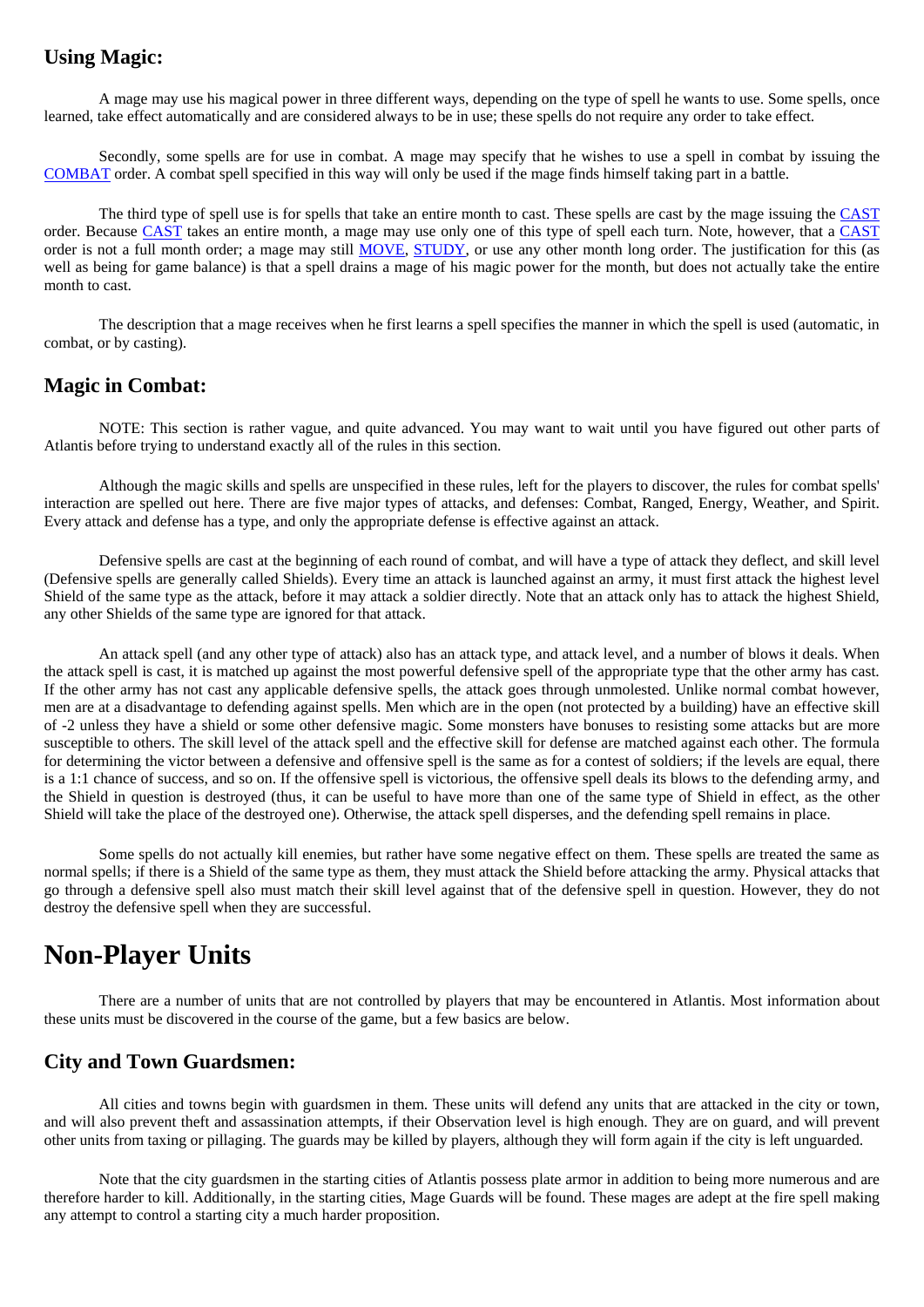### <span id="page-20-0"></span>**Wandering Monsters:**

There are a number of monsters who wander free throughout Atlantis. They will occasionally attack player units, so be careful when wandering through the wilderness.

### <span id="page-20-1"></span>**Controlled Monsters:**

Through various magical methods, you may gain control of certain types of monsters. These monsters are just another item in a unit's inventory, with a few special rules. Monsters will be able to carry things at their speed of movement; use the [SHOW](http://www.arno-saxena.de/atlantis/atl_rules.php#show) ITEM order to determine the carrying capacity and movement speed of a monster. Monsters will also fight for the controlling unit in combat; their strength can only be determined in battle. Also, note that a monster will always fight from the front rank, even if the controlling unit has the behind flag set. Whether or not you are allowed to give a monster to other units depends on the type of monster; some may be given freely, while others must remain with the controlling unit. All monsters may be released completely by using the [GIVE](http://www.arno-saxena.de/atlantis/atl_rules.php#give) order targetting unit 0. When this is done, the monster will become a wandering monster.

### <span id="page-20-2"></span>**Orders**

To enter orders for Atlantis, you should send a mail message to the Atlantis server, containing the following:

```
#ATLANTIS faction-no
```
UNIT unit-no ...orders... UNIT unit-no

```
...orders...
```
#END

For example, if your faction number (shown at the top of your report) is 27, your password if "foobar", and you have two units numbered 5 and 17:

```
#ATLANTIS 27 "foobar" 
UNIT 5 
...orders... 
UNIT 17 
...orders... 
#END
```
Thus, orders for each unit are given separately, and indicated with the UNIT keyword. (In the case of an order, such as the command to rename your faction, that is not really for any particular unit, it does not matter which unit issues the command; but some particular unit must still issue it.)

IMPORTANT: You MUST use the correct #ATLANTIS line or else your orders will be ignored.

If you have a password set, you must specify it on you #atlantis line, or the game will reject your orders. See the [PASSWORD](#page-35-0) order for more details.

Each type of order is designated by giving a keyword as the first non-blank item on a line. Parameters are given after this, separated by spaces or tabs. Blank lines are permitted, as are comments; anything after a semicolon is treated as a comment (provided the semicolon is not in the middle of a word).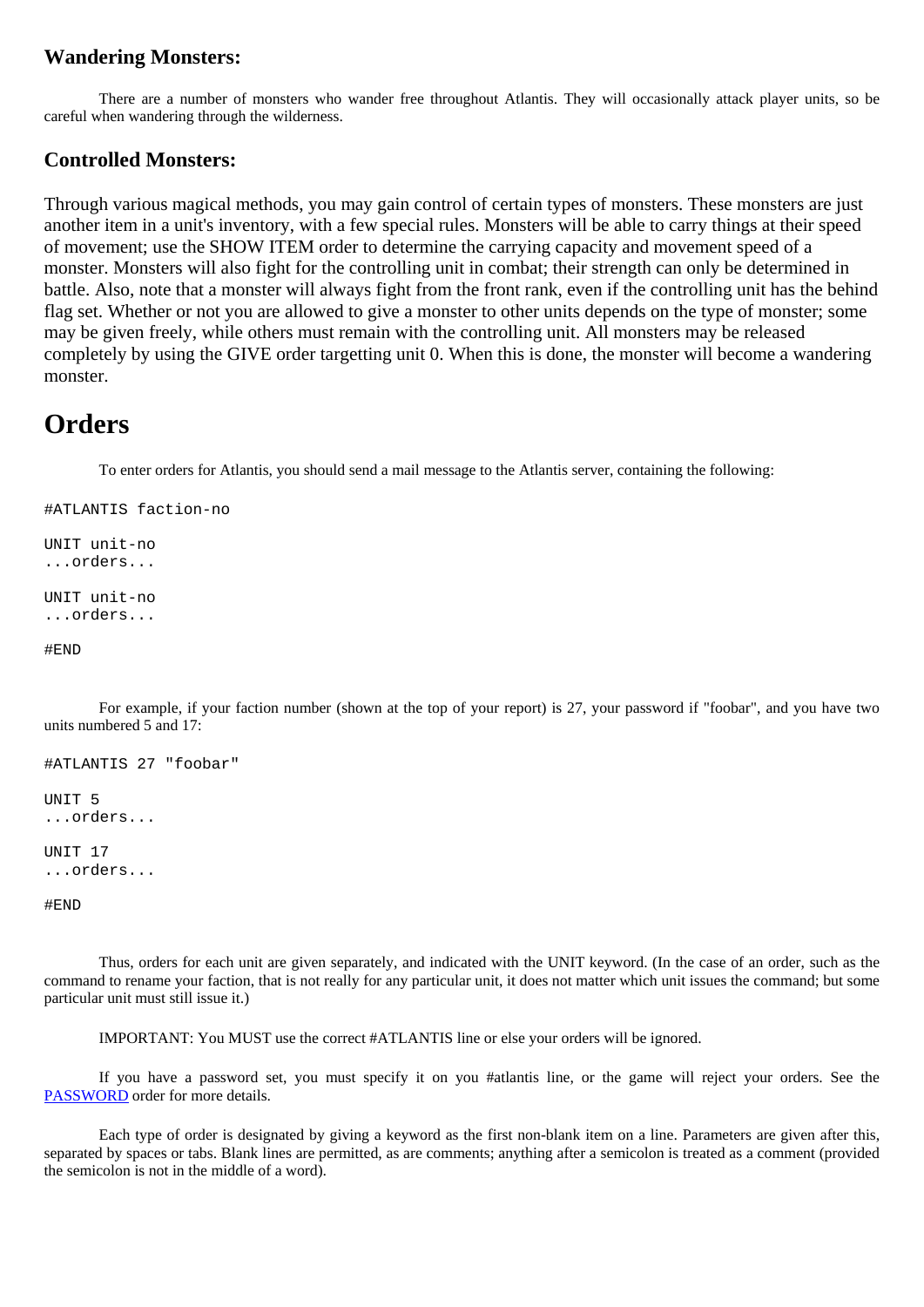The parser is not case sensitive, so all commands may be given in upper case, lower case or a mixture of the two. However, when supplying names containing spaces, the name must be surrounded by double quotes, or else underscore characters must be used in place of spaces in the name. (These things apply to the #ATLANTIS and #END lines as well as to order lines.)

You may precede orders with the at sign  $(\omega)$ , in which case they will appear in the Template at the bottom of your report. This is useful for orders which your units repeat for several months in a row.

Abbreviations:

<span id="page-21-0"></span>All common items and skills have abbreviations that can be used when giving orders, for brevity. Any time you see the item on your report, it will be followed by the abbreviation. Please be careful using these, as they can easily be confused.

## <span id="page-21-1"></span>**Order Summary**

To specify a [unit], use the unit number. If specifying a unit that will be created this turn, use the form "NEW #" if the unit belongs to your faction, or "FACTION # NEW #" if the unit belongs to a different faction. See the [FORM](#page-29-2) order for a more complete description. [faction] means that a faction number is required; [object] means that an object number (generally the number of a building or ship) is required. [item] means an item (like wood or longbow) that a unit can have in its possession. [flag] is an argument taken by several orders, that sets or unsets a flag for a unit. A [flag] value must be either 1 (set the flag) or 0 (unset the flag). Other parameters are generally numbers or names.

IMPORTANT: Remember that names containing spaces (e.g., "Plate Armor"), must be surrounded by double quotes, or the spaces must be replaced with underscores "\_" (e.g., Plate\_Armor).

Also remember that anything used in an example is just that, an example and makes no gaurentee that such an item, structure, or skill actually exists within the game.

### <span id="page-21-2"></span>**ADDRESS [new address]**

Change the email address to which your reports are sent.

Example:

Change your faction's email address to atlantis@rahul.net.

ADDRESS atlantis@rahul.net

### <span id="page-21-3"></span>**ADVANCE [dir] ...**

This is the same as the [MOVE](#page-32-2) order, except that it implies attacks on units which attempt to forbid access. See the [MOVE](#page-32-2) order for details.

#### Examples:

Move north, then northwest, attacking any units that forbid access to the regions.

#### ADVANCE N NW

In order, move north, then enter structure number 1, move through an inner route, and finally move southeast. Will attack any units that forbid access to any of these locations.

<span id="page-21-4"></span>ADVANCE N 1 IN SE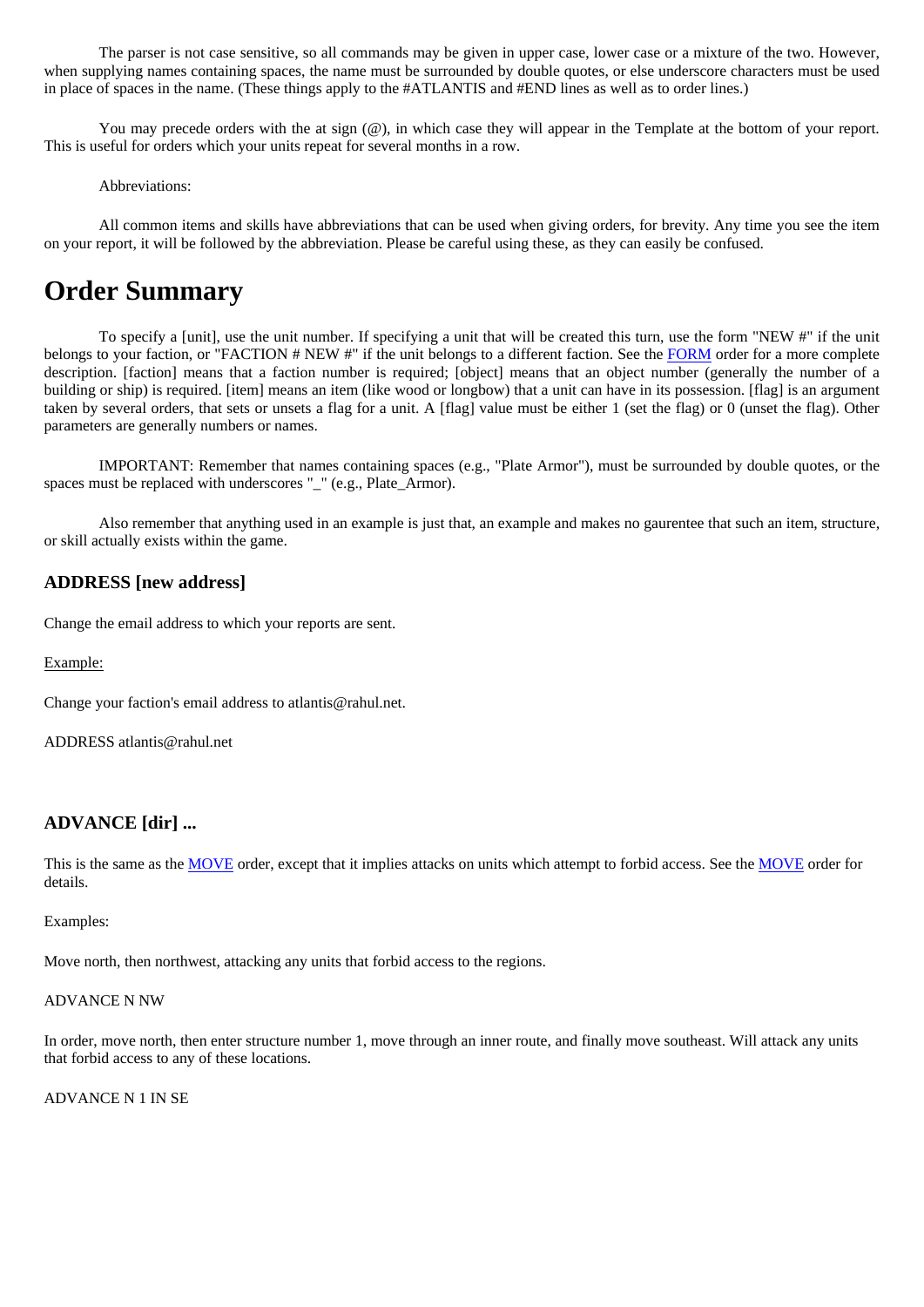### **ARMOR [item1] [item2] [item3] [item4]**

### **ARMOR**

This command allows you to set a list of preferred armor for a unit. After searching for armor on the preferred list, the standard armor precedence takes effect if an armor hasn't been set. The second form clears the preferred armor list.

Examples

Set the unit to select chain armor before plate armor.

ARMOR CARM PARM

Clear the preferred armor list.

ARMOR

### <span id="page-22-0"></span>**ASSASSINATE [unit]**

Attempt to assassinate the specified unit, or one of the unit's people if the unit contains more than one person. The order may only be issued by a one-man unit.

A unit may only attempt to assassinate a unit which is able to be seen.

Example:

Assassinate unit number 177.

ASSASSINATE 177

### <span id="page-22-1"></span>**ATTACK [unit] ...**

Attack a target unit. If multiple ATTACK orders are given, all of the targets will be attacked.

Example:

To attack units 17, 431, and 985:

ATTACK 17

ATTACK 431 985

or:

<span id="page-22-2"></span>ATTACK 17 431 985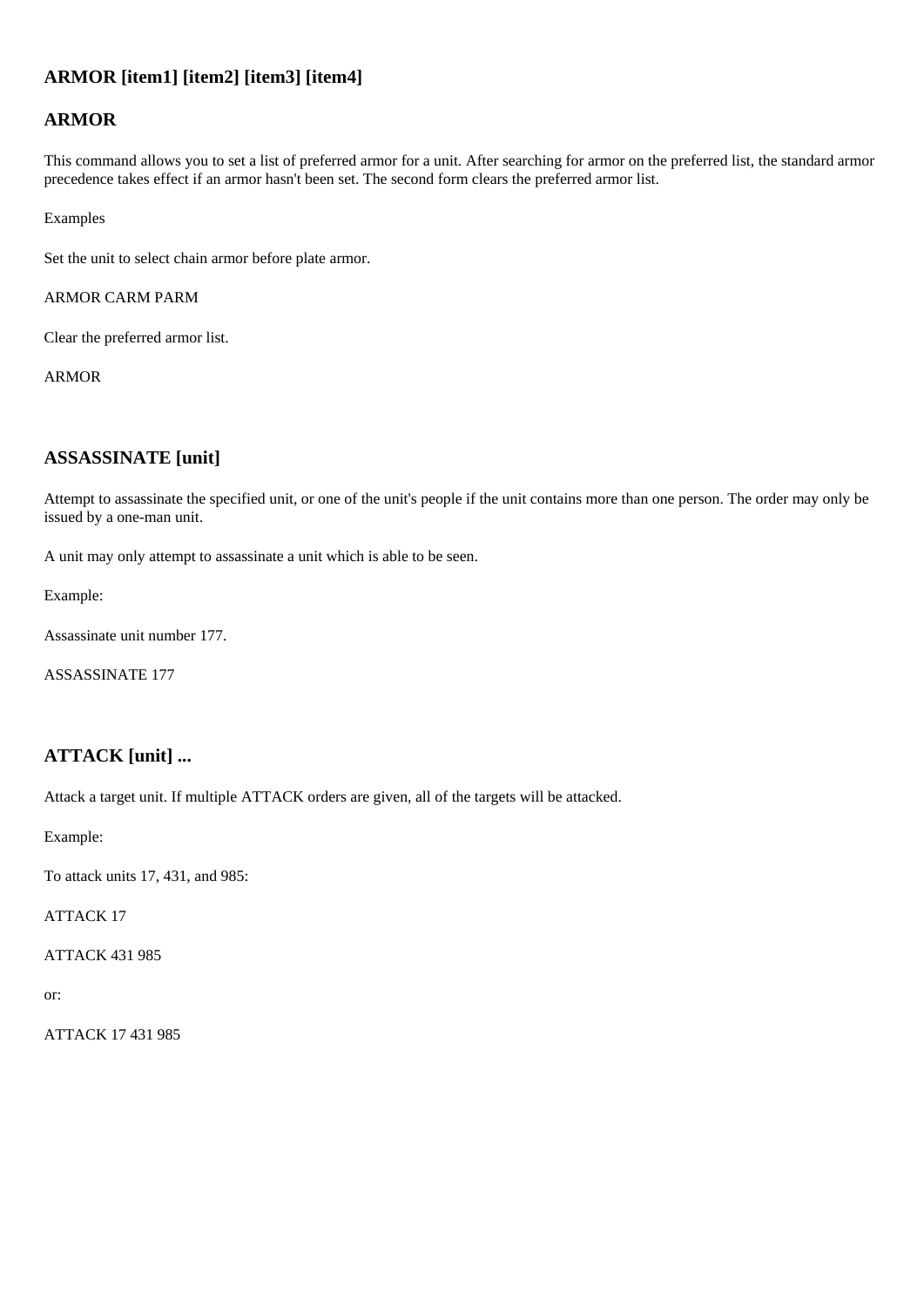### **AUTOTAX [flag]**

AUTOTAX 1 causes the unit to attempt to tax every turn (without requiring the TAX order) until the flag is unset. AUTOTAX 0 unsets the flag.

Example:

To cause the unit to attempt to tax every turn.

AUTOTAX 1

### <span id="page-23-0"></span>**AVOID [flag]**

AVOID 1 instructs the unit to avoid combat wherever possible. The unit will not enter combat unless it issues an ATTACK order, or the unit's faction is attacked in the unit's hex. AVOID 0 cancels this.

The Guard and Avoid Combat flags are mutually exclusive; setting one automatically cancels the other.

Example:

Set the unit to avoid combat when possible.

AVOID 1

### <span id="page-23-1"></span>**BEHIND [flag]**

BEHIND 1 sets the unit to be behind other units in combat. BEHIND 0 cancels this.

Example:

Set the unit to be in front in combat.

<span id="page-23-2"></span>BEHIND 0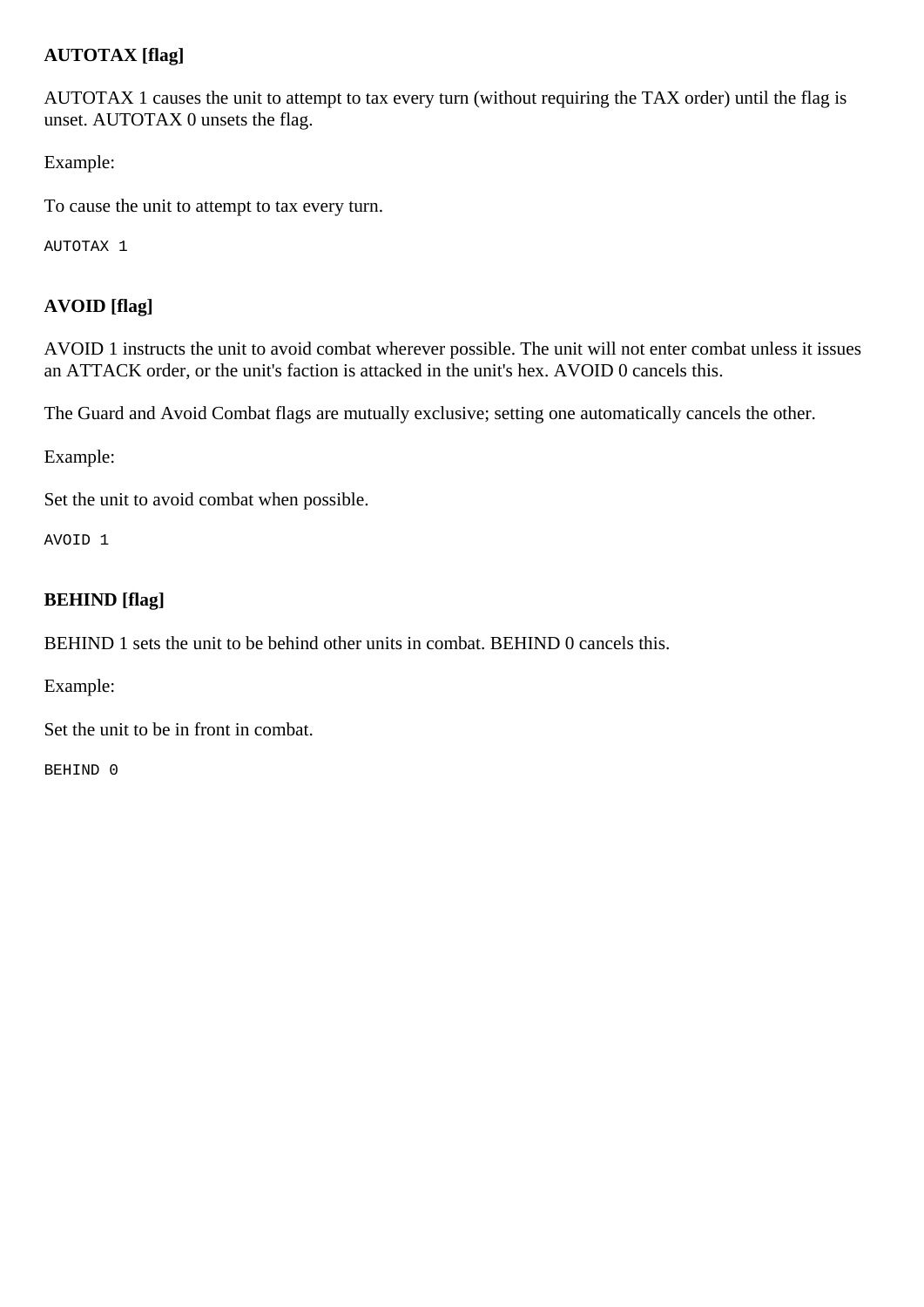### **BUILD**

### **BUILD [object type]**

### **BUILD HELP [unit]**

BUILD given with no parameters causes the unit to perform work on the object that it is currently inside. BUILD given with an [object type] (such as "Tower" or "Galleon") instructs the unit to begin work on a new object of the type given. The final form instructs the unit to enter the same building as [unit] and to assist in building that structure, even if it is a structure which was begun that same turn. This help will be rejected if the unit you are helping does not consider you to be friendly.

Examples:

To build a new tower.

BUILD Tower

To help unit 5789 build a structure.

BUILD HELP 5789

### <span id="page-24-0"></span>**BUY [quantity] [item]**

### **BUY ALL [item]**

Attempt to buy a number of the given item from a city or town marketplace, or to buy new people in any region where people are available for recruiting. If the unit can't afford as many as [quantity], it will attempt to buy as many as it can. If the demand for the item (from all units in the region) is greater than the number available, the available items will be split among the buyers in proportion to the amount each buyer attempted to buy. When buying people, specify the race of the people as the [item]. If the second form is specified, the unit will attempt to buy as many as it can afford.

Examples:

Buy one plate armor from the city market.

BUY 1 "Plate Armor"

Recruit 5 barbarians into the current unit. (This will dilute the skills that the unit has.)

<span id="page-24-1"></span>BUY 5 barbarians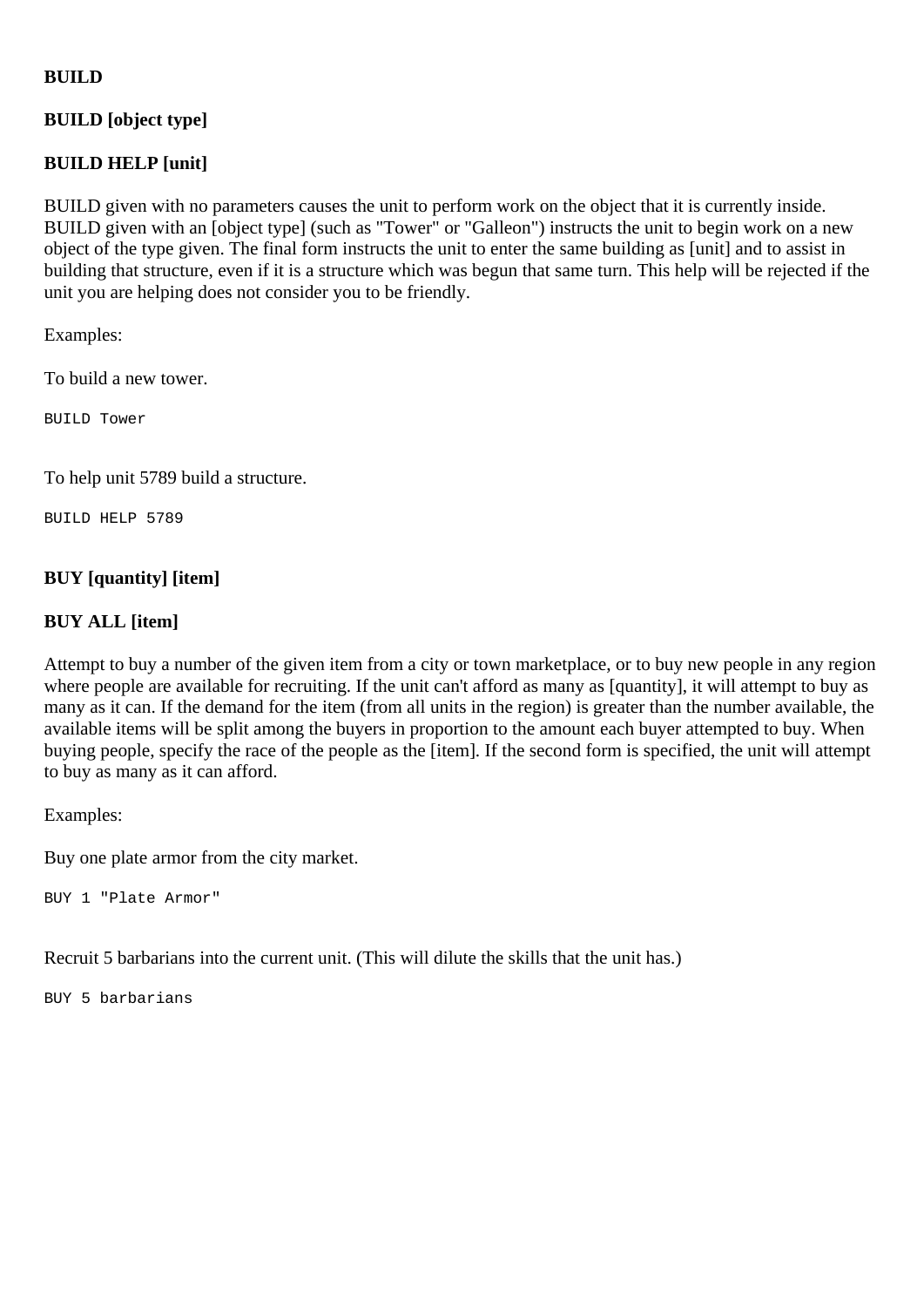### **CAST [skill] [arguments]**

Cast the given spell. Note that most spell names contain spaces; be sure to enclose the name in quotes! [arguments] depends on which spell you are casting; when you are able to cast a spell, the skill description will tell you the syntax.

Examples:

Cast the spell called "Super Spell".

```
CAST "Super Spell"
```
Cast the fourth-level spell in the "Super Magic" skill.

CAST Super\_Magic 4

### <span id="page-25-0"></span>**CLAIM [amount]**

Claim an amount of the faction's unclaimed silver, and give it to the unit issuing the order. The claiming unit may then spend the silver or give it to another unit.

Example:

Claim 100 silver.

CLAIM 100

### <span id="page-25-1"></span>**COMBAT [spell]**

Set the given spell as the spell that the unit will cast in combat. This order may only be given if the unit can cast the spell in question.

Example:

Instruct the unit to use the spell "Super Spell", when the unit is involved in a battle.

<span id="page-25-2"></span>COMBAT "Super Spell"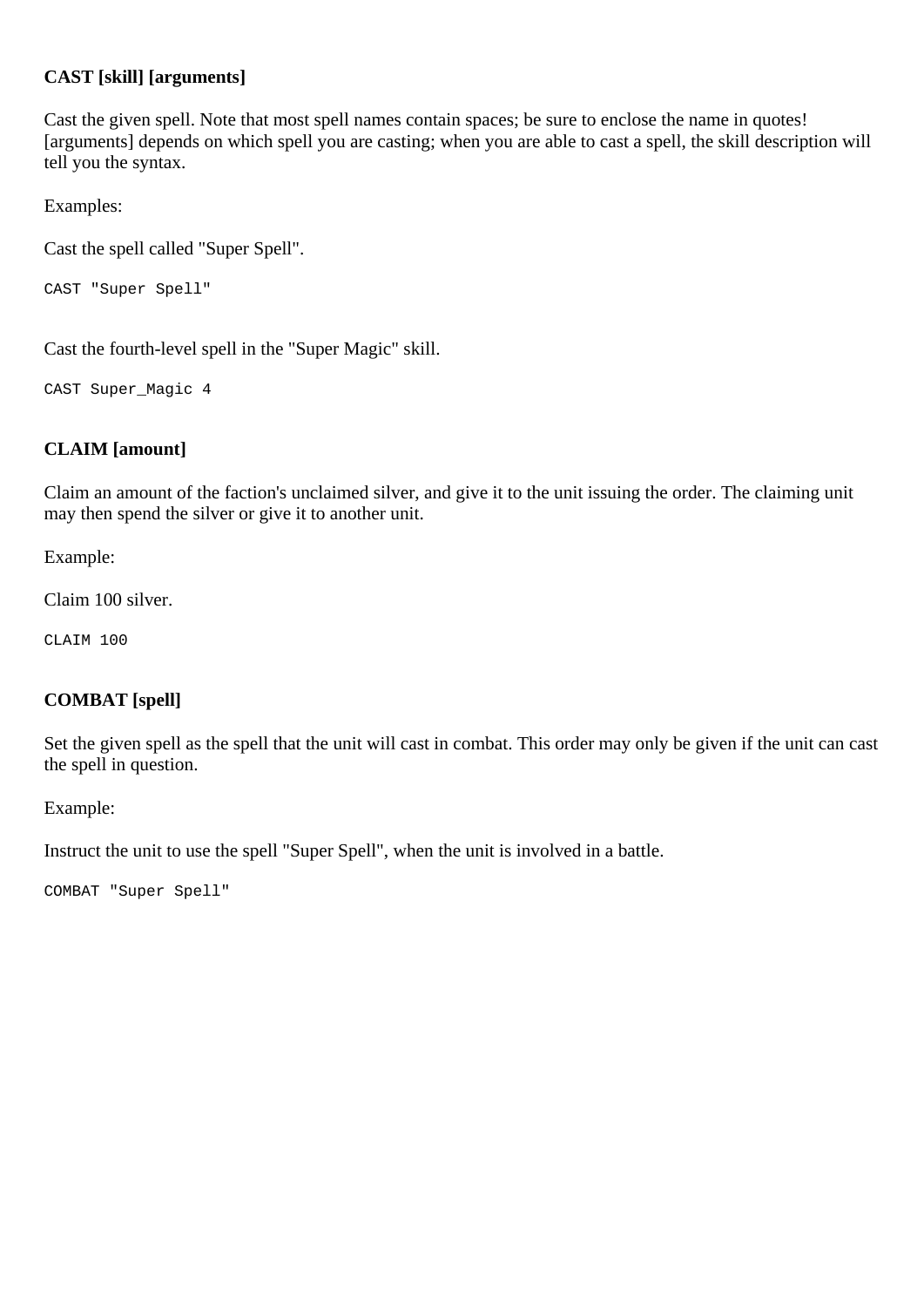### **CONSUME UNIT**

### **CONSUME FACTION**

### <span id="page-26-2"></span>**CONSUME**

The CONSUME order instructs the unit to use food items in preference to silver for maintenance costs. CONSUME UNIT tells the unit to use food items that are in that unit's possession before using silver. CONSUME FACTION tells the unit to use any food items that the faction owns (in the same region as the unit) before using silver. CONSUME tells the unit to use silver before food items (this is the default).

Example:

Tell a unit to use food items in the unit's possession for maintenance costs.

CONSUME UNIT

### <span id="page-26-0"></span>**DECLARE [faction] [attitude]**

### **DECLARE [faction]**

### **DECLARE DEFAULT [attitude]**

The first form of the DECLARE order sets the attitude of your faction towards the given faction. The second form cancels any attitude towards the given faction (so your faction's attitude towards that faction will be its default attitude). The third form sets your faction's default attitude.

Examples:

Declare your faction to be hostile to faction 15.

DECLARE 15 hostile

Set your faction's attitude to faction 15 to its default attitude.

DECLARE 15

Set your faction's default attitude to friendly.

<span id="page-26-1"></span>DECLARE DEFAULT friendly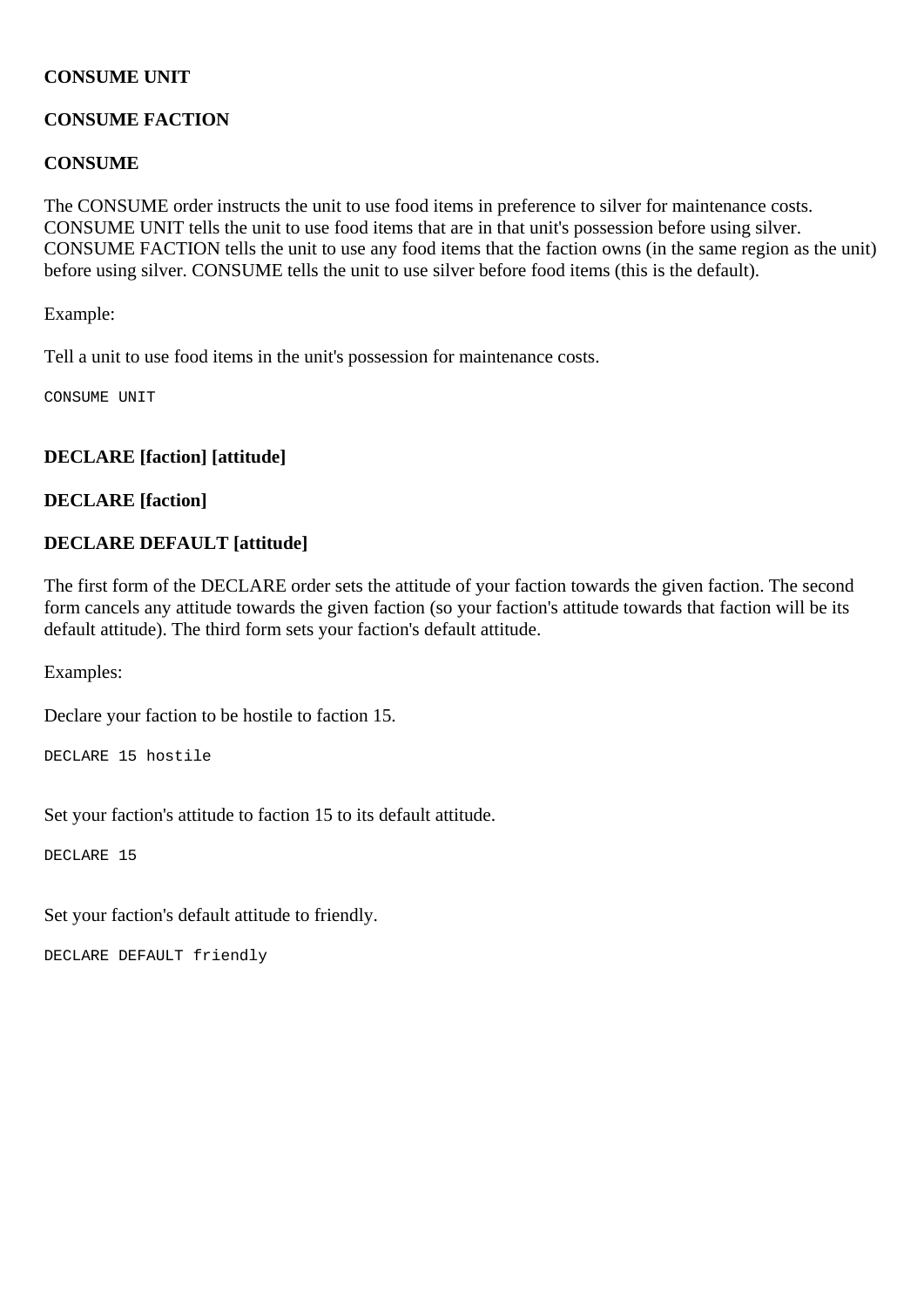### **DESCRIBE UNIT [new description]**

### **DESCRIBE SHIP [new description]**

### **DESCRIBE BUILDING [new description]**

### **DESCRIBE OBJECT [new description]**

### **DESCRIBE STRUCTURE [new description]**

Change the description of the unit, or of the object the unit is in (of which the unit must be the owner). Descriptions can be of any length, up to the line length your mailer can handle. If no description is given, the description will be cleared out. The last four are completely identical and serve to modify the description of the object you are currently in.

### Example:

Set the unit,s description to read "Merlin's helper".

```
DESCRIBE UNIT "Merlin's helper"
```
### <span id="page-27-0"></span>**DESTROY**

Destroy the object you are in (of which you must be the owner). The order cannot be used at sea.

Example:

Destroy the current object

DESTROY

### <span id="page-27-1"></span>**ENTER [object]**

Attempt to enter the specified object. If issued from inside another object, the unit will first leave the object it is currently in. The order will only work if the target object is unoccupied, or is owned by a unit in your faction, or is owned by a unit which has declared you Friendly.

Example:

Enter ship number 114.

ENTER 114

### <span id="page-27-2"></span>**ENTERTAIN**

Spend the month entertaining the populace to earn money.

Example:

Entertain for money.

ENTERTAIN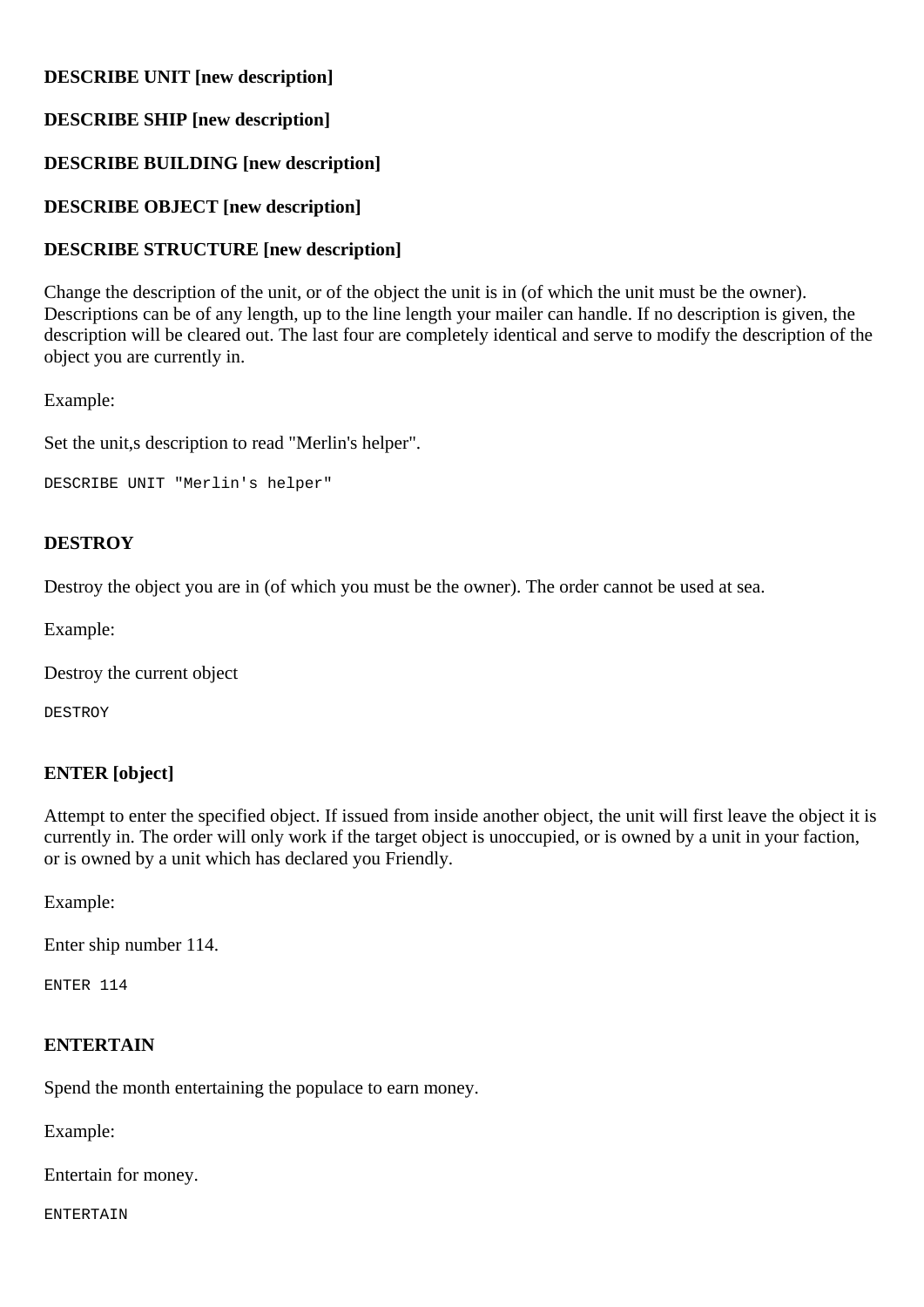### <span id="page-28-0"></span>**EVICT [unit] ...**

Evict the specified unit from the object of which you are currently the owner. If multipe EVICT orders are given, all of the units will be evicted.

Example:

Evict units 415 and 698 from an object that this unit owns.

EVICT 415 698

or

EVICT 415 EVICT 698

### <span id="page-28-1"></span>**EXCHANGE [unit] [quantity given] [item given] [quantity expected] [item expected]**

This order allows any two units that can see each other, to trade items regardless of faction stances. The orders given by the two units must be complementary. If either unit involved does not have the items it is offering, or if the exchange orders given are not complementary, the exchange is aborted. Men may not be exchanged.

Example:

Exchange 10 LBOW for 10 SWOR with unit 1310

EXCHANGE 1310 10 LBOW 10 SWOR

Unit 1310 would issue (assuming the other unit is 3453)

<span id="page-28-2"></span>EXCHANGE 3453 10 SWOR 10 LBOW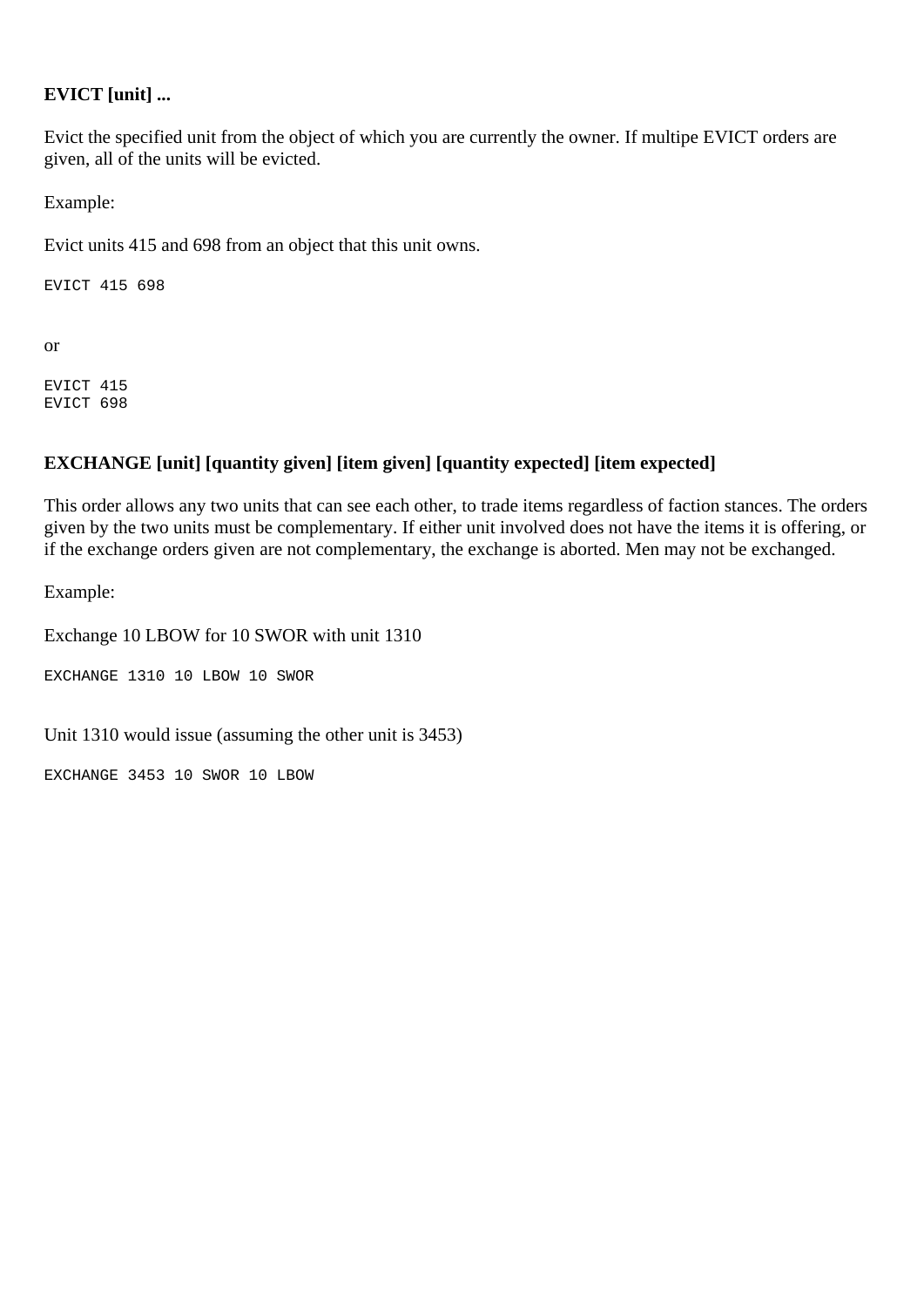### **FACTION [type] [points] ...**

Attempt to change your faction's type. In the order, you can specify up to three faction types (WAR, TRADE, and MAGIC) and the number of faction points to assign to each type; if you are assigning points to only one or two types, you may omit the types that will not have any points.

Changing the number of faction points assigned to MAGIC may be tricky. Increasing the MAGIC points will always succeed, but if you decrease the number of points assigned to MAGIC, you must make sure that you have only the number of magic-skilled leaders allowed by the new number of MAGIC points BEFORE you change your point distribution. For example, if you have 3 mages (3 points assigned to MAGIC), but want to use one of those points for WAR or TRADE (change to MAGIC 2), you must first get rid of one of your mages by either giving it to another faction or ordering it to [FORGET](#page-29-1) all its magic skills. If you have too many mages for the number of points you try to assign to MAGIC, the FACTION order will fail.

Examples:

Assign 2 faction points to WAR and 2 to TRADE.

FACTION WAR 2 TRADE 2

Become a pure magic faction (assign all points to magic).

FACTION MAGIC 4

### <span id="page-29-0"></span>**FIND [faction]**

### **FIND ALL**

Find the email address of the specified faction or of all factions.

Example:

Find the email address of faction 4.

FIND 4

### <span id="page-29-1"></span>**FORGET [skill]**

Forget the given skill. This order is useful for normal units who wish to learn a new skill, but already know a different skill.

Example:

Forget knowledge of Mining.

<span id="page-29-2"></span>FORGET Mining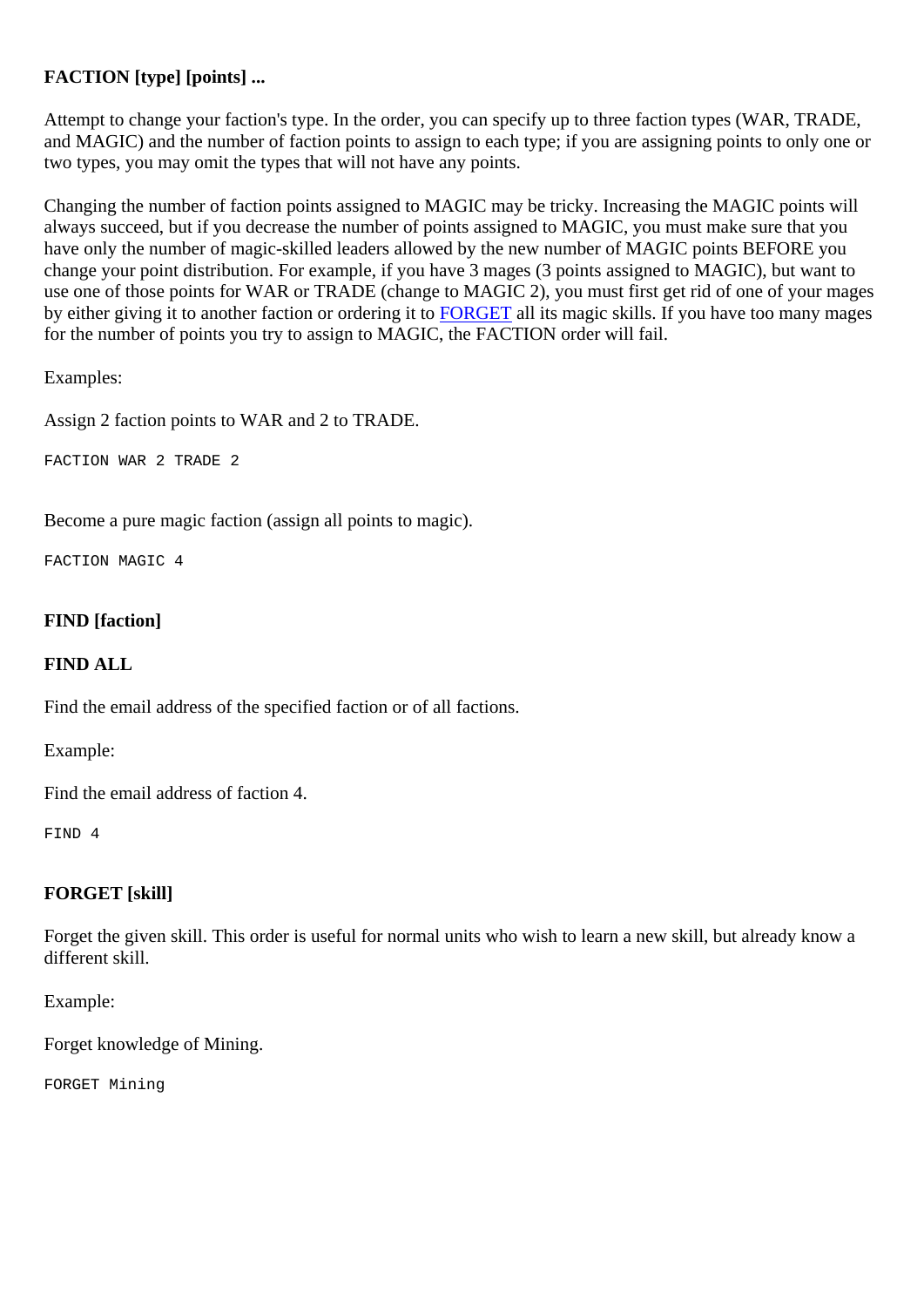### **FORM [alias]**

Form a new unit. The newly created unit will be in your faction, in the same region as the unit which formed it, and in the same structure if any. It will start off, however, with no people or items; you should, in the same month, issue orders to transfer people into the new unit, or have it recruit members. The new unit will inherit its flags from the unit that forms it, such as avoiding, behind, and autotax.

The FORM order is followed by a list of orders for the newly created unit. This list is terminated by the END keyword, after which orders for the original unit resume.

The purpose of the "alias" parameter is so that you can refer to the new unit. You will not know the new unit's number until you receive the next turn report. To refer to the new unit in this set of orders, pick an alias number (the only restriction on this is that it must be at least 1, and you should not create two units in the same region in the same month, with the same alias numbers). The new unit can then be referred to as NEW in place of the regular unit number.

You can refer to newly created units belonging to other factions, if you know what alias number they are, e.g. FACTION 15 NEW 2 will refer to faction 15's newly created unit with alias 2.

Note: If a unit moves out of the region in which it was formed (by the [MOVE](#page-32-2) order, or otherwise), the alias will no longer work. This is to prevent conflicts with other units that may have the same alias in other regions.

If the demand for recruits in that region that month is much higher than the supply, it may happen that the new unit does not gain all the recruits you ordered it to buy, or it may not gain any recruits at all. If the new units gains at least one recruit, the unit will form possessing any unused silver and all the other items it was given. If no recruits are gained at all, the empty unit will be dissolved, and the silver and any other items it was given will revert to the first unit you have in that region.

Example:

This set of orders for unit 17 would create two new units with alias numbers 1 and 2, name them Merlin's Guards and Merlin's Workers, set the description for Merlin's Workers, have both units recruit men, and have Merlin's Guards study combat. The unit that created these two then pays them enough money (using the NEW keyword to refer to them by alias numbers) to cover the costs of recruitment and the month's maintenance.

```
UNIT 17 
FORM 1 
     NAME UNIT "Merlin's Guards" 
     BUY 5 Plainsmen 
     STUDY COMBAT 
END 
FORM 2 
     NAME UNIT "Merlin's Workers" 
     DESCRIBE UNIT "wearing dirty overalls" 
     BUY 15 Plainsmen 
END 
CLAIM 2500 
GIVE NEW 1 1000 silver 
GIVE NEW 2 2000 silver
```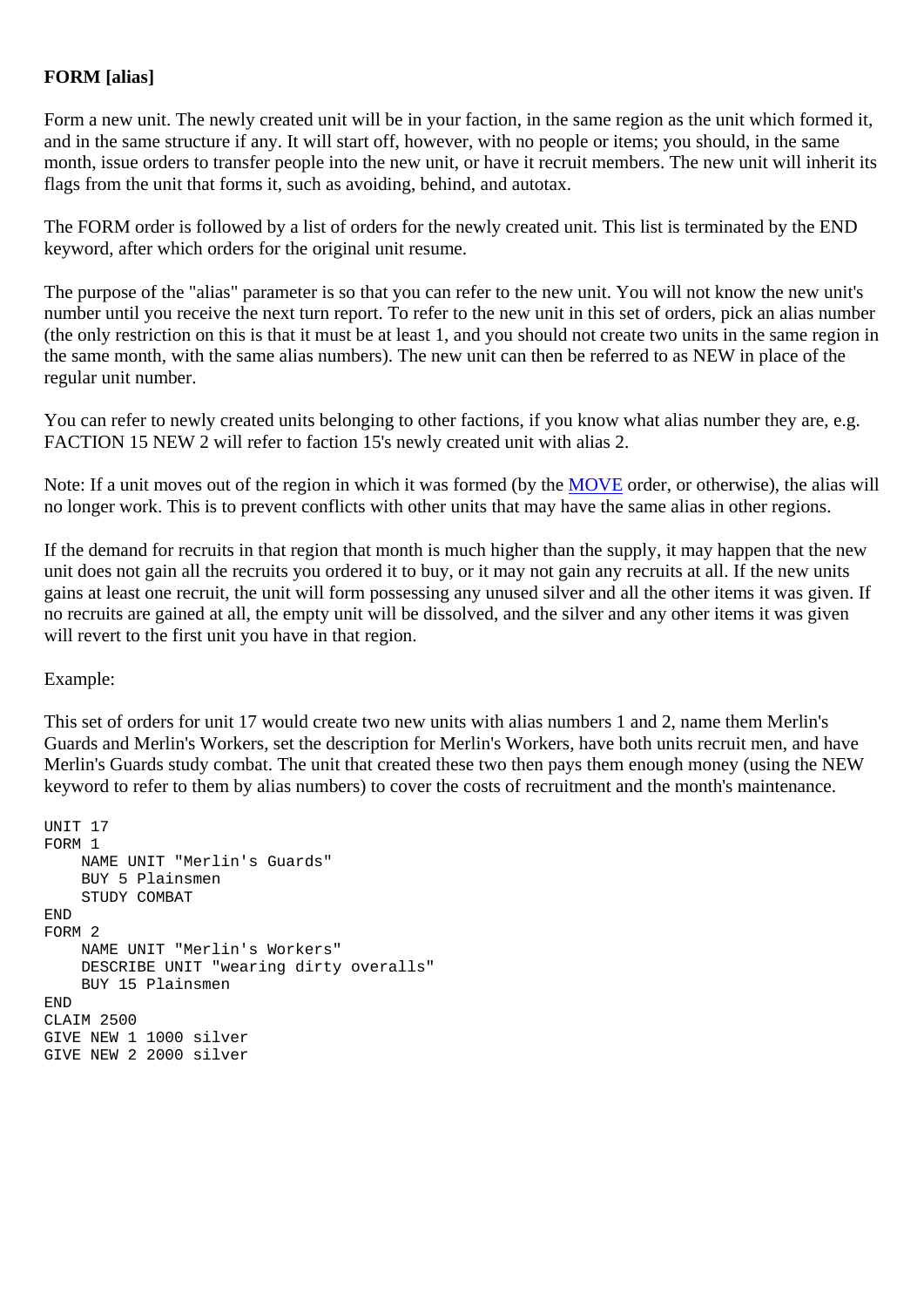### **GIVE [unit] [quantity] [item]**

### **GIVE [unit] ALL [item]**

### **GIVE [unit] ALL [item] EXCEPT [quantity]**

### **GIVE [unit] ALL [item class]**

### **GIVE [unit] UNIT**

The first form of the GIVE order gives a quantity of an item to another unit. The second form of the GIVE order will give all of a given item to another unit. The third form will give all of an item except for a specific quantity to another unit. The fourth form will give all items of a specific type to another unit. The final form of the GIVE order gives the entire unit to the specified unit's faction.

The classes of items which are exceptable for the fourth form of this order are, NORMAL, ADVANCED, TRADE, MAN or MEN, MONSTER or MONSTERS, MAGIC, WEAPON OR WEAPONS, ARMOR, MOUNT or MOUNTS, BATTLE, SPECIAL, TOOL or TOOLS, FOOD, and ITEM or ITEMS (which is the combination of all of the previous categories).

A unit may only give items, including silver, to a unit which it is able to see, unless the faction of the target unit has declared you Friendly or better. If the target unit is not a member of your faction, then its faction must have declared you Friendly, with a couple of exceptions. First, silver may be given to any unit, regardless of factional affiliation. Secondly, men may not be given to units in other factions (you must give the entire unit); the reason for this is to prevent highly skilled units from being sabotaged with a [GIVE](#page-30-0) order.

There are also a few restrictions on orders given by units who been given to another faction. If the receiving faction is not allied to the giving faction, the unit may not issue the [ADVANCE](#page-21-3) order, or issue any more [GIVE](#page-30-0) orders. Both of these rules are to prevent unfair sabotage tactics.

If 0 is specified as the unit number, then the items are discarded.

Examples:

Give 10 swords to unit 4573.

GIVE 4573 10 swords

Give 5 chain armor to the new unit, alias 2, belonging to faction 14.

GIVE FACTION 14 NEW 2 5 "Chain armor"

Give control of this unit to the faction owning unit 75.

<span id="page-31-0"></span>GIVE 75 UNIT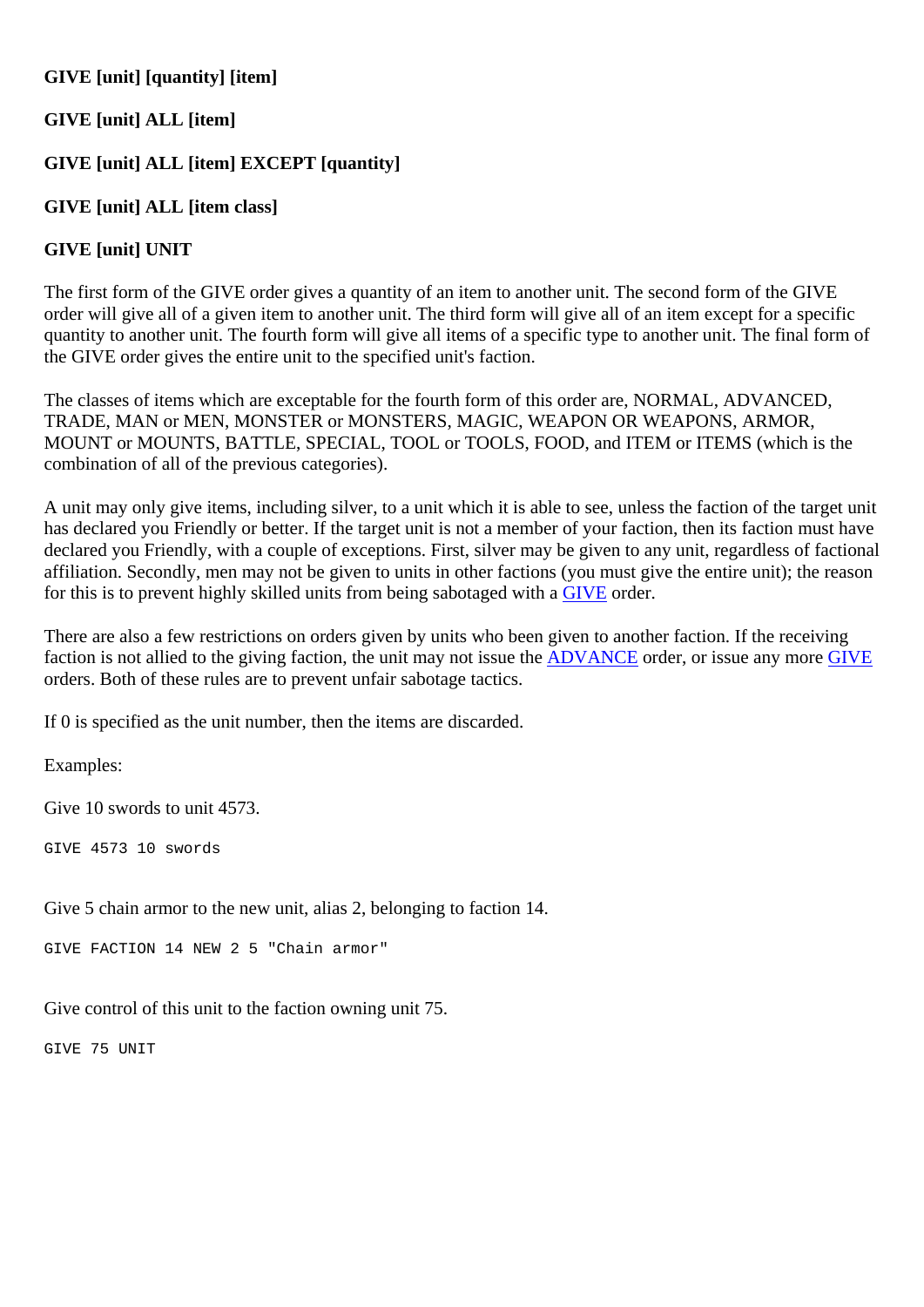### **GUARD [flag]**

GUARD 1 sets the unit issuing the order to prevent non-Friendly units from collecting taxes in the region, and to prevent any units not your own from pillaging the region. Guarding units will also attempt to prevent Unfriendly units from entering the region. GUARD 0 cancels Guard status.

The Guard and Avoid Combat flags are mutually exclusive; setting one automatically cancels the other.

Example:

Instruct the current unit to be on guard.

GUARD 1

### <span id="page-32-0"></span>**HOLD [flag]**

HOLD 1 instructs the issuing unit to never join a battle in regions the unit is not in. This can be useful if the unit is in a building, and doesn't want to leave the building to join combat. HOLD 0 cancels holding status.

Example:

Instruct the unit to avoid combat in other regions.

HOLD 1

### <span id="page-32-1"></span>**LEAVE**

Leave the object you are currently in. If a unit is capable of swimming or flying then this order is usable to leave a boat while at sea.

Example:

Leave the current object

<span id="page-32-2"></span>LEAVE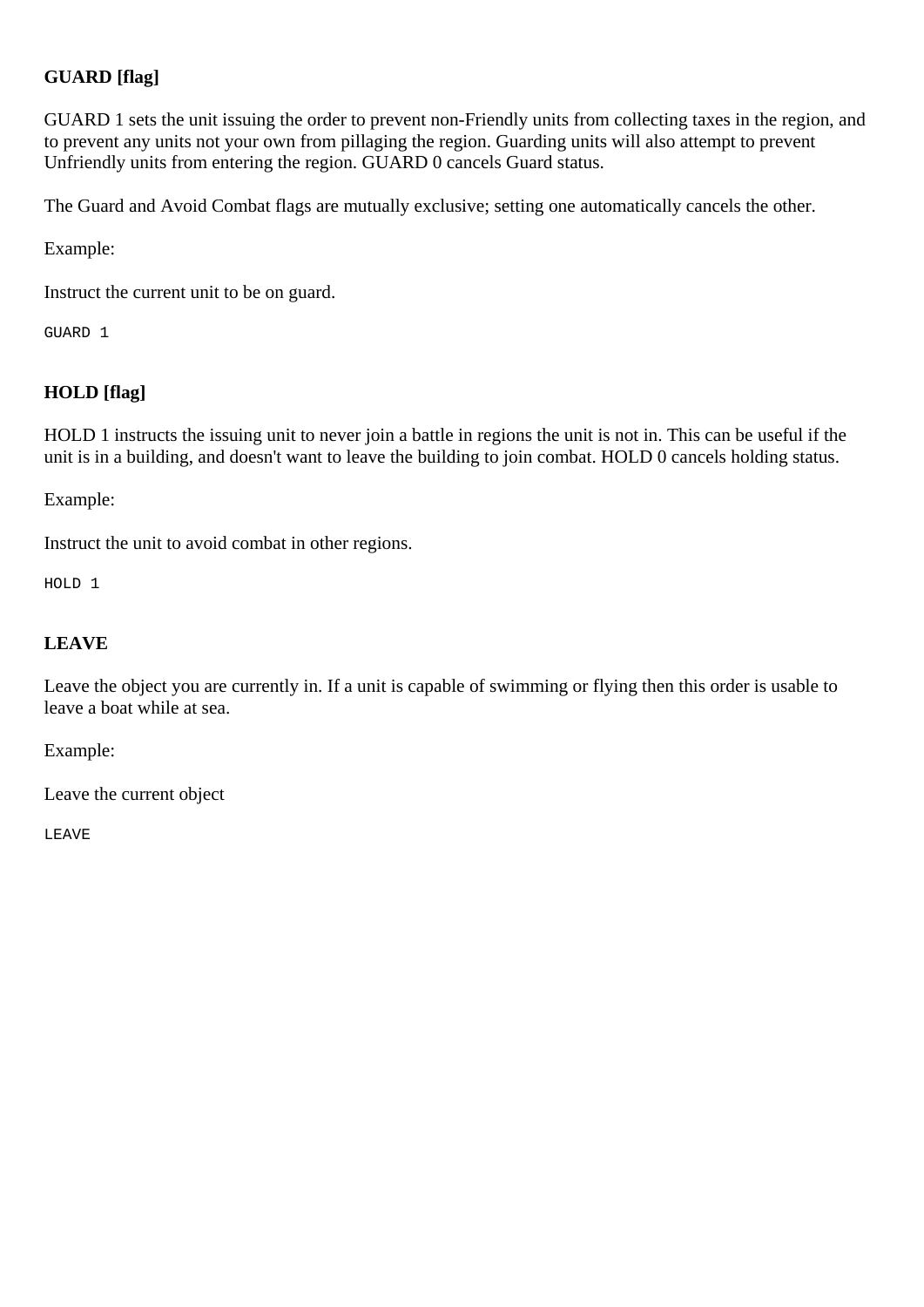### **MOVE [dir] ...**

Attempt to move in the direction(s) specified. If more than one direction is given, the unit will move multiple times, in the order specified by the MOVE order, until no more directions are given, or until one of the moves fails. A move can fail because the units runs out of movement points, because the unit attempts to move into the ocean, or because the units attempts to enter a structure, and is rejected.

Valid directions are:

1) The compass directions North, Northwest, Southwest, South, Southeast, and Northeast. These can be abbreviated N, NW, SW, S, SE, NE.

2) A structure number.

3) OUT, which will leave the structure that the unit is in.

4) IN, which will move through an inner passage in the structure that the unit is currently in.

Multiple MOVE orders given by one unit will chain together.

Note that MOVE orders can lead to combat, due to hostile units meeting, or due to an advancing unit being forbidden access to a region. In this case, combat occurs each time all movement out of a single region occurs.

Example 1: Units 1 and 2 are in Region A, and unit 3 is in Region B. Units 1 and 2 are hostile to unit 3. Both unit 1 and 2 move into region B, and attack unit 3. Since both units moved out of the same region, they attack unit 3 at the same time, and the battle is between units 1 and 2, and unit 3.

Example 2: Same as example 1, except unit 2 is in Region C, instead of region A. Both units move into Region B, and attack unit 3. Since unit 1 and unit 2 moved out of different regions, their battles occur at different times. Thus, unit 1 attacks unit 3 first, and then unit 2 attacks unit 3 (assuming unit 3 survives the first attack). Note that the order of battles could have happened either way.

Examples:

Move N, NE and In

MOVE N MOVE NE IN

#### or:

<span id="page-33-0"></span>MOVE N NE IN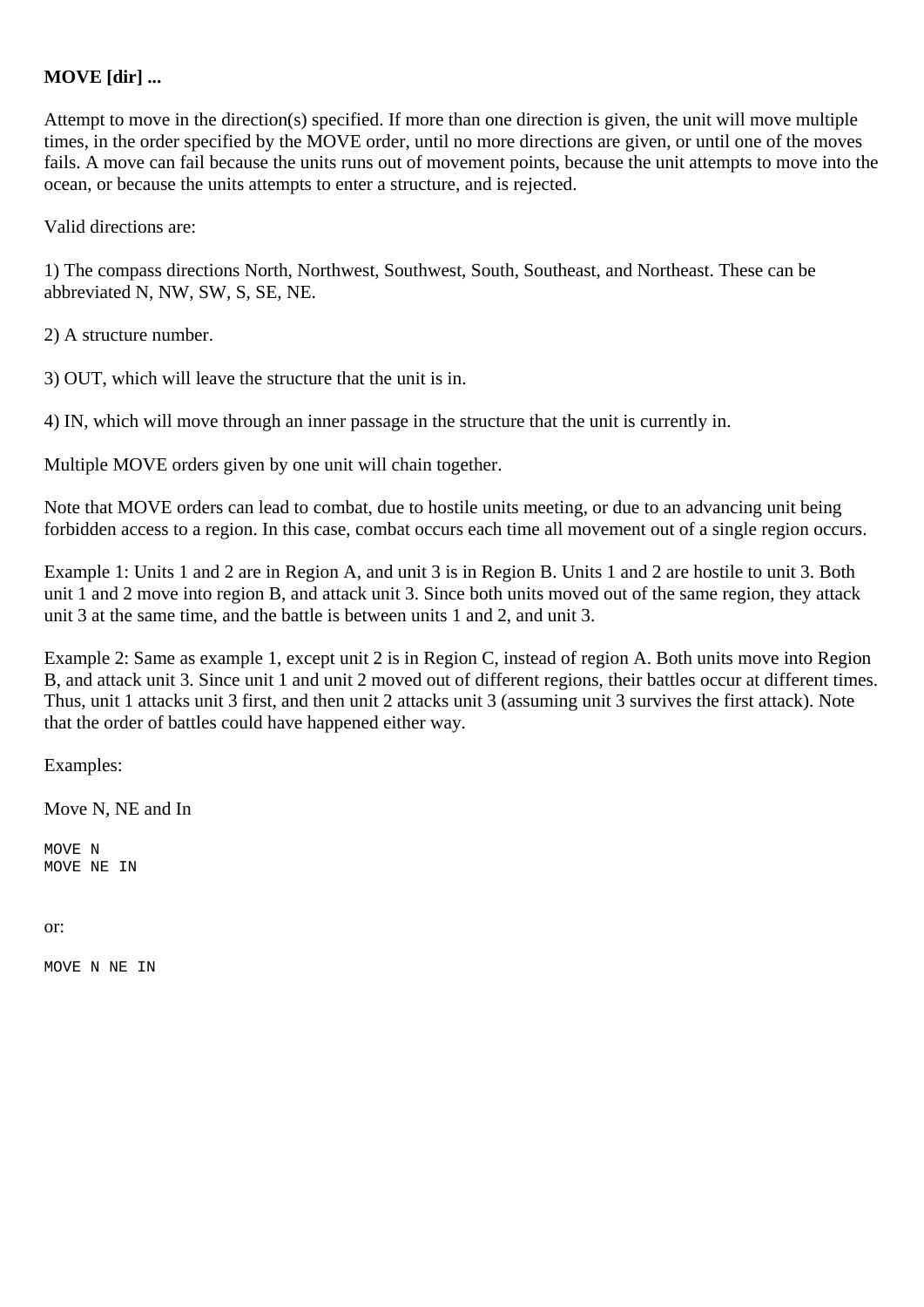### **NAME UNIT [new name]**

### **NAME FACTION [new name]**

### **NAME OBJECT [new name]**

### **NAME CITY [new name]**

Change the name of the unit, or of your faction, or of the object the unit is in (of which the unit must be the owner). Names can be of any length, up to the line length your mailer can handle. Names may not contain parentheses (square brackets can be used instead if necessary), or any control characters.

In order to rename a settlement (city, town or village), the unit attempting to rename it must be the owner of a large enough structure located in the city. It requires a tower or better to rename a village, a fort or better to rename a town and a castle or mystic fortress to rename a city.

Example:

Name your faction "The Merry Pranksters".

```
NAME FACTION "The Merry Pranksters"
```
### <span id="page-34-0"></span>**NOAID [flag]**

NOAID 1 indicates that if the unit attacks, or is attacked, it is not to be aided by units in other hexes. NOAID status is very useful for scouts or probing units, who do not wish to drag their nearby armies into battle if they are caught. NOAID 0 cancels this.

If multiple units are on one side in a battle, they must all have the NOAID flag on, or they will receive aid from other hexes.

Example:

Set a unit to receive no aid in battle.

NOAID 1

### <span id="page-34-1"></span>**NOCROSS [flag]**

NOCROSS 1 indicates that if a unit attempts to cross a body of water then that unit should instead not cross it, regardless of whether the unit otherwise could do so. Units inside of a ship are not affected by this flag (IE, they are able to sail within the ship). This flag is useful to prevent scouts from accidentally drowning when exploring in games where movement over water is allowed. NOCROSS 0 cancels this.

Example:

Set a unit to not permit itself to cross water.

NOCROSS 1

### <span id="page-34-2"></span>**OPTION TIMES**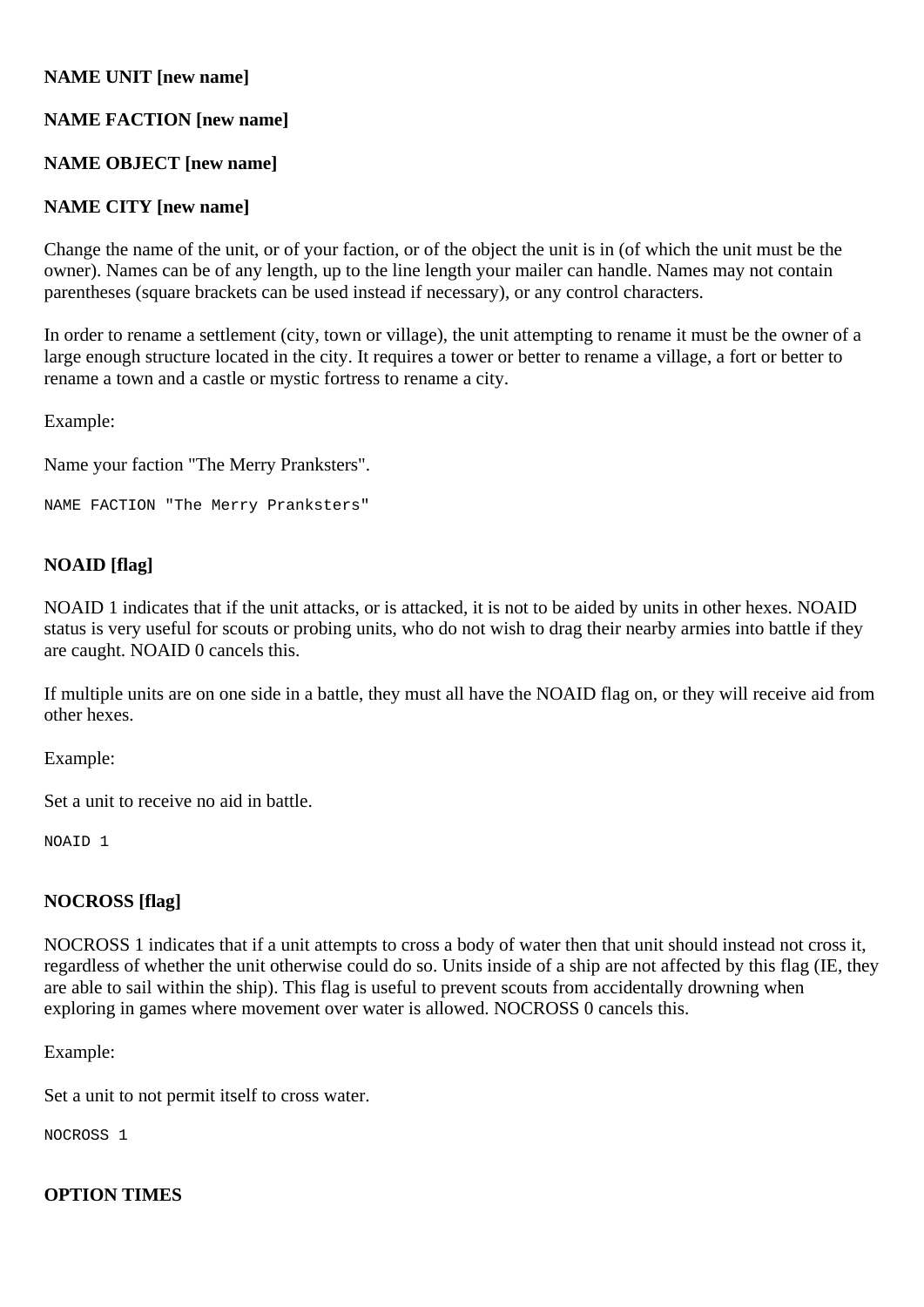### **OPTION NOTIMES**

### **OPTION TEMPLATE OFF**

### **OPTION TEMPLATE SHORT**

### **OPTION TEMPLATE LONG**

### **OPTION TEMPLATE MAP**

The OPTION order is used to toggle various settings that affect your reports, and other email details. OPTION TIMES sets it so that your faction receives the times each week (this is the default); OPTION NOTIMES sets it so that your faction is not sent the times.

The OPTION TEMPLATE order toggles the length of the Orders Template that appears at the bottom of a turn report. The OFF setting eliminates the Template altogether, and the SHORT, LONG and MAP settings control how much detail the Template contains. The MAP setting will produce an ascii map of the region and surrounding regions in addition other details.

For the MAP template, the region identifiers are (there might be additional symbols for unusual/special terrain):

- #### BLOCKED HEX (Underworld)
- $\sim$   $\sim$   $\sim$  OCEAN HEX
- PLAINS/TUNNELS HEX
- ^^^^ FOREST/UNDERFOREST HEX
- $\land\land$  MOUNTAIN HEX
- vvvv SWAMP HEX
- @@@@ JUNGLE HEX
- .... DESERT/CAVERN HEX
- ,,,, TUNDRA HEX
- !!!! thE NEXUS

Example:

Set your faction to recieve the map format order template

<span id="page-35-0"></span>OPTION TEMPLATE MAP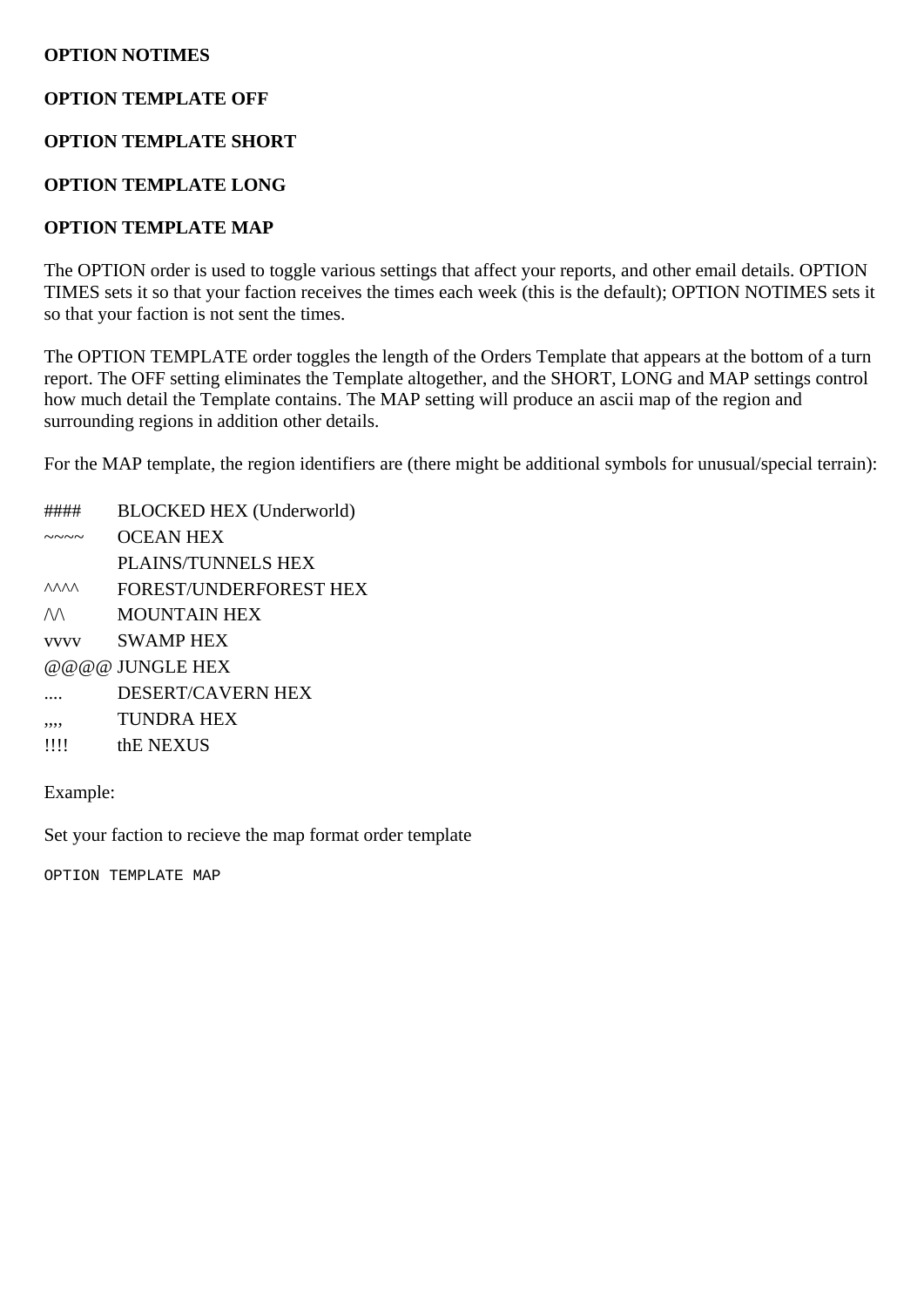### **PASSWORD [password]**

### **PASSWORD**

The PASSWORD order is used to set your faction's password. If you have a password set, you must specify it on your #ATLANTIS line for the game to accept your orders. This protects you orders from being overwritten, either by accident or intentionally by other players. PASSWORD with no password given clears out your faction's password.

IMPORTANT: The PASSWORD order does not take effect until the turn is actually run. So if you set your password, and then want to re-submit orders, you should use the old password until the turn has been run.

Example:

Set the password to "xyzzy".

PASSWORD xyzzy

### <span id="page-36-0"></span>**PILLAGE**

Use force to extort as much money as possible from the region. Note that the [TAX](http://www.arno-saxena.de/atlantis/atl_rules.php#tax) order and the PILLAGE order are mutually exclusive; a unit may only attempt to do one in a turn.

Example:

Pillage the current hex.

PILLAGE

### <span id="page-36-1"></span>**PRODUCE [item]**

Spend the month producing as much as possible of the specified item.

Example:

Produce as many crossbows as possible.

PRODUCE crossbows

### <span id="page-36-2"></span>**PROMOTE [unit]**

Promote the specified unit to owner of the object of which you are currently the owner. The target unit must have declared you Friendly.

Example:

Promote unit 415 to be the owner of the object that this unit owns.

<span id="page-36-3"></span>PROMOTE 415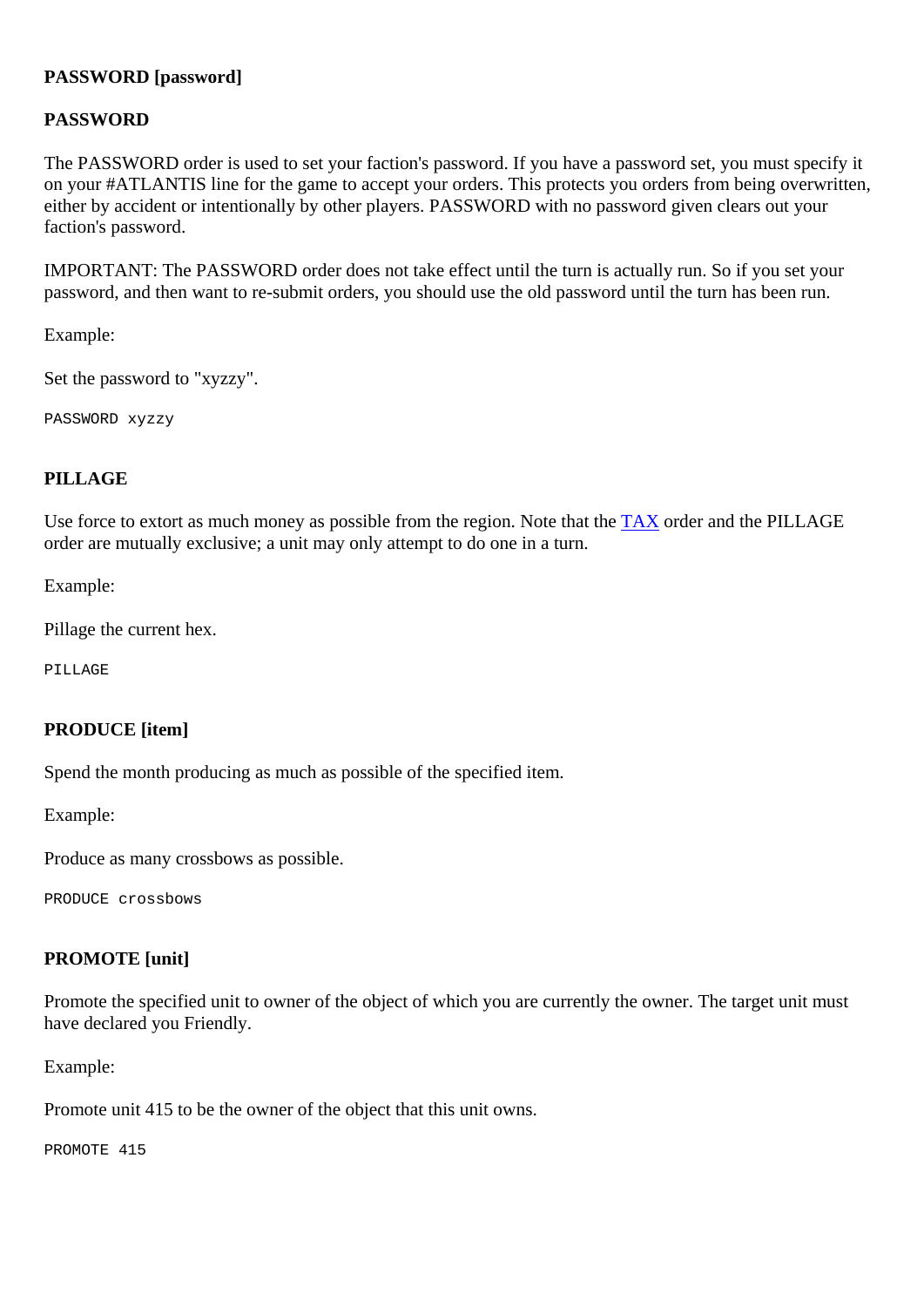### **QUIT [password]**

Quit the game. On issuing this order, your faction will be completely and permanently destroyed. Note that you must give your password for the quit order to work; this is to provide some safety against accidentally issuing this order.

Example:

Quit the game if your password is foobar.

QUIT "foobar"

### <span id="page-37-0"></span>**RESTART [password]**

Similar to the [QUIT](#page-36-3) order, this order will completely and permanently destroy your faction. However, it will begin a brand new faction for you (you will get a separate turn report for the new faction). Note that you must give your password for this order to work, to provide some protection against accidentally issuing this order.

Example:

Restart as a new faction if your password is foobar.

RESTART "foobar"

### <span id="page-37-1"></span>**REVEAL**

**REVEAL UNIT** 

### **REVEAL FACTION**

Cause the unit to either show itself (REVEAL UNIT), or show itself and its faction affiliation (REVEAL FACTION), in the turn report, to all other factions in the region. Used to reveal high stealth scouts, should there be some reason to. REVEAL is used to cancel this.

Examples:

Show the unit to all factions.

REVEAL UNIT

Show the unit and it's affiliation to all factions.

REVEAL FACTION

Cancels revealling.

<span id="page-37-2"></span>REVEAL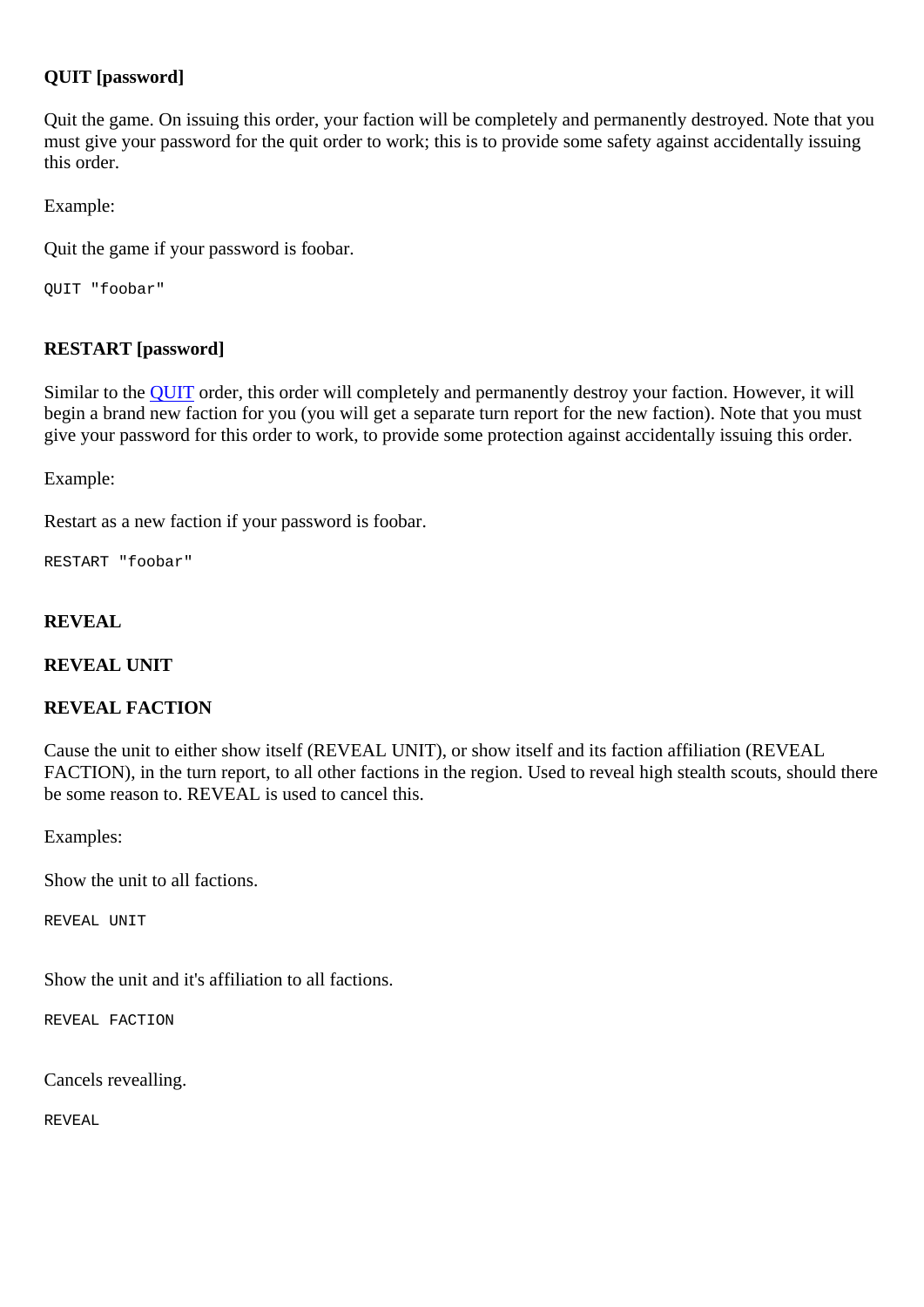### **SAIL [dir] ...**

### **SAIL**

The first form will sail the ship, which the unit must be the owner of, in the directions given. The second form will cause the unit to aid in the sailing of the ship, using the Sailing skill. See the section on movement for more information on the mechanics of sailing.

Example:

Sail north, then northwest.

SAIL N NW

or:

SAIL N SAIL NW

### <span id="page-38-0"></span>**SELL [quantity] [item]**

### **SELL ALL [item]**

Attempt to sell the amount given of the item given. If the unit does not have as many of the item as it is trying to sell, it will attempt to sell all that it has. The second form will attempt to sell all of that item, regardless of how many it has. If more of the item are on sale (by all the units in the region) than are wanted by the region, the number sold per unit will be split up in proportion to the number each unit tried to sell.

Example:

Sell 10 furs to the market.

<span id="page-38-1"></span>SELL 10 furs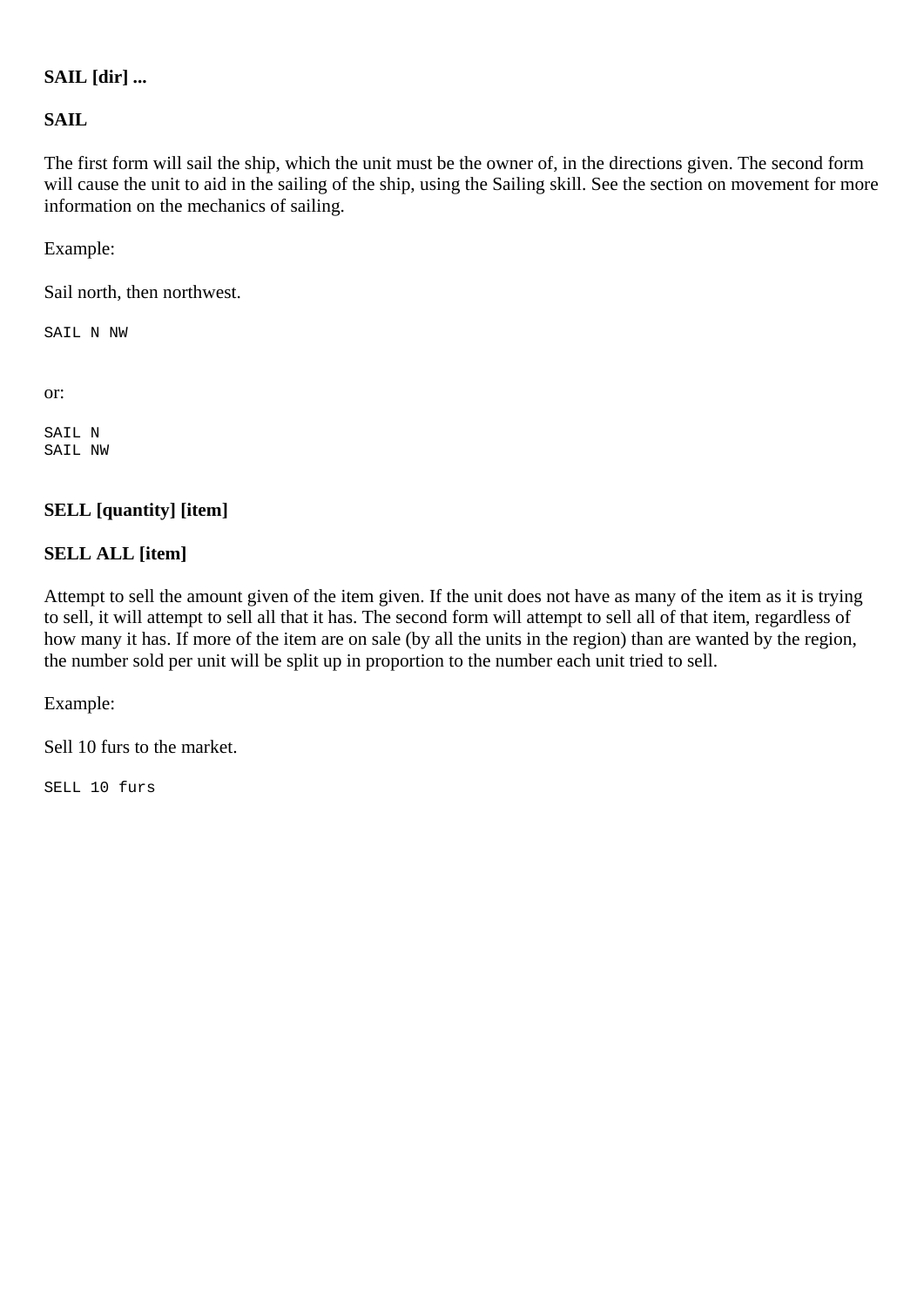### **SHOW SKILL [skill] [level]**

### **SHOW ITEM [item]**

### **SHOW OBJECT [object]**

The first form of the order shows the skill description for a skill that your faction already possesses. The second form returns some information about an item that is not otherwise apparent on a report, such as the weight. The last form returns some information about an object (such as a ship or a building).

Examples:

Show the skill report for Mining 3 again.

SHOW SKILL Mining 3

Show the item information for swords again.

SHOW ITEM sword

Show the information for towers again.

SHOW OBJECT tower

### <span id="page-39-0"></span>**SPOILS [type]**

### **SPOILS**

The SPOILS order determines which types of spoils the unit should take after a battle. The valid values for type are 'NONE', 'WALK', 'RIDE', 'FLY', or 'ALL'. The second form is equivalent to 'SPOILS ALL'.

When this command is issued, only spoils with 0 weight (at level NONE) or spoils which weigh less than or equal to their capacity in the specified movement mode (at any level other than ALL) will be picked up. SPOILS ALL will allow a unit to collect any spoils which are dropped regardless of weight or capacity.

Example:

Set a unit to only pick up items which have flying capacity

<span id="page-39-1"></span>SPOILS FLY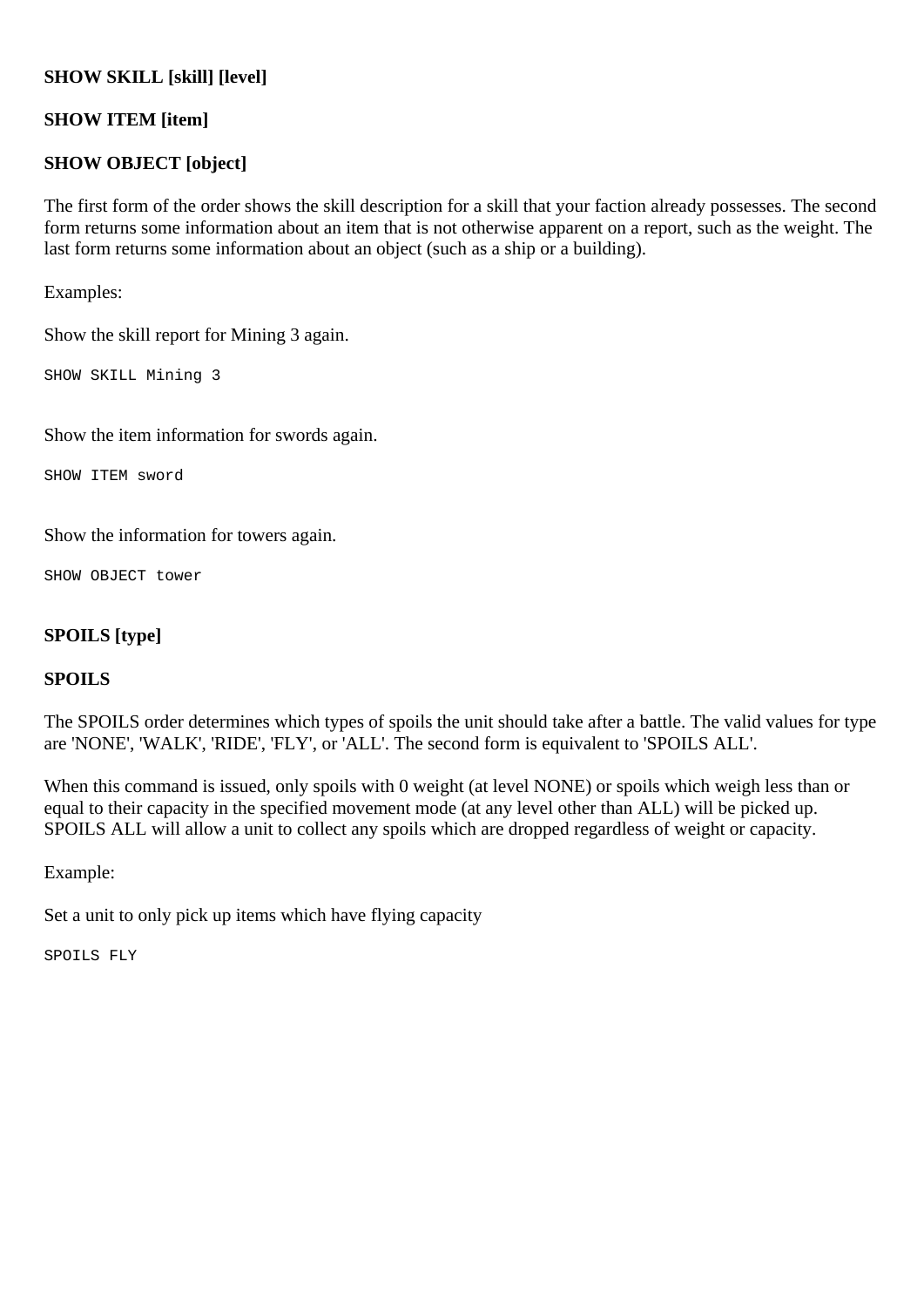### **STEAL [unit] [item]**

Attempt to steal as much as possible of the specified item from the specified unit. The order may only be issued by a one-man unit.

A unit may only attempt to steal from a unit which is able to be seen.

Examples:

Steal silver from unit 123.

STEAL 123 SILVER

Steal wood from unit 321.

STEAL 321 wood

### <span id="page-40-0"></span>**STUDY [skill]**

Spend the month studying the specified skill.

Example:

Study horse training.

STUDY "Horse Training"

### <span id="page-40-1"></span>**TAX**

Attempt to collect taxes from the region. Only War factions may collect taxes, and then only if there are no non-Friendly units on guard. Only combat-ready units may issue this order. Note that the TAX order and the [PILLAGE](#page-36-0) order are mutually exclusive; a unit may only attempt to do one in a turn.

Example:

Attempt to collect taxes.

<span id="page-40-2"></span>TAX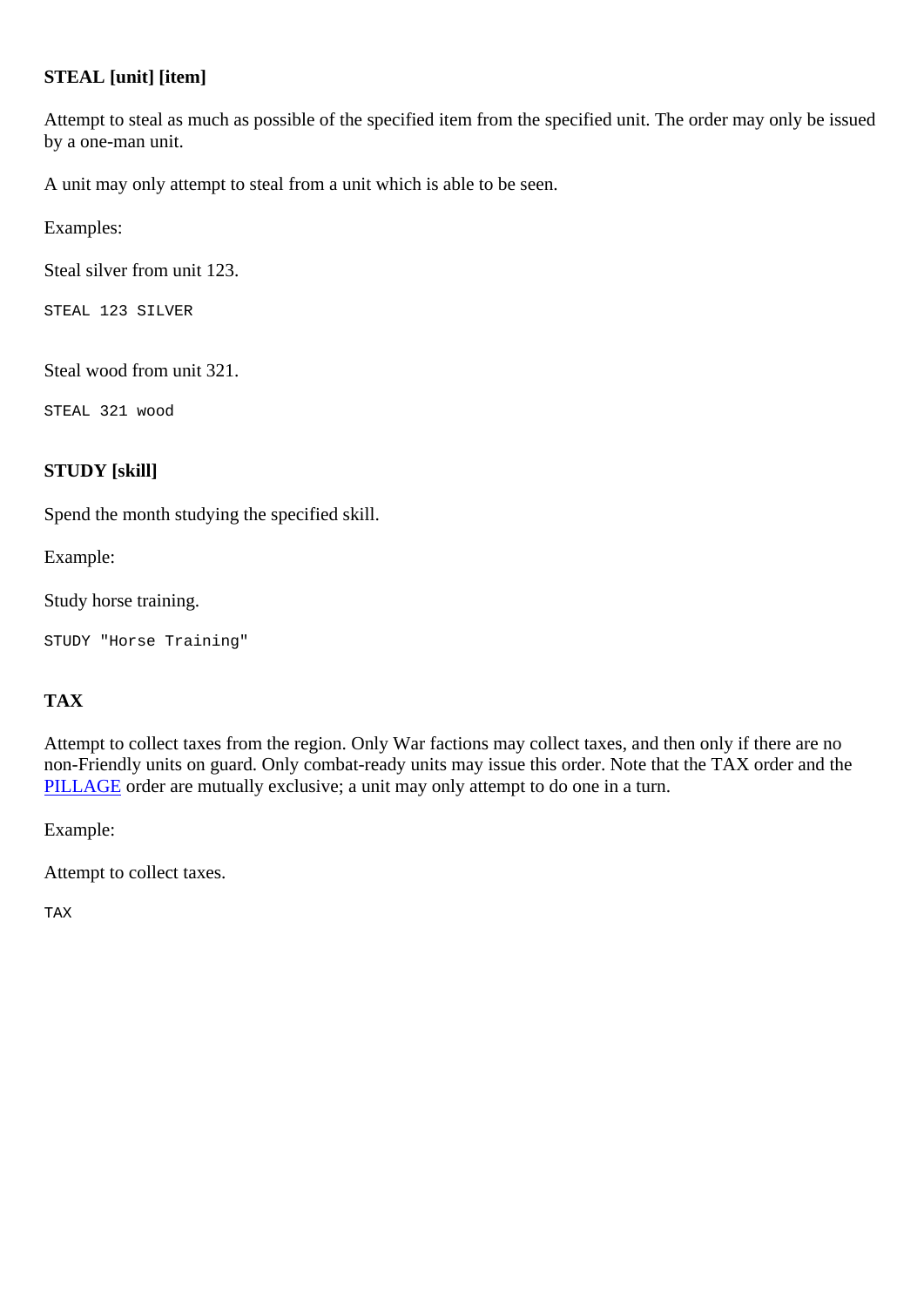### **TEACH [unit] ...**

Attempt to teach the specified units whatever skill they are studying that month. A list of several units may be specified. All units to be taught must have declared you Friendly. Subsequent TEACH orders can be used to add units to be taught.

Example:

Teach new unit 2 and unit 510 whatever they are studying.

TEACH NEW 2 510

or:

TEACH NEW 2 TEACH 510

### <span id="page-41-0"></span>**TURN**

The TURN order may be used to delay orders by one (or more) turns. By making the TURN order repeating (via '@'), orders inside the TURN/ENDTURN construct will repeat. Multiple TURN orders in a row will execute on successive turns, and if they all repeat, they will form a loop of orders. Each TURN section must be ended by an ENDTURN line.

### Examples:

Study combat this month, move north next month, and then in two months, pillaging and advance north.

```
STUDY COMB 
TURN 
     MOVE N 
ENDTURN 
TURN 
     PILLAGE 
     ADVANCE N 
ENDTURN
```
After the turn, the orders for that unit would look as follows in the orders template:

MOVE N TURN PILLAGE ADVANCE N ENDTURN

Set up a simple cash caravan (It's assumed here that someone is funnelling cash into this unit.

```
MOVE N 
@TURN 
     GIVE 13523 1000 SILV 
     MOVE S S S 
ENDTURN 
@TIRN
     MOVE N N N 
ENDTURN
```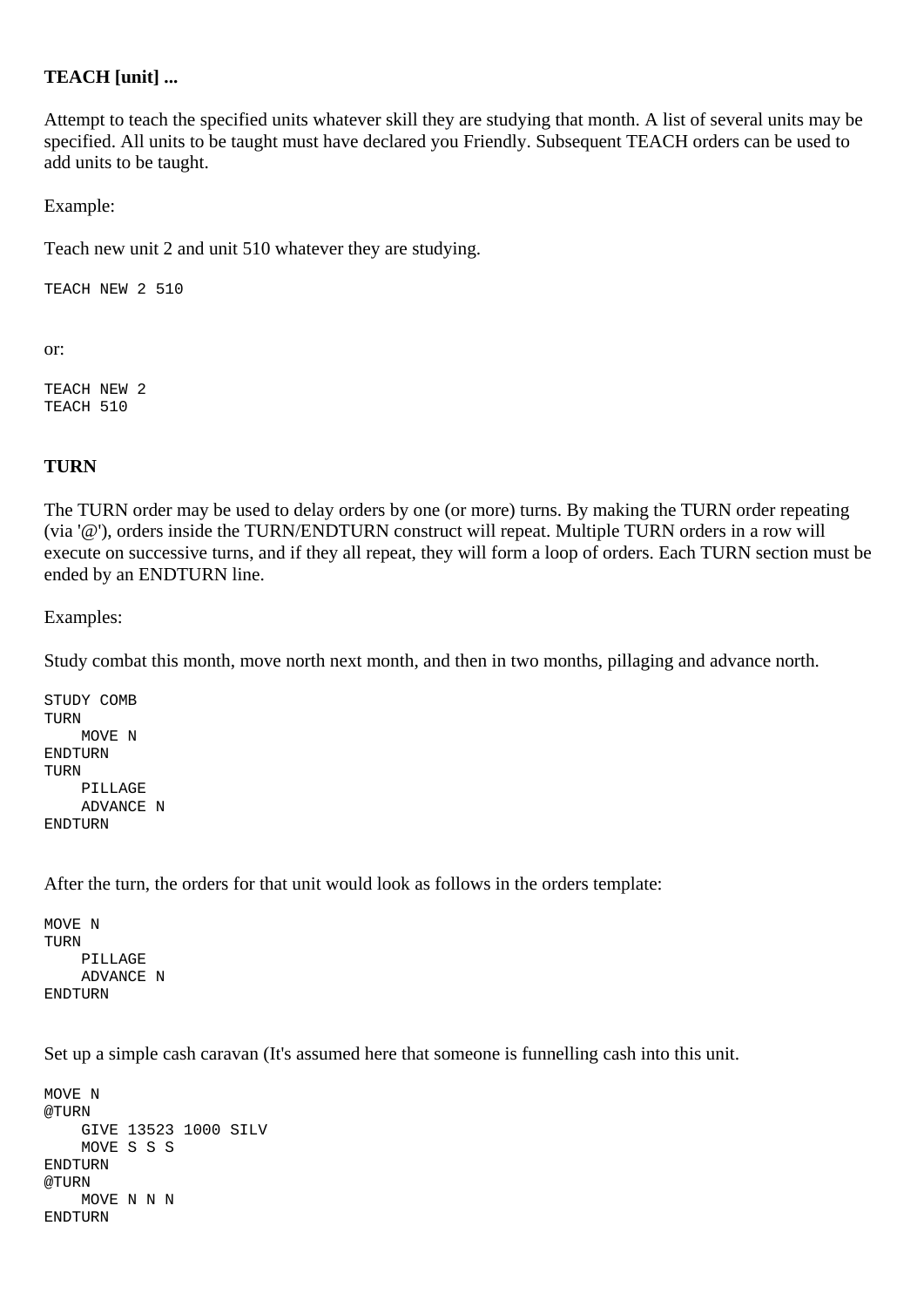After the turn, the orders for that unit would look as follows in the orders template:

```
GIVE 13523 1000 SILV 
MOVE S S S 
@TURN
     MOVE N N N 
ENDTURN 
@TURN 
     GIVE 13523 1000 SILV 
     MOVE S S S 
ENDTURN
```
If the unit does not have enough movement points to cover the full distance, the MOVE commands will automatically be completed over multiple turns before executing the next TURN block.

### <span id="page-42-0"></span>**WEAPON [item] ...**

### **WEAPON**

This command allows you to set a list of preferred weapons for a unit. After searching for weapons on the preferred list, the standard weapon precedence takes effect if a weapon hasn't been set. The second form clears the preferred weapon list.

### Examples

Set the unit to select double bows, then longbows then crossbows

WEAPON DBOW LBOW XBOW

Clear the preferred weapon list.

WEAPON

### <span id="page-42-1"></span>**WITHDRAW [item]**

### **WITHDRAW [quantity] [item]**

Use unclaimed funds to aquire basic items that you need. If you do not have sufficient unclaimed, or if you try withdraw any other than a basic item, an error will be given. Withdraw can NOT be used in the Nexus (to prevent building towers and such there). The first form is the same as WITHDRAW 1 [item] in the second form.

Examples:

Withdraw 5 stone.

WITHDRAW 5 stone

Withdraw 1 iron.

WITHDRAW iron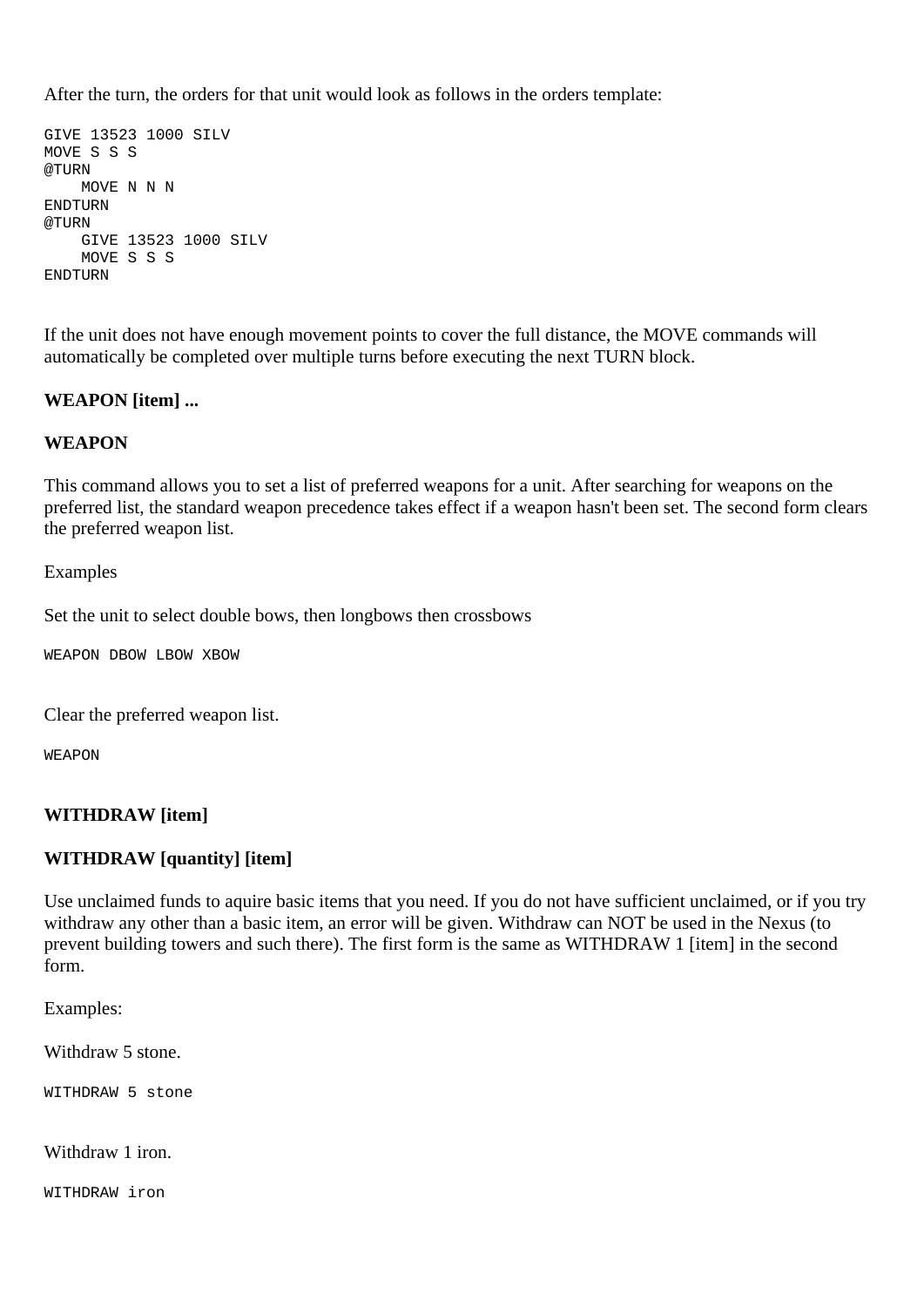## <span id="page-43-0"></span>**Sequence of Events**

Each turn, the following sequence of events occurs:

- 1. Instant orders.
	- o [TURN](#page-41-0) orders are processed.
	- o [FORM](#page-29-2) orders are processed.
	- o [ADDRESS,](#page-21-2) [ARMOR,](#page-21-4) [AUTOTAX,](#page-22-2) [AVOID,](#page-23-0) [BEHIND,](#page-23-1) [CLAIM,](#page-25-0) [COMBAT,](#page-25-1) [CONSUME,](#page-25-2) [DECLARE,](#page-26-0) [DESCRIBE,](#page-26-1) [FACTION,](#page-28-2) [GUARD](#page-31-0) 0, [HOLD,](#page-32-0) [NAME](#page-33-0), [NOAID,](#page-34-0) [NOCROSS,](#page-34-1) [OPTION](#page-34-2), [PASSWORD,](#page-35-0) [REVEAL,](#page-37-1) [SHOW](#page-38-1), [SPOILS](#page-39-0), and [WEAPON](#page-42-0) orders are processed.
	- o [FIND](#page-29-0) orders are processed.
	- o [LEAVE](#page-32-1) orders are processed.
	- o [ENTER](#page-27-1) orders are processed.
	- o [PROMOTE](#page-36-2) orders are processed.
- 2. Combat is processed.
	- o [ATTACK](#page-22-1) orders are processed.
- 3. Steal orders.
	- o [STEAL](#page-39-1) and [ASSASSINATE](#page-22-0) orders are processed.
- 4. Give orders.
	- o [DESTROY](#page-27-0) and [GIVE](#page-30-0) orders are processed.
	- o [EXCHANGE](#page-28-1) orders are processed.
- 5. Tax orders.
	- o [PILLAGE](#page-36-0) orders are processed.
	- o [TAX](#page-40-1) orders are processed.
- 6. Instant Magic
	- o Old spells are cancelled.
	- o Spells are [CAST](#page-24-1) (except for Teleportation spells).
- 7. Market orders.
	- o [GUARD](#page-31-0) orders are processed.
	- o [SELL](#page-38-0) orders are processed.
	- o [BUY](#page-24-0) orders are processed.
	- o [QUIT](#page-36-3) and [RESTART](#page-37-0) orders are processed.
	- o [FORGET](#page-29-1) orders are processed.
- 8. Withdraw orders.
	- o [WITHDRAW](#page-42-1) orders are processed.
- 9. Movement orders.
	- o [SAIL](#page-37-2) orders are processed.
	- o [ADVANCE](#page-21-3) and [MOVE](#page-32-2) orders are processed (including any combat resulting from these orders).
- 10. Month long orders.
	- o [BUILD,](#page-23-2) [ENTERTAIN](#page-27-2), [PRODUCE](#page-36-1), [STUDY](#page-40-0) and [TEACH](#page-40-2) orders are processed.
	- o Costs associated with these orders (such as study fees) are collected.
- 11. Teleportation spells are [CAST.](#page-24-1)
- 12. Maintenance costs are assessed.

<span id="page-43-1"></span>Where there is no other basis for deciding in which order units will be processed within a phase, units that appear higher on the report get precedence.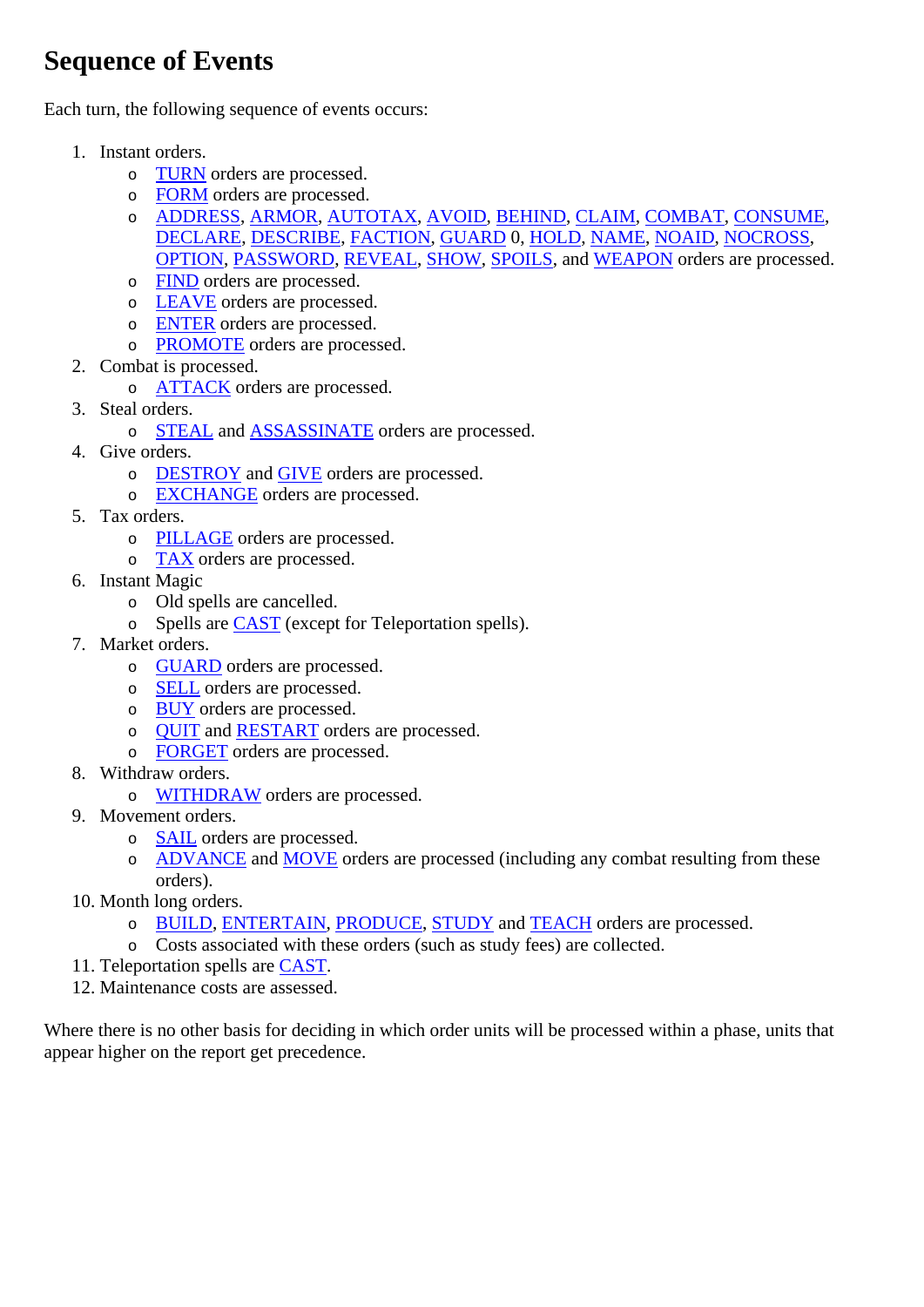## **Report Format**

The most important sections of the turn report are the "Events During Turn" section which lists what happened last month, and the "Current Status" section which gives the description of each region in which you have units.

Your units in the Current Status section are flagged with a "\*" character. Units belonging to other factions are flagged with a "-" character. You may be informed which faction they belong to, if you have high enough Observation skill or they are revealing that information.

Objects are flagged with a "+" character. The units listed under an object (if any) are inside the object. The first unit listed under an object is its owner.

If you can see a unit, you can see any large items it is carrying. This means all items other than silver, herbs, and other small items (which are of zero size units, and are small enough to be easily concealed). Items carried by your own units of course will always be listed.

At the bottom of your turn report is an Orders Template. This template gives you a formatted orders form, with all of your units listed. You may use this to fill in your orders, or write them on your own. The [OPTION](#page-34-2) order gives you the option of giving more or less information in this template, or turning it of altogether. You can precede orders with an '@' sign in your orders, in which case they will appear in your template on the next turn's report.

## <span id="page-44-0"></span>**Hints for New Players**

Make sure to use the correct #ATLANTIS and UNIT lines in your orders.

Always have a month's supply of spare cash in every region in which you have units, so that even if they are deprived of income for a month (due to a mistake in your orders, for example), they will not starve to death. It is very frustrating to have half your faction wiped out because you neglected to provide enough money for them to live on.

Be conservative with your money. Leaders especially are very hard to maintain. Even once you have recruited men, notice that it is expensive for them to [STUDY](#page-40-0) (and become productive units), so be sure to save money to that end.

<span id="page-44-1"></span>Don't leave it until the last minute to send orders. If there is a delay in the mailer, your orders will not arrive on time, and turns will NOT be rerun, nor will it be possible to change the data file for the benefit of players whose orders weren't there by the deadline. If you are going to send your orders at the last minute, send a preliminary set earlier in the week so that at worst your faction will not be left with no orders at all.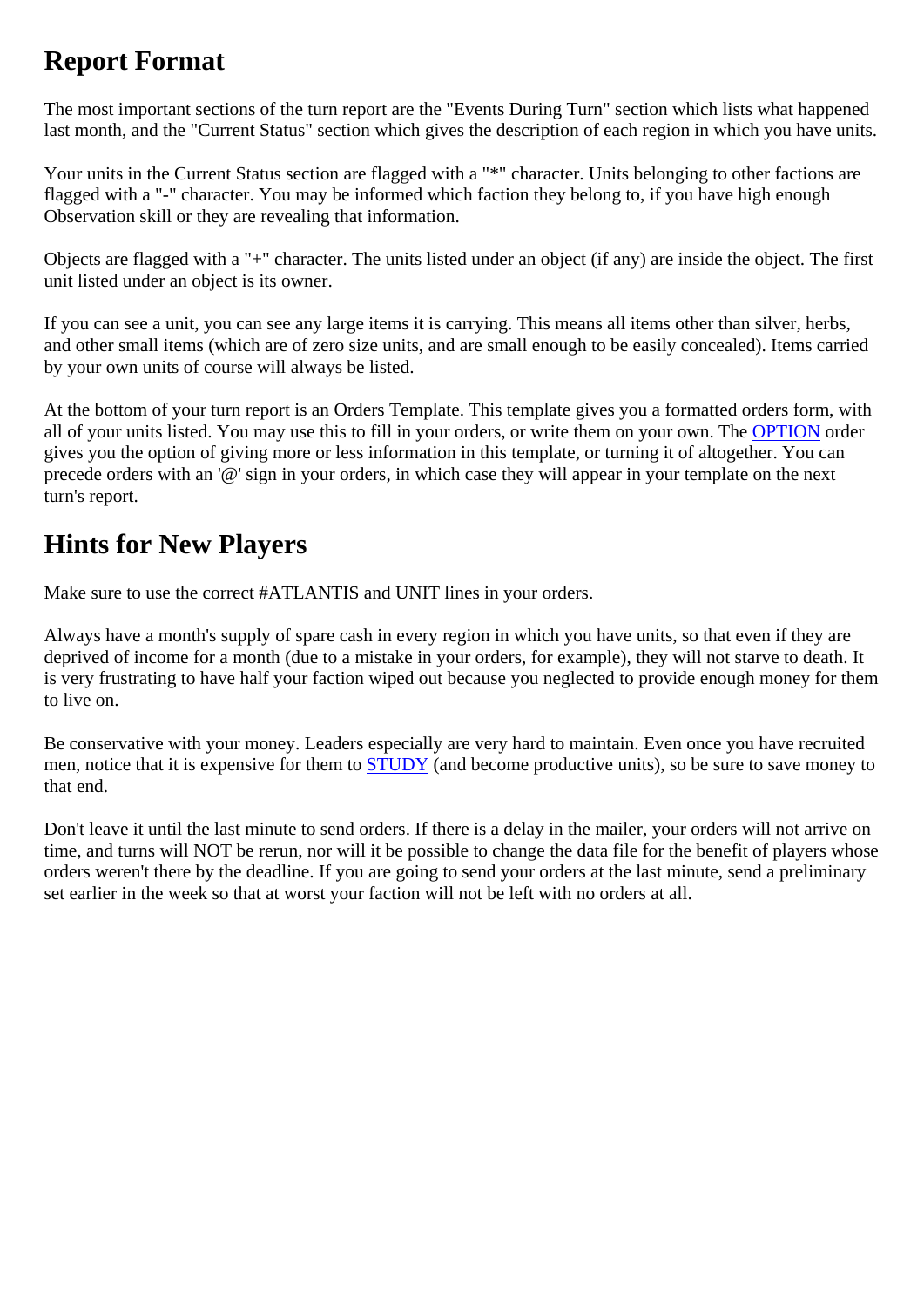## **Special Commands**

These special commands have been added via the scripts processing the email to help you interact with the game and submit times and rumors. Please read over these new commands and their uses. Also note that all commands sent to the server are logged, including orders submissions, so if you have a problem, or if you attempt to abuse the system, it will get noticed and it will be tracked down.

<span id="page-45-0"></span>**#newplayer Factionname: [factionname] Password: [password] Email: [emailaddress]** 

This will create a new faction with the desired name, password and emailaddress.

Example:

Join the game as the faction named "Mighty Ducks" with the password of "quack"

#newplayer Factionname: Mighty Ducks Password: quack Email: MightyD@duckpond.com

### **#resend [faction] "password"**

The faction number and your current password (if you have one) are required. The most recent turn report will be sent to the address of record.

Example:

You are faction 999 with password "quack" and need another copy of the last turn (because your harddrive crashed)

#resend 999 "quack"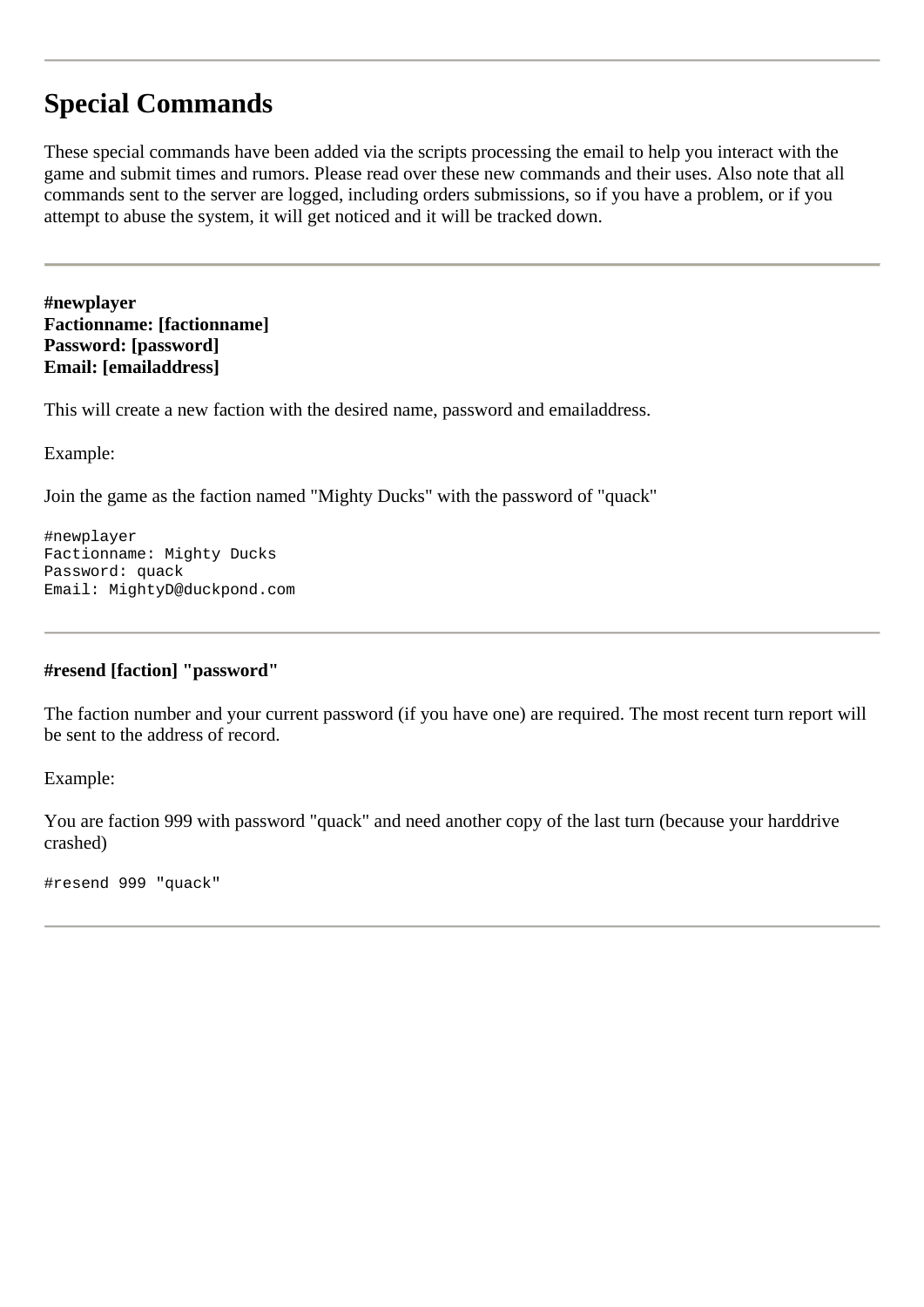### **#AtlTimes [faction] "password"**

[body of article]

### **#EndTimes**

Everything between the #AtlTimes and #EndTimes lines is included in your article. Your article will be marked as being sent by your fation, so you need not include that attribution in the article. You will receive \$50 for submitting the article.

Example:

Faction 999 wants to declare war on everyone

#AtlTimes 999 "quack" The Mighty Ducks declare war on the world!! Quack! #EndTimes

And it would appear something like:

---------------------------------

Mighty Ducks (999) writes:

The Mighty Ducks declare war on the world!! Quack!

---------------------------------

### **#AtlRumors [faction] "password"**

[body of rumor]

### **#EndRumors**

Submit a rumor for publication in the next news. These articles are not attributed (unlike times articles) and will appear in the rumor section of the next news in a random order.

Example:

Start a malicious rumor

```
#AtlRumors 999 "quack" 
Oleg is a running-dog lackey of Azthar Spleenmonger. 
#EndRumors
```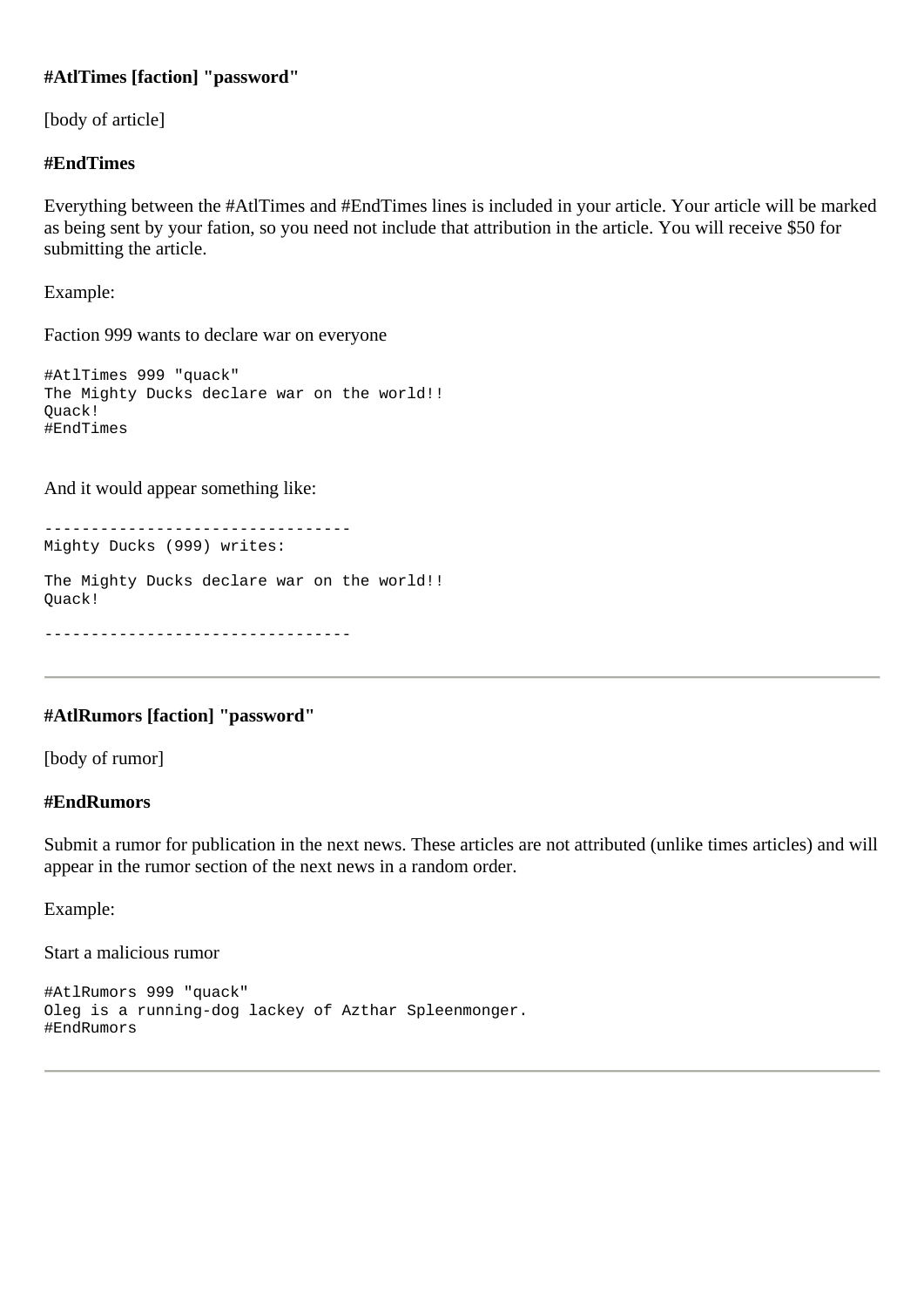### **#Atlp2pMail [faction] "password" [receiving faction]**

[text of email]

### **#Endmail**

This command allows you to send an email to another player who's address is yet unknown to you. When you use this command, the recipient will recieve your message and your factionname, but nothing else. If you want the recipient to have your email address, you have to state it in your message.

Example:

Send an email to the owner of faction 888

#Atlp2pMail 999 "quack" 888 Greetings. You've entered the Kingdom of Foo. Please contact us.

Lord Foo foo@some.email #Endmail

### Faction 888 would receive:

From:st.atlantis@gmx.de Subject:p2pMail from The Mighty Ducks

The Mighty Ducks writes: Greetings. You've entered the Kingdom of Foo. Please contact us.

Lord Foo foo@some.email